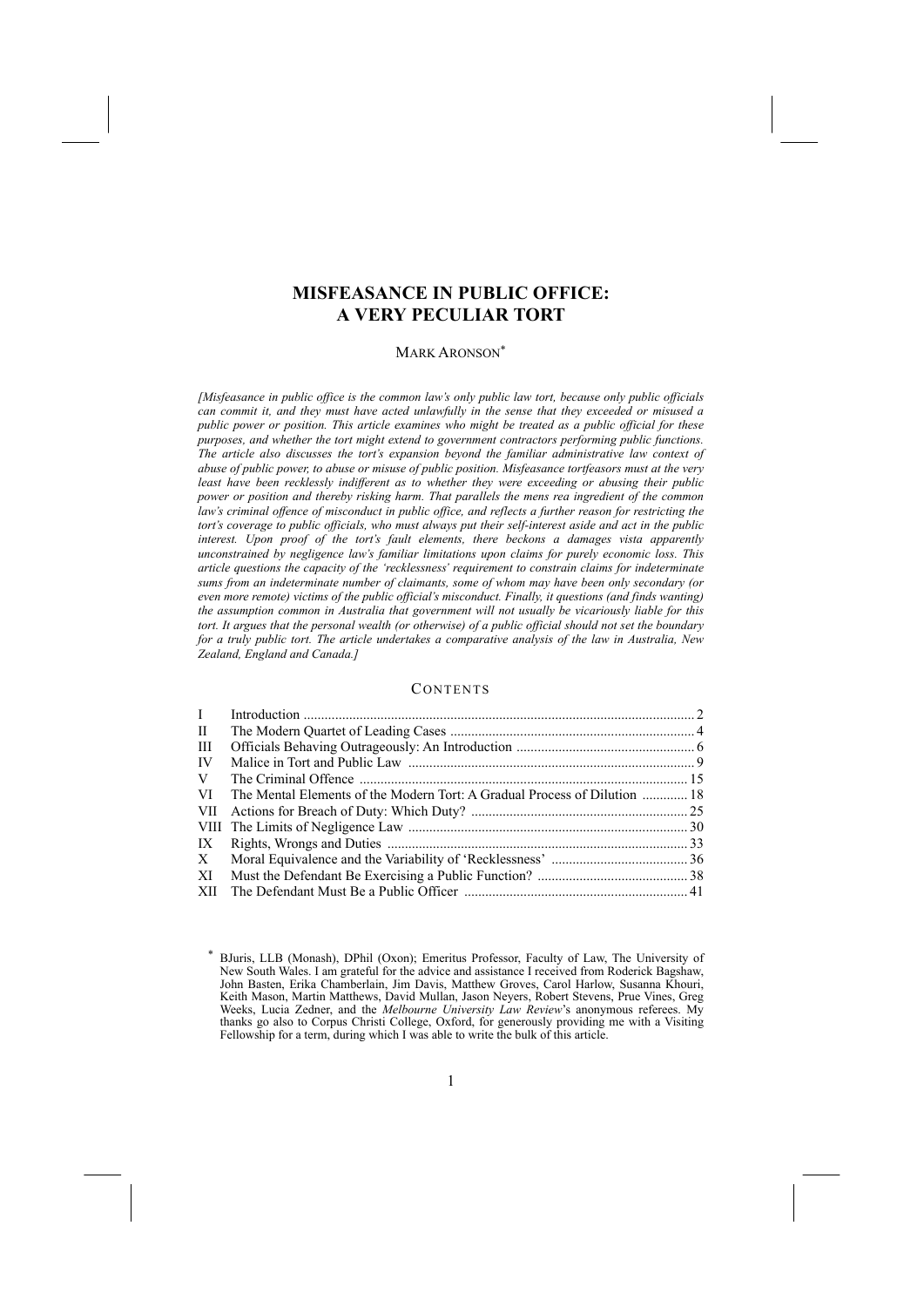#### 2 *Melbourne University Law Review* [Vol 35

# I INTRODUCTION

Misfeasance in public office is a very peculiar tort. It is generally regarded as the common law's only truly public tort,<sup>1</sup> because the only people who can commit it are those holding public office,2 and the only occasions on which it can be committed are those in which public office-holders misuse their public power.3 Because government's tort liability is usually judged by private law principles, there is no generalised common law right of action for damages for loss caused by invalid administrative action.<sup>4</sup> That is an absence that some have lamented,<sup>5</sup> although most have recognised that government liability for invalidity per se would be financially crippling (particularly in light of the rapid expansion of the grounds of invalidity for judicial review), as well as being counterproductive to good administration.

Law reformers have long sought to articulate factors additional to invalidity which might form a coherent and justifiable basis for a new right of action.<sup>6</sup> However, their calls for legislative reform along those lines have failed; indeed the political mood seems to be heading in the opposite direction.7 Human rights legislation has created a new species of government liability for damages, but these are discretionary, and are assessed according to principles that are usually less generous than tort's aim of replacing the entirety of a loss with a monetary

- <sup>3</sup> Three Rivers District Council v Bank of England [No 3] [2003]  $2 AC 1$ , 235 (Lord Millett).<br><sup>4</sup> Ibid 229 (Lord Hobhouse); *R v Secretary of State for Transport; Ex parte Factortame Ltd [No 2]* [1991] 1 AC 603, 672 (Lord Goff); *X (Minors) v Bedfordshire County Council* [1995] 2 AC 633, 730 (Lord Browne-Wilkinson).
- 5 See, eg, Maurice Sunkin, 'Remedies Available in Judicial Review Proceedings' in David Feldman (ed), *English Public Law* (Oxford University Press, 2004) 915, 949 (citations omitted): 'The absence of a right of damages for losses sustained as a consequence of public law wrongs is widely recognized as being one of the most serious of the remaining gaps in our remedial system. It is a gap that does not exist in more developed systems.' In the second edition, Sunkin added that '[t]his gap has been widely criticised over the years by judges, by legal commentators, and by the Law Commission. This is an issue that now cries out for reform': Maurice Sunkin, 'Remedies Available in Judicial Review Proceedings' in David Feldman (ed), *English Public Law* (Oxford University Press,  $2<sup>nd</sup>$  ed, 2009) 793, 820 (citations omitted).<br><sup>6</sup> The prominent report of the Justice–All So
- *Necessary Reforms* (Oxford University Press, 1988), proposed legislative reform with no general limits. See also Law Commission, 'Administrative Redress: Public Bodies and the Citizen' (Consultation Paper No 187, 2008) 58–60 [4.27]–[4.30] for references to other criticisms of the limited availability of damages when administrative authorities act invalidly.
- 7 All recent legislative interventions in Australia have restricted the common law liability of public authorities: see Mark Aronson, 'Government Liability in Negligence' (2008) 32 *Melbourne University Law Review* 44.

<sup>1</sup> *Pyrenees Shire Council v Day* (1998) 192 CLR 330, 376 [124] (Gummow J); Robert J Sadler, 'Liability for Misfeasance in a Public Office' (1992) 14 *Sydney Law Review* 137, 138–9.

<sup>&</sup>lt;sup>2</sup> The tort of misfeasance is therefore an exception to a fundamental Diceyan principle of holding government to the same standard of liability as applies to private individuals: see A V Dicey, *Lectures Introductory to the Study of the Law of the Constitution* (Macmillan, 1885) 178–9, 200–1. The principle is necessarily aspirational, because 'perfect equality is not attainable': Graham Barclay Oysters Pty Ltd v Ryan (2002) 211 CLR 540, 556 [12] (Gleeson CJ).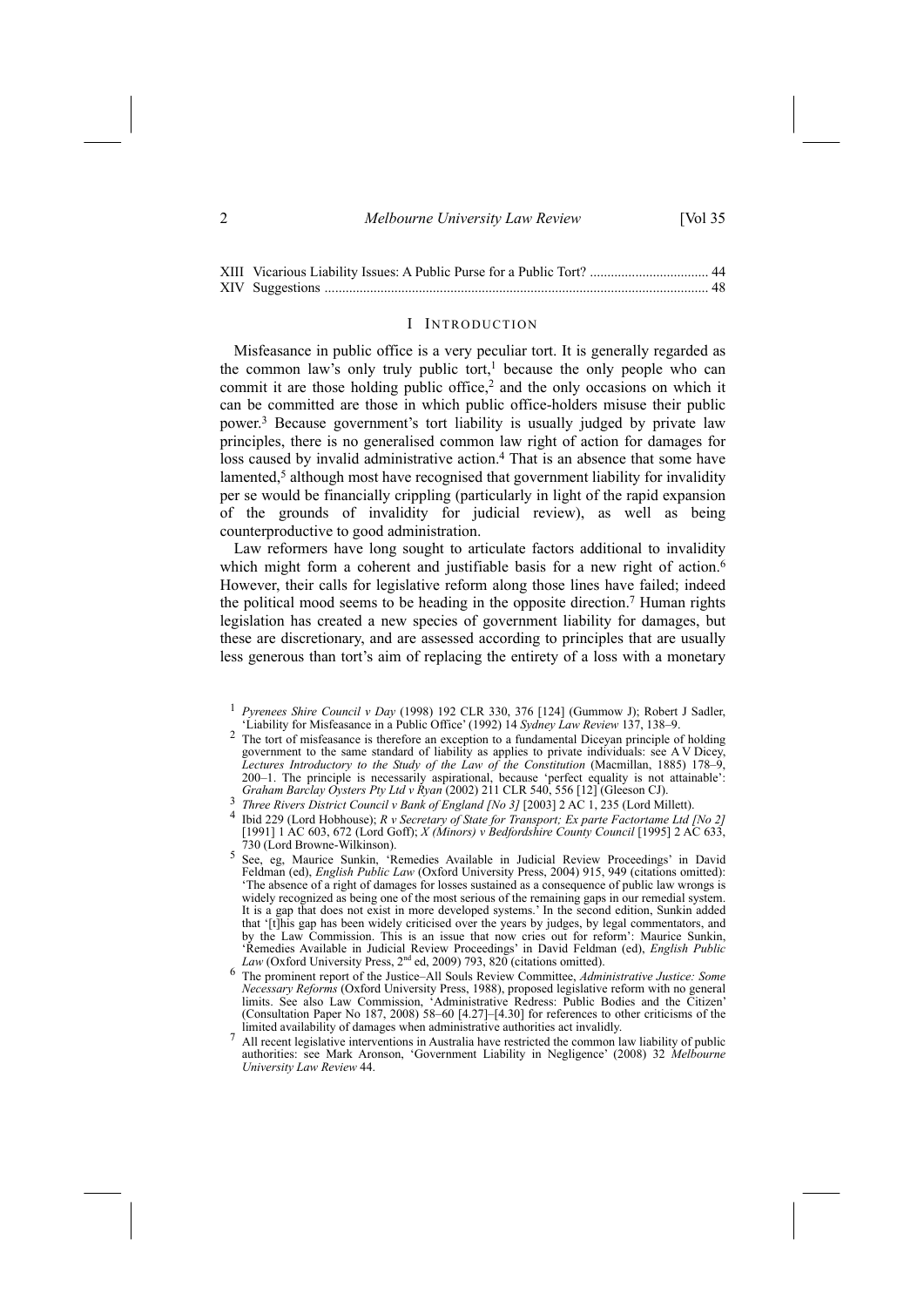award.8 Common law developments have been mixed. At least in Australia and England, government liability for negligence seems to be in retreat, although the pace of retreat differs between the two countries, and their courts now have different approaches to the resolution of novel negligence claims.

The misfeasance tort, however, has risen to some prominence in the last 20 or so years. A sequence of four leading cases has sketched its most basic outline. Speaking very generally, misfeasance now offers damages on a tort scale for loss inflicted by public officials guilty of 'conscious maladministration', $9$  a concept which catches abuses of power by public officers who either knew they were breaking the law or recklessly decided not to care that this might be so. The judges in each of the four cases nodded to the tort's lengthy antecedents, but they did not proceed as legal historians disinterring an ancient and well-settled doctrine. Nor did they see themselves as law reformers, imposing new duties of care or new standards of administration on government officers. Their implicit premise was the need for a tort that catches some of the things that individuals outside of public office simply cannot do — government officials regulate, license and coerce in ways that often have no private sector analogue nor any court-based remedy aside from judicial review. Explicitly, however, the cases insisted that they were not about to create a whole new compensation right for government incompetence or inertia (which are popularly regarded as the bureaucracy's chief pathologies). They have instead sharpened their focus on those hopefully exceptional cases where officials deliberately take the law into their own hands.

The four leading cases have worked mostly in unison across national boundaries, starting in Australia, and from there to New Zealand, England and Canada in that order. Their sketch of misfeasance was only ever intended as preliminary; its edges are blurred, there are several gaps, and a lot of the detail remains to be filled in. It is therefore an appropriate time to take stock, to speculate on the loose ends so far, and to point to some of the hard choices that must now be made.

There are, of course, more than four leading cases, but this article will start (in Part II) with the quartet of cases that laid the tort's modern foundations, before backtracking to some early history (Part III). It will then investigate the tort's mental elements, starting first with the general place of malice in tort and public law (Part IV), followed by a discussion of the criminal offence of misfeasance (Part V), and the misfeasance tort's recent and potential borrowing from its criminal namesake (Part VI). In a sense, the discussion to that point will have reflected the principal preoccupations of the four modern leading cases, but the article will then turn to other issues. The cases have been at pains to tell us what the tort is *not* — it is neither an action for breach of duty (Part VII), nor a subset of negligence (Part VIII). Nor is it limited to the provision of compensation for government violation of common law or statutory rights, or at least, not 'rights'

<sup>8</sup> See, eg, *Human Rights Act 1998* (UK) c 42, s 8(3)(b), where no award of damages is to be made

unless the court considers that the award is necessary to afford 'just satisfaction' to the claimant. 9 *Pyrenees Shire Council <sup>v</sup> Day* (1998) 192 CLR 330, 376 [124] (Gummow J).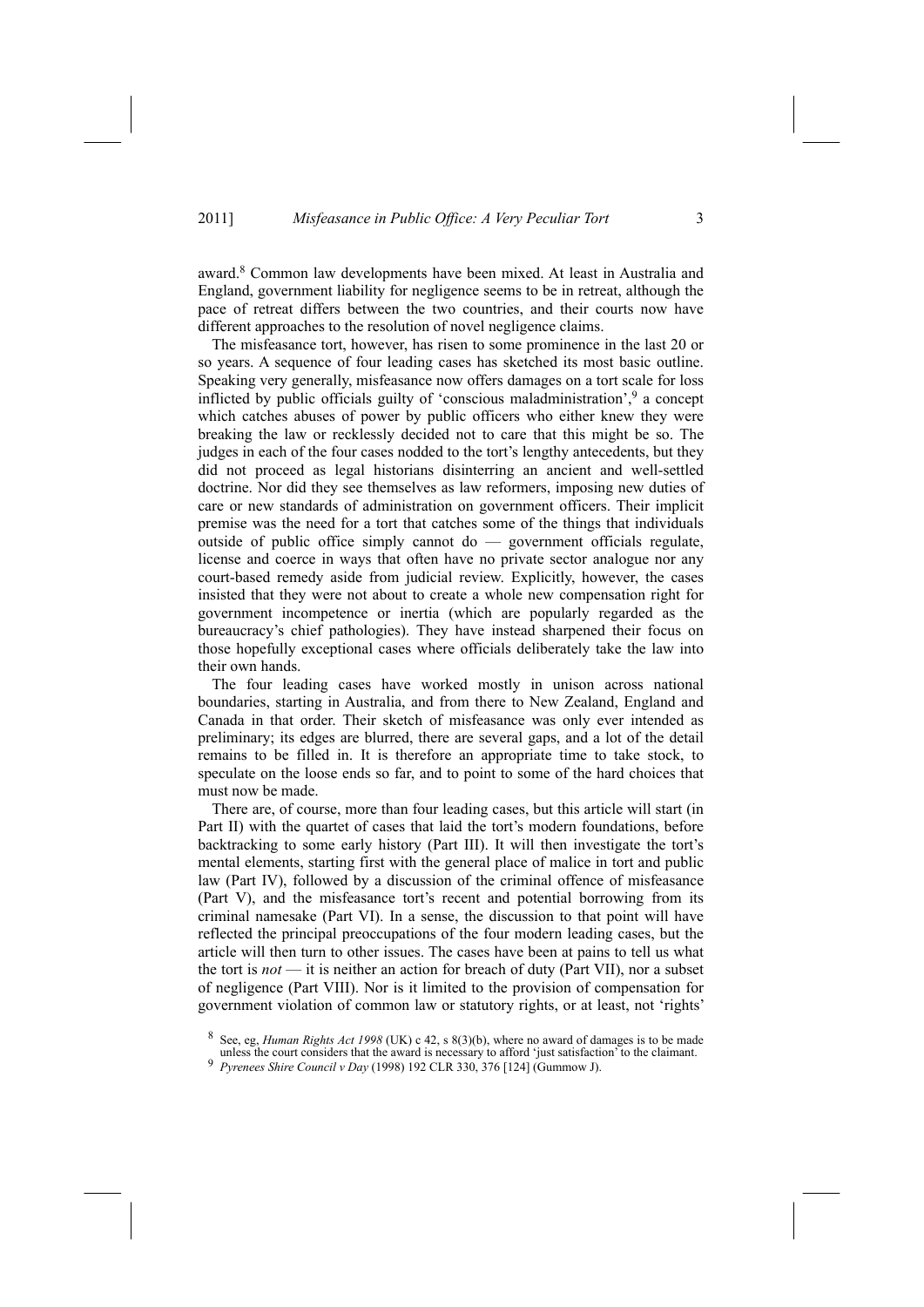in any narrow and legalistic sense (Part IX). It is a tort defined in large part by the state of mind of officials who either knew they were law-breakers or decided not to care about their legal constraints. In the latter case, the decision must have been 'reckless', which is a requirement with considerable potential that is yet to be explored (Part X). Although the cases all treat misfeasance as a purely public law tort, they have yet to define how closely, if at all, it must track the law of judicial review. The remedy is clearly a supplement of sorts to judicial review, but is it confined to powers or duties supervised by judicial review, or can it extend further to deliberate abuse of government's private law powers such as its commercial powers (Part XI)? Must its defendants hold public office, or can they be government contractors exercising public functions (Part XII)?<sup>10</sup> And if misfeasance is indeed a public tort, why do the Australian cases doubt the ability to hold government vicariously liable for the misfeasance of its individual officers (Part XIII)?

#### II THE MODERN QUARTET OF LEADING CASES

The facts of the four leading cases need only a brief introduction here. Government stock inspectors in *Northern Territory v Mengel* ('*Mengel*')11 had told the heavily indebted Mengels not to take their cattle to market and the lawabiding Mengels had complied. The inspectors suspected (wrongly, as it transpired) that the herd had fallen prey to a particularly virulent stock disease. Both the inspectors and the Mengels had thought that the inspectors were acting validly under a statutory scheme, which empowered them to intervene and impose restrictions on the movement of cattle in the event of a mere 'suspicion' of disease. That scheme, however, had applied only to agreements existing between government and stock owners, and the Mengels' agreement had expired some time ago. There was a statutory power in default of agreement, but it was never used and in any event, it applied only where inspectors 'believed' the stock to be infected, and their suspicions in this instance had not risen to the level of a positive belief. The inspectors had acted beyond their powers, but in good faith, and this was held to be sufficient to exclude liability in misfeasance.

*Garrett v Attorney-General (NZ)* ('*Garrett*')<sup>12</sup> was the next leading case of the quartet, this time from the New Zealand Court of Appeal. A police constable had raped the plaintiff, and the constable's sergeant had covered it up until the evidence had gone cold. The sergeant's excuse was that the plaintiff had initially asked that the matter be dealt with unofficially, wanting only for her rapist to be

<sup>&</sup>lt;sup>10</sup> This question potentially has great significance and may potentially broaden the tort's scope. For example, the Australian government has outsourced the assessment of some claims for asylum: *Plaintiff M61/2010E v Commonwealth* (2010) 272 ALR 14. In that case, the High Court left open the question of whether a party identified as an independent contractor was an officer of the Commonwealth for the purposes of judicial review: at 26 [51] (French CJ, Gummow, Hayne,

Heydon, Crennan, Kiefel and Bell JJ).<br><sup>11</sup> (1995) 185 CLR 307.<br><sup>12</sup> [1997] 2 NZLR 332. The facts given here are taken from the pleadings, the jury's answers to a number of specific questions, and the Court of Appeal's inferences drawn from the way that the plaintiff's counsel had conducted the claim. Further, the constable was taken to have raped the plaintiff, although he was never brought to trial since he had left the country.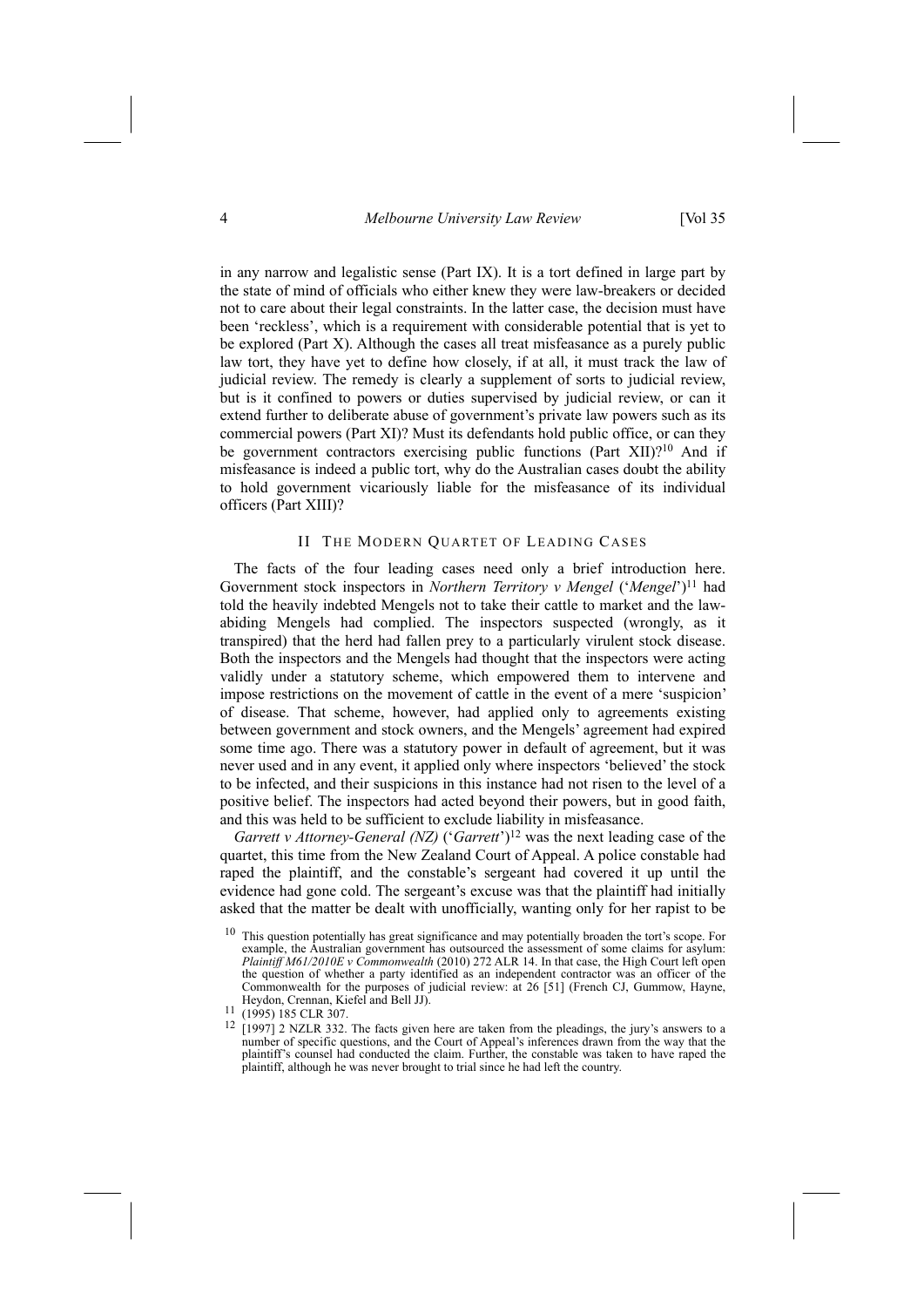relocated to any place that would be far away from her. The jury appears to have believed the sergeant, which might have raised an interesting question as to whether it is misfeasance to knowingly break the law at the plaintiff's request or in the mistaken belief that it was for the plaintiff's benefit. However, the Court ruled out misfeasance for a different (and one would have thought less compelling) reason, namely, that there was no evidence that the sergeant either knew or actually suspected the reputational loss or psychiatric harm that the plaintiff would suffer from a cover-up. Given that the rape occurred in a small town where the plaintiff resided, the plaintiff's reputation was ruined for want of official acceptance of her story against the constable's denials.

The third case in the quartet was the decision of the House of Lords in *Three Rivers District Council v Bank of England [No 3]* ('*Three Rivers*').13 Building on *Mengel* and *Garrett*, their Lordships said that misfeasance required either deliberate harm or knowingly illegal conduct in circumstances where the official had suspected that the plaintiff would suffer harm and consciously chose to run that risk.14 The main concern in *Three Rivers* was to confine reasonable foreseeability or objective fault to negligence actions, and to insist that at the very least, misfeasance required that its defendants knew they were running the risk that their actions were illegal and harmful but recklessly went ahead anyway. *Three Rivers* was a class action against the Bank of England for not pulling the plug earlier on a dodgy bank that took a long time to fail, and like a lot of misfeasance claims, House of Lords guidance came not after a trial but on an application to strike out the pleadings.

The fourth member of the quartet also involved an allegation that the police had deliberately (and in breach of police regulations) destroyed any chance of a proper investigation. The subject matter was a police killing of a bank robber whose family sought misfeasance damages for their distress at the lack of a proper investigation. The Supreme Court of Canada decided in *Odhavji v Woodhouse* ('*Odhavji*')<sup>15</sup> to allow the misfeasance claim to go to trial, endorsing the requirement of *Three Rivers* that at the very least, the relevant police must have chosen not to care that they were risking the infliction of mental harm on the family members.16 *Odhavji*'s principal concerns were to insist that misfeasance applied as much to omissions as to acts, and as much to acts or omissions beyond power as to acts or omissions that were illegal for having abused power.17

<sup>13 [2003] 2</sup> AC 1.

<sup>14</sup> Ibid 192 (Lord Steyn), 229–30 (Lord Hobhouse), 235 (Lord Millett), 267 (Lord Hutton).<br>
<sup>15</sup> [2003] 3 SCR 263.<br>
<sup>16</sup> Ibid 282, 289 (Jacobuse), L<sup>6</sup>r MeLesblin CL Gonthiar, Jacobusej, Major, Pestaraba

<sup>16</sup> Ibid 282, 289 (Iacobucci J for McLachlin CJ, Gonthier, Iacobucci, Major, Bastarache, Binnie, Arbour, LeBel and Deschamps JJ). 17 Ibid 285–6.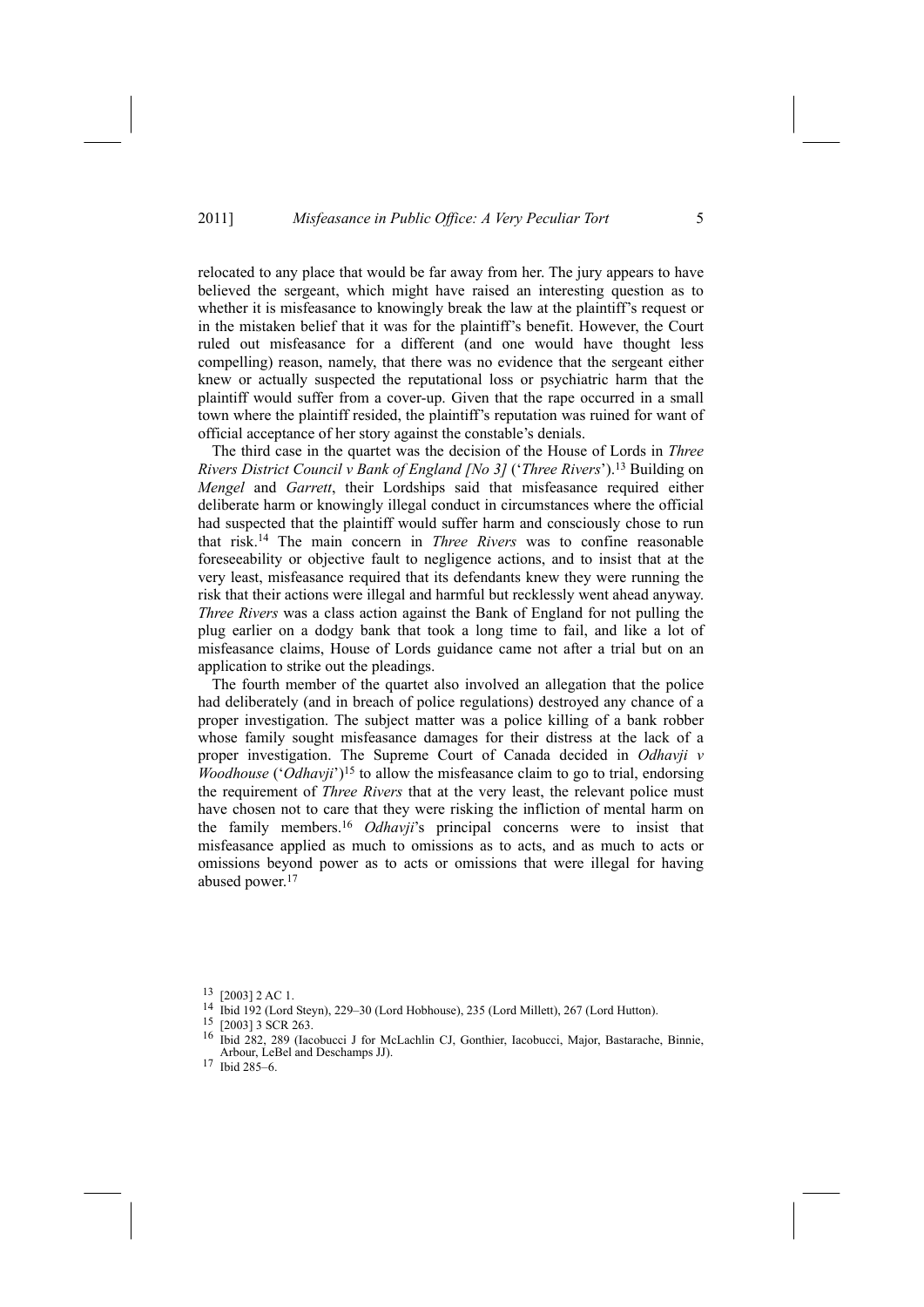#### 6 *Melbourne University Law Review* [Vol 35

# III OFFICIALS BEHAVING OUTRAGEOUSLY: AN INTRODUCTION

Holt CJ's judgment in *Ashby v White* ('*Ashby*')18 is usually said to have created the earliest version of the tort of misfeasance in public office.19 Four borough constables were ordered to pay £200 to a poor cobbler (Mr Ashby) because they had fraudulently and maliciously prevented him from casting his vote at a parliamentary election. By doing so, they had acted in breach of electoral duties that the sheriff's writ had imposed upon them for election day.20 The elements of moral outrage and punishment were very clear in Holt CJ's judgment:

If public officers will infringe men's rights, they ought to pay greater damages than other men, to deter and hinder other officers from the like offences. … To allow this action will make public officers more careful to observe the constitution of cities and boroughs, and not to be so partial as they commonly are in all elections, which is indeed a great and growing mischief, and tends to the prejudice of the peace of the nation.<sup>21</sup>

- $18$  (1703) 2 Ld Raym 938; 1 Smith LC (13<sup>th</sup> ed) 253; 92 ER 126. It is generally acknowledged that various reports of the case (including three by Holt CJ himself), and of its aftermath in the House of Commons and the House of Lords, are patchy: *Watkins v Secretary of State for the Home Department* [2006] 2 AC 395, 416 [52] (Lord Rodger); *Mengel* (1995) 185 CLR 307, 356 n 292 (Brennan J). The report of *Ashby* in *Smith's Leading Cases* also includes accompanying notes at the end of the judgment. This appears to be the favoured report in the UK: *Three Rivers* [2003] 2 AC 1, 190 (Lord Steyn); *Watkins v Secretary of State for the Home Department* [2006] 2 AC 395, 416 [52] (Lord Rodger). In comparison, the High Court of Australia usually uses Lord Raymond's report: see, eg, *Dorman v Rogers* (1982) 148 CLR 365, 374 n 40 (Murphy J); *Dietrich v The Queen* (1992) 177 CLR 292, 324 n 17 (Brennan J), 356 n 16 (Toohey J); *Grollo v Palmer* (1995) 184 CLR 348, 366 n 74 (Brennan CJ, Deane, Dawson and Toohey JJ); *Langer v Commonwealth* (1996) 186 CLR 302, 350 n 94 (Gummow J); *Mengel* (1995) 185 CLR 307, 356
- Most accounts of the misfeasance tort start with Holt CJ's judgment, although it has also been traced to common law cases on the liability of judicial officers in inferior courts: R P Balkin and J L R Davis, *Law of Torts* (LexisNexis Butterworths, 4th ed, 2009) 705. The liability of judicial officers certainly figured prominently in some of the judgments in *Ashby* itself: (1703) 2 Ld Raym 938, 941 (Gould J), 943 (Powys J), 946–7 (Powell J), 950 (Holt CJ); 1 Smith LC (13<sup>th</sup> ed) 253, 257–8 (Gould J), 259 (Powys J), 264 (Powell J), 268 (Holt CJ); 92 ER 126, 129 (Gould J), 129–30 (Powys J), 132 (Powell J), 134 (Holt CJ). Lord Steyn in *Three Rivers* [2003] 2 AC 1, 189–90 also relied on *Turner v Sterling* (1671) 2 Vent 25; 86 ER 287, which had allowed a claim that the defendant had maliciously refused to accept the result of a vote for installing the plaintiff to a vacancy in the remunerated office of a London bridgemaster. Lord Steyn, however, went on to say that it was *Ashby* that provided 'the first solid basis for this new head of tort liability': *Three Rivers* [2003] 2 AC 1, 190.
- 20 The *Ashby* case is an important part of English constitutional history. *Ashby* and a number of other voting cases sparked 'one of the most furious controversies between the Houses of Lords and Commons of which there is any example in English history': *Ashby* (1703) 1 Smith LC  $(13<sup>th</sup>$  ed) 253, 281. The plaintiffs and most of their lawyers were arrested on warrants from the Speaker. The House of Commons believed that the matter was within its sole jurisdiction. One lawyer escaped, using sheets and a rope to climb down from a rear window in his second floor chambers in the Temple. The dispute between the two Houses came to an end only with the prorogation of the Parliament: at 282. Ashby was a poor cobbler backed by the Whigs, while the Tories backed the constables: *Watkins v Secretary of State for the Home Department* [2006] 2 AC 395, 416 [51]–[53] (Lord Rodger), citing Eveline Cruickshanks, '*Ashby v White*: The Case of the Men of Aylesbury 1701–4' in Clyve Jones (ed), *Party and Management in Parliament, 1660–*
- *Ashby* (1703) 2 Ld Raym 938, 956; 1 Smith LC (13<sup>th</sup> ed) 253, 276; 92 ER 126, 167.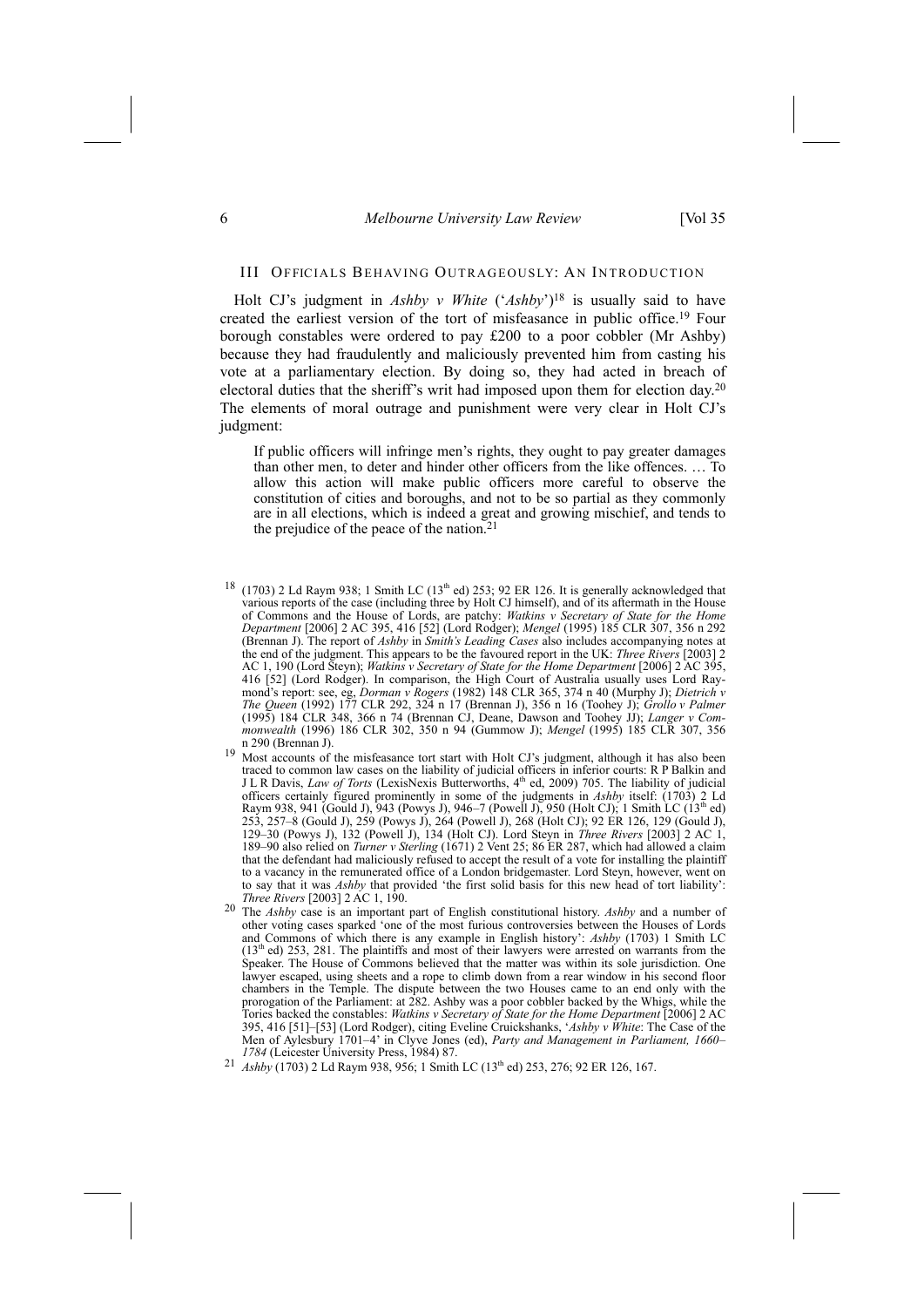The principal difficulty for the Chief Justice was the lack of precedent for Mr Ashby's 'right to vote', so he created it; Holt CJ had to fall back on 'the reason of the law' for want of 'particular instances and precedents'.22 *Ashby* is striking to modern readers for having retained so little of its doctrine but so much of its sense of a need for some sort of tort remedy for outrageous behaviour on the part of public officials.

*Ashby*'s connection with antecedent rights has gone. If the quoted passage from Holt CJ's judgment meant that lesser damages would have been ordered against a private individual who had hindered Mr Ashby's right to vote, then the action would have lain against both public and private defendants alike. Misfeasance nowadays no longer lies against private individuals, and the common law is now more tolerant of malice and selfishness in a private individual. Misfeasance no longer follows from a simple breach of duty, nor from a simple breach of public or statutory duties.23 The House of Lords in *Watkins v Secretary of State for the Home Department* ('*Watkins*')24 disowned *Ashby*'s award of punitive damages in the absence of material loss, with the result that moral outrage per se warranted neither punishment nor condemnation via the misfeasance tort.25 Even in *Watkins*, however, Lord Bingham admitted the validity of the same policy drivers that had underpinned Holt CJ's judgment in *Ashby*:

There is great force in the respondent's submission that if a public officer knowingly and deliberately acts in breach of his lawful duty he should be amenable to civil action at the suit of anyone who suffers at his hands. There is an obvious public interest in bringing public servants guilty of outrageous conduct to book. Those who act in such a way should not be free to do so with impunity.26

What has emerged since *Ashby* is a set of countervailing policy concerns, calling for the courts to set a 'balance'. The balance in *Sanders*  $v$  *Snell*<sup>27</sup> was between providing compensation for abuse of public power, and avoiding a liability rule that 'may deter officials from exercising powers conferred on them when their exercise would be for the public good.'28 *Watkins* added a more general consideration said to apply to all torts, namely, that the 'primary role' of tort is compensation, not punishment.<sup>29</sup> The tort's characterisation as a fault-free action for breach of duty was dropped for obvious reasons of economy — it

- 25 Ibid 408–9 [26] (Lord Bingham), 421–2 [68] (Lord Walker). Cf *de Montigny v Brossard (Succession)* [2010] 3 SCR 64, 86–7 [45]–[46] (LeBel J), upholding the availability of punitive damages, in the absence of material loss, for breaches of the *Charter of Human Rights and Freedoms*, RSQ 1975, c C-12.
- 26 *Watkins* [2006] 2 AC 395, 403 [8].<br><sup>27</sup> (1998) 196 CLR 329.
- 
- 
- 27 (1998) 196 CLR 329. 28 Ibid 344 [37] (Gleeson CJ, Gaudron, Kirby and Hayne JJ). 29 *Watkins* [2006] 2 AC 395, 403 [9] (Lord Bingham). Cf Carol Harlow, 'A Punitive Role for Tort Law?' in Linda Pearson, Carol Harlow and Michael Taggart (eds), *Administrative Law in a Changing State: Essays in Honour of Mark Aronson* (Hart Publishing, 2008) 247.

<sup>22</sup> Ibid 957; 277; 138.

<sup>23</sup> See below Part VII.

 $\frac{24}{25}$  [2006] 2 AC 395.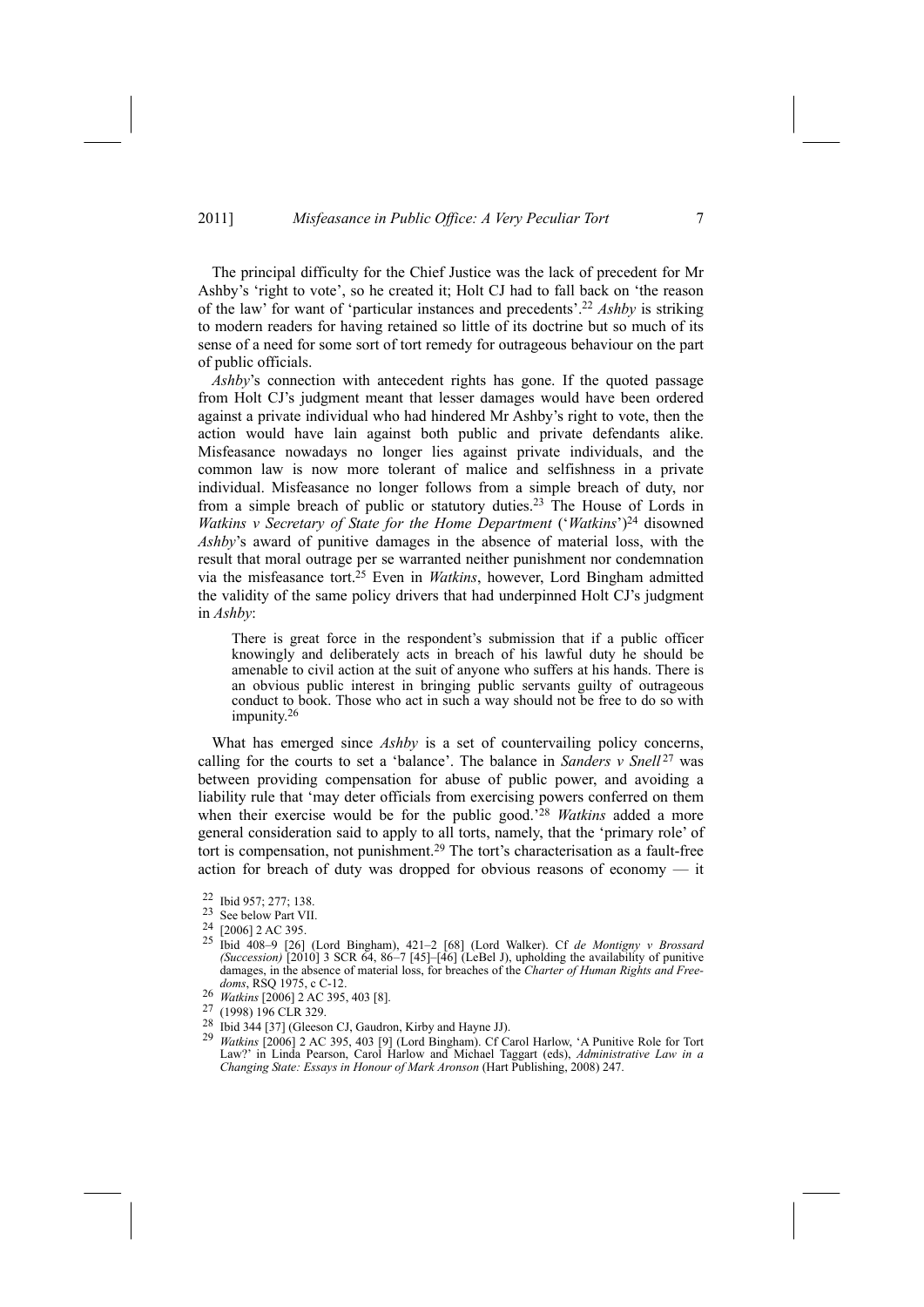would have been far too expensive in an age of statutes, let alone an administrative state. The tort's fault elements have been set at deliberate wrongdoing rather than objective (even spectacular) incompetence,<sup>30</sup> partly to avoid making public servants overly cautious about the legality of their actions,<sup>31</sup> but also (in Australia) out of a misplaced sense that individual officers would 'ordinarily' obtain no indemnity from their employers.<sup>32</sup>

If these were the only issues in play, the misfeasance action would still apply to both private and public defendants alike, as Holt CJ appeared to contemplate in *Ashby* itself.33 Its retraction to the public sphere therefore needs further explanation. For more than a century now, the common law grounds of judicial review of administrative action have been driven by a sense that public officials must act altruistically. It is said that private individuals can act from selfishness, greed, revenge, spite, malice, prejudice and other base motives, and even for no reason at all, but that public officials are different.34 One might cavil with that proposition at several points, the most obvious being that trustees must also put selfishness to one side. That this has some relevance to misfeasance appears clearly from Paul Finn's 'epigrammatic statement of the essence of the fiduciary obligation',35 namely, '[a] fiduciary must act honestly in what he alone considers to be the interests of his beneficiaries.'36

Lord Millett said much the same thing about misfeasance in *Three Rivers*, explicitly analogising to the law relating to a trustee's obligations.<sup>37</sup> The dual requirements of honesty and altruism were perhaps more prominent in the days before misfeasance expanded beyond deliberately inflicted harm for an improper purpose.38

- 30 Lord Millett said in *Three Rivers* [2003] 2 AC 1, 292 [188] that misfeasance was not made out by proof of 'honest incompetence' or 'gross negligence'. Gummow J said in *Pyrenees Shire Council v Day* (1998) 192 CLR 330, 376 [124] that misfeasance 'concerns conscious maladministration rather than careless administration'. Further, the English Court of Appeal upheld the defence of honest but gross incompetence in *Muuse v Secretary of State for the Home Department* [2010]
- EWCA Civ 453 (27 April 2010). 31 *Mengel* (1995) 185 CLR 307, 358 (Brennan J); *Garrett* [1997] 2 NZLR 332, 350 (Blanchard J for Richardson P, Gault, Henry, Keith and Blanchard JJ); *Sanders v Snell* (1998) 196 CLR 329, 344 [37] (Gleeson CJ, Gaudron, Kirby and Hayne JJ). Lord Steyn added in *Three Rivers* [2003] 2 AC  $\dot{I}$ , 196 that one should avoid a liability rule that would see public officers being 'assailed by unmeritorious actions', but this begs the question as to when an action would be unmeritorious.
- <sup>32</sup> Mengel (1995) 185 CLR 307, 347 (Mason CJ, Dawson, Toohey, Gaudron and McHugh JJ). For further discussion on this point, see below Part XIII.
- Cf *Pyrenees Shire Council v Day* (1998) 192 CLR 330, 376 [124], where Gummow J said that the tort's roots lay within public law. the tort's roots lay within public law. 34 The proposition first appeared in the fourth edition of H W R Wade, *Administrative Law*
- (Clarendon Press,  $4<sup>th</sup>$  ed, 1977) 340–1, and had become classic by the time it appeared substantively unaltered in Sir William Wade and Christopher Forsyth, *Administrative Law* (Oxford
- University Press, 10th ed, 2009) 296–7. 35 Lionel Smith, 'The Motive, Not the Deed' in Joshua Getzler (ed), *Rationalizing Property, Equity and Trusts: Essays in Honour of Edward Burn* (LexisNexis, 2003) 53, 67. 36 P D Finn, *Fiduciary Obligations* (Law Book, 1977) 15. 37 [2003] 2 AC 1, 235–6.
- 
- 
- 38 See, eg, *Jones v Swansea City Council* [1990] 1 WLR 54, 71 (Slade LJ); *Sanders v Snell [No 2]* (2003) 130 FCR 149, 172 [89] (Black CJ, French and von Doussa JJ).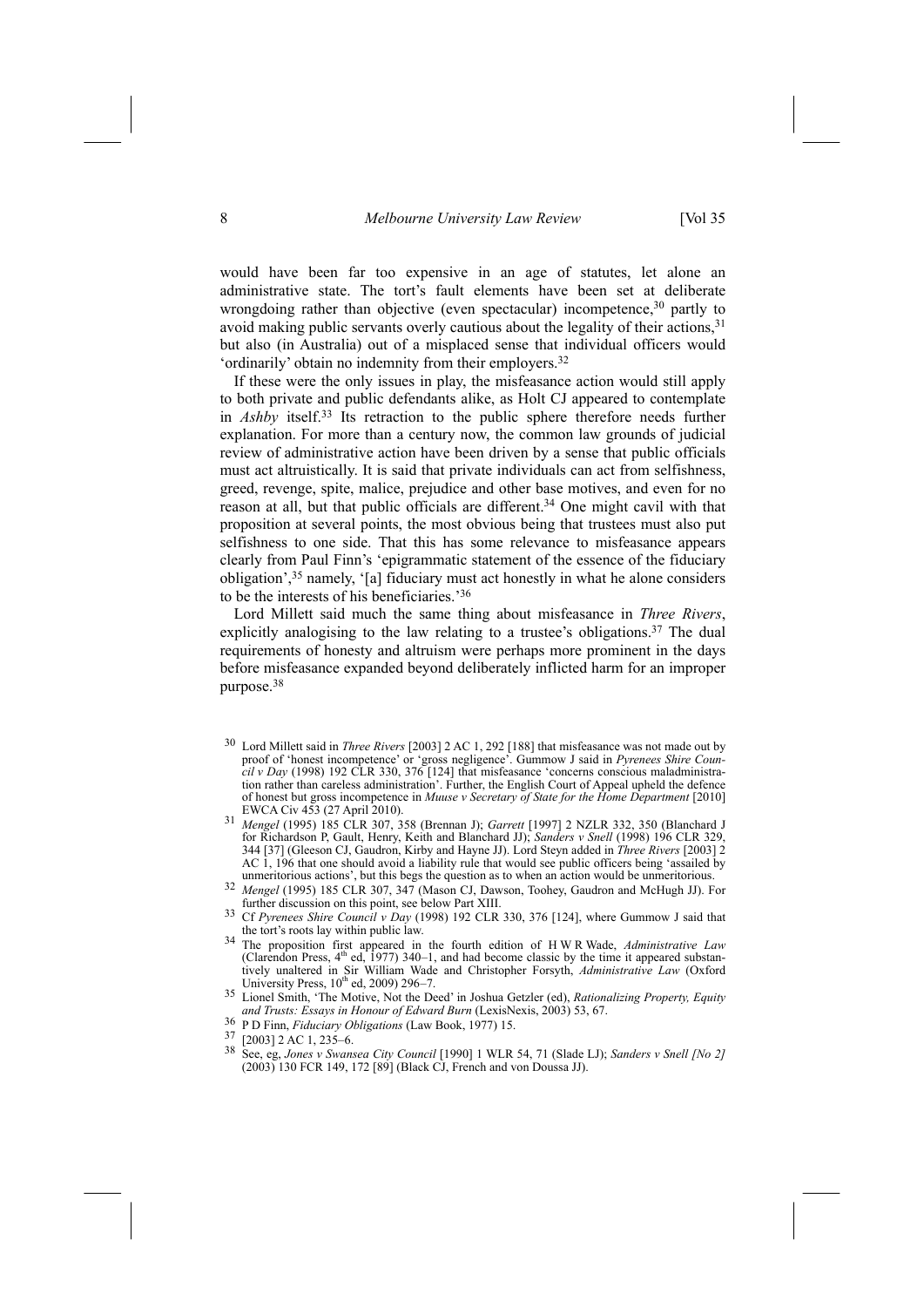The obvious questions are why misfeasance does not apply to trustees, and why some of equity's more demanding obligations placed upon trustees do not apply equally to public officials. In other words, why does the law provide two sets of rules for those who must act altruistically, depending on whether they (or, perhaps, their functions) belong to the public or private sector? No judgment has ever addressed that issue directly, although some do insist that misfeasance should not swamp the private sector's torts<sup>39</sup> and that the development of private law's economic torts should not swamp the misfeasance tort.<sup>40</sup> Brennan J said that if the existing dividing lines were not maintained, the law would 'speak with a forked tongue', sending out conflicting messages depending only on the pleader's ability to select the most favourable tort.<sup>41</sup> These are largely concerns for doctrinal coherence,<sup>42</sup> and none of them have addressed the areas where legally mandated altruism crosses the divide between public and private. It is suggested that if the issue were to arise, the answers would necessarily be pragmatic. Generally speaking, there is no shortage of common law rules applying to those from either sector who must subordinate their own interests, and no obvious reason for supposing that doctrinal coherence across the sectors would produce a better result.<sup>43</sup> A further complication for any coherence project would arise from the fact that in Australia, at least, many public officials and their institutions have some measure of statutory protection from damages claims so long as they act in good faith.<sup>44</sup> Finally, trustees owe their duties to a defined class of beneficiaries, whilst public officials serve the public interest more generally.

# IV MALICE IN TORT AND PUBLIC LAW

The role of malice in tort law varies between different torts, and also according to whether the defendant is public or private. That was not always the case. Holt CJ forgot to mention fraud or malice in his first report of *Ashby*, although they were clearly implied.45 He inserted them in to a revised report in time for

<sup>39</sup> *Mengel* (1995) 185 CLR 307, 348 (Mason CJ, Dawson, Toohey, Gaudron and McHugh JJ). 40 *Sanders <sup>v</sup> Snell* (1998) 196 CLR 329, 344–6 [36]–[39] (Gleeson CJ, Gaudron, Kirby and

<sup>&</sup>lt;sup>41</sup> *Mengel* (1995) 185 CLR 307, 359.<br><sup>42</sup> Lord Steyn said in *Three Rivers* [2003] 2 AC 1, 190 that misfeasance needed to fit within the 'general scheme of the law of tort', in order to ensure the 'coherent development o

See also Erika Chamberlain, 'Misfeasance in a Public Office: A Justifiable Anomaly within the Rights-Based Approach?' in Donal Nolan and Andrew Robertson (eds), *Rights and Private Law*

<sup>(</sup>Hart Publishing, 2011) (forthcoming). 44 See, eg, *Puntoriero <sup>v</sup> Water Administration Ministerial Corporation* (1999) 199 CLR 575. In comparison, statutes protecting officials who acted unlawfully but in good faith used to be extremely common in England, but electronic searches suggest that they might now be less common. They remain standard drafting policy in Australia. The *Policing and Crime Act 2009* (UK) c 26, s 136N is probably unique. It applies to all police acting in good faith in the performance or purported performance of their functions relating to the enforcement of orders to close certain premises. The section provides that no police or police force shall be liable in damages 'in pro-<br>ceedings for judicial review or for the tort of negligence or misfeasance in public office'. ceedings for judicial review or for the tort of negligence or misfeasance in public office'. 45 See *Mengel* (1995) 185 CLR 307, 356 n 292 (Brennan J), adopting the view expressed in *Ashby*

<sup>(1703) 1</sup> Smith LC (13<sup>th</sup> ed) 253, 283. The New Zealand Court of Appeal agreed with Brennan J: *Rawlinson v Rice* [1998] 1 NZLR 454, 458 (Gault J for Richardson P, Gault, Thomas, Keith and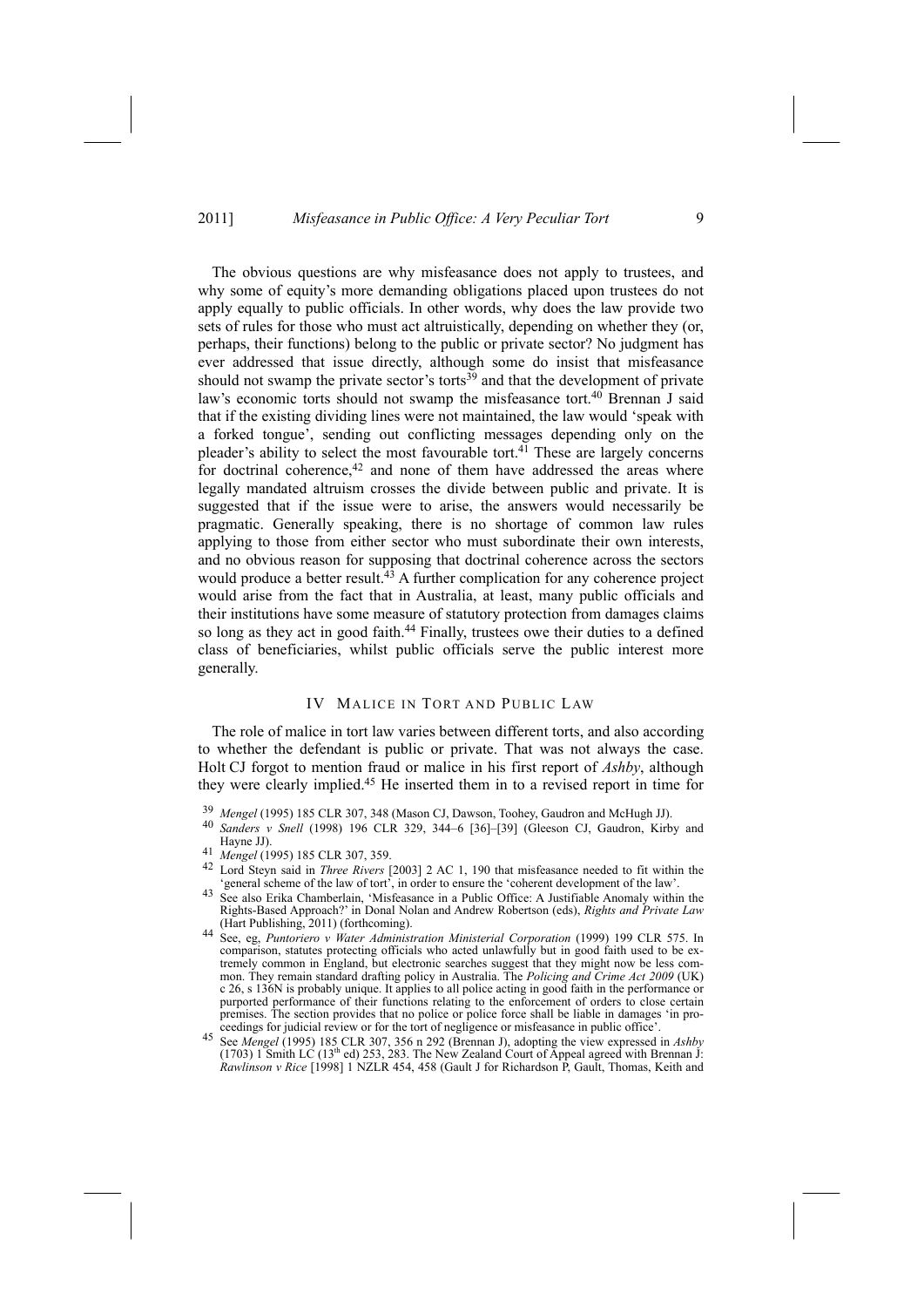consideration by the House of Lords on appeal.46 The role of malice in tort law kept changing over the ensuing centuries. For example, we learnt around two centuries later, and in a nod to the free market's need for competitive selfishness,<sup>47</sup> that in actions against private sector defendants, and aside from conspiracy,48 malice does not make otherwise lawful competitive behaviour tortious, just as good faith does not exonerate conduct which would otherwise be tortious.<sup>49</sup>

The position has long been different for defendants who are public officials of some kind. Well before the common law had rejected the contention that malice in a private defendant could make conduct that was otherwise lawful in a free market tortious, the tort liability of any public official exercising a discretionary function<sup>50</sup> (other than a superior court judge) had become conditional on establishing fraud or malice.<sup>51</sup> Inferior court judges enjoyed that protection plus one more, namely, that they must also have acted wholly outside their 'jurisdiction', taking that term in a very narrow sense.<sup>52</sup> In other words, by the

- 
- malice in Mr Pickles' conduct, even if it was 'churlish, selfish and grasping', or morally 'shocking'. Mr Pickles had diverted underground water flowing in no defined course through his land from entering the city's water catchment, presumably to drive a hard bargain against the Bradford Water Corporation. For a book-length case study, see Michael Taggart, *Private Property and Abuse of Rights in Victorian England: The Story of Edward Pickles and the Bradford Water Supply* (Oxford University Press, 2002). Taggart was unsure about heaping all of the criticisms upon Mr Pickles, noting that the Town Clerk had also been quite intransigent — the Bradford Corporation had not taken any of the opportunities presented to it to purchase the land or the
- 
- water rights: at 72.<br>
<sup>48</sup> *O'Brien v Dawson* (1942) 66 CLR 18, 28 (Starke J).<br>
<sup>49</sup> See *Bradford Corporation v Pickles* [1895] AC 587, 594 (Lord Halsbury LC), 598–9 (Lord Ashbourne), 601 (Lord Macnaghten); *Allen v Flood* [1898] AC 1, 92 (Lord Watson), 152–3 (Lord Macnaghten); *McKernan v Fraser* (1931) 46 CLR 343, 380 (Evatt J); *Crofter Hand Woven Harris Tweed Co Ltd v Veitch* [1942] AC 435, 442 (Viscount Simon LC); *O'Brien v Dawson* (1942) 66 CLR 18, 28 (Starke J); *Sanders v Snell* (1998) 196 CLR 329, 342 [32] (Gleeson CJ, Gaudron, Kirby and Hayne JJ); *Perre v Apand Pty Ltd* (1999) 198 CLR 180, 306 [347] (Hayne J); *Three Rivers* [2003] 2 AC 1, 190 (Lord Steyn); *OBG Ltd v Allan* [2008] 1 AC 1, 22
- 50 Discretionary functions were usually labelled judicial or quasi-judicial. Non-discretionary functions (ie duties to act, as opposed to duties to consider how to act) were usually labelled ministerial.
- 51 See S A de Smith, *Judicial Review of Administrative Action* (Stevens & Sons, 1959) 201, quoting *Everett v Griffiths* [1921] 1 AC 631, 695 (Lord Moulton). 52 See John W Salmond, *The Law of Torts* (Stevens and Haynes, 2<sup>nd</sup> ed, 1910) 478–80; J F Clerk
- and W H B Lindsell, *The Law of Torts* (Sweet & Maxwell, 6<sup>th</sup> ed, 1912) ch<sup>22</sup>; Mark Aronson and Harry Whitmore, *Public Torts and Contracts* (Law Book, 1982) 138–47. The propositions in the text are stated with some diffidence. This corner of the law was never neat, and the leading cases struggled to accommodate several principles that pulled in different directions, some dealing with the provision of damages for breach of duty, or for breach of statutory duty, and others dealing with exceptions in relation to discretionary or judicial duties. Retreat from a generalised right of action for breach of duty was inevitable in the face of the welter of statutory duties being imposed upon both private and public actors: see P D Finn, 'Public Officers: Some Personal Liabilities' (1977) 51 *Australian Law Journal* 313; P D Finn, 'A Road Not Taken: The *Boyce* Plaintiff and Lord Cairns' Act (Part 1)' (1983) 57 *Australian Law Journal* 493; P D Finn, 'A

Tipping JJ). In *Tozer v Child*, Campbell CJ interpreted *Ashby* as treating malice as an essential element of actionability: (1856) 6 El & Bl 289, 295; 119 ER 872, 875 (Lord Campbell CJ for Lord Campbell CJ, Wightman, Erle and Crompton LJJ).<br>  $^{46}$  Ashby (1703) 1 Smith LC (13<sup>th</sup> ed) 253, 283.<br>
<sup>47</sup> Cf *Bradford Corporation v Pickles* [1895] AC 587, 601, where Lord Macnaghten could see no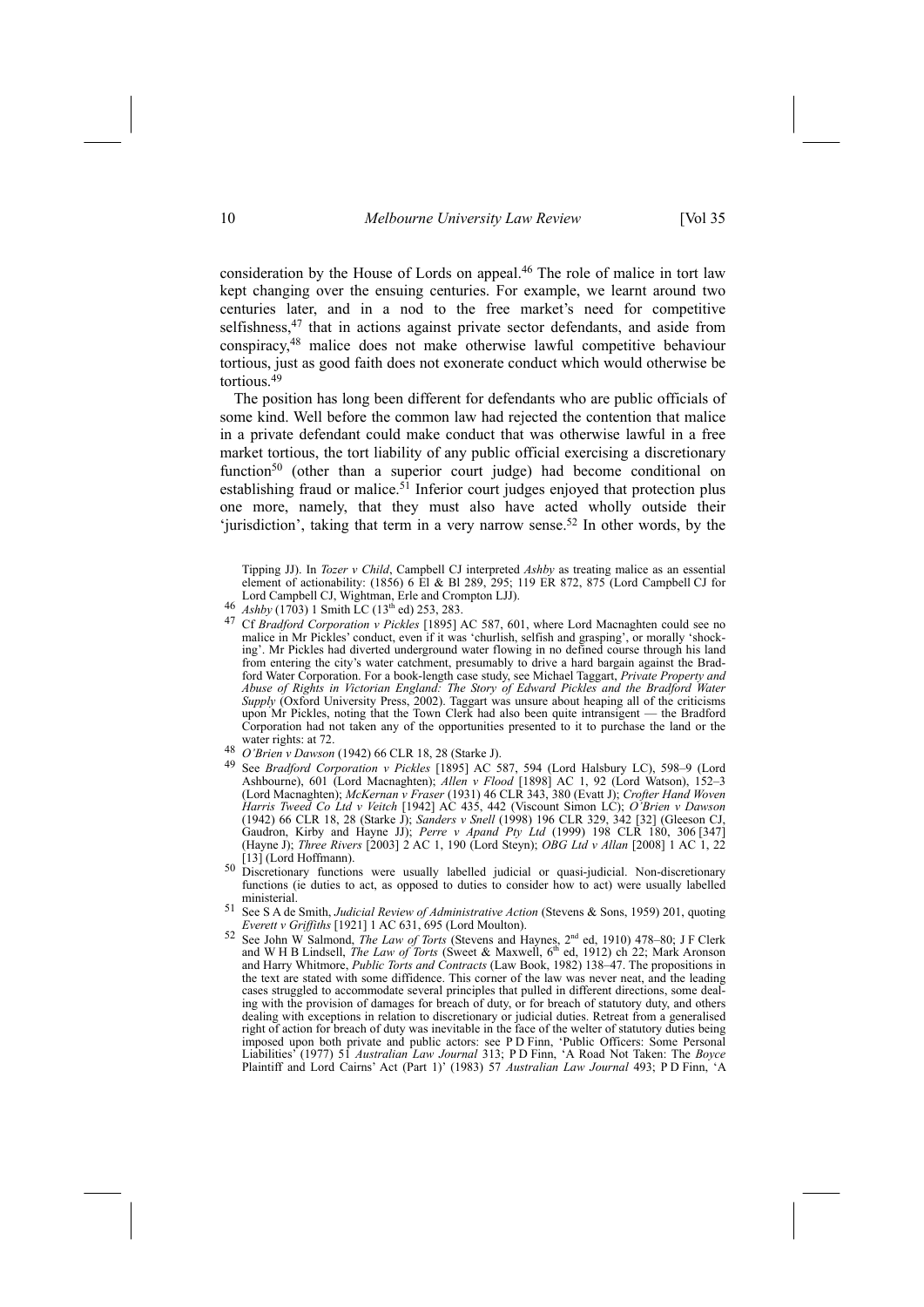early 1900s, a gap in tort law had already opened up between public and private defendants. Malice was not a good plea against a superior court judge, and it would count against inferior court judges only in combination with a plea of want or excess of jurisdiction. Aside from the judiciary, however, the presence of malice would remove any lingering common law protection for all other public officials exercising discretionary powers and was irrelevant to the liability of a private individual's market-oriented conduct.

The gap between public and private defendants widened over the course of the  $20<sup>th</sup>$  century. It would appear that the common law had in that period extended to inferior court judges the complete immunity previously enjoyed only by superior court judges,53 but it had also retracted immunity altogether from anyone else exercising a discretionary function.<sup>54</sup> One cannot be absolutely sure of this,<sup>55</sup> however, because statutory protections have replaced the common law in most places. The legislative trend has been to grant absolute immunity to all judicial officers, high or low,<sup>56</sup> and to grant many others in public life an immunity conditional on their acting in good faith.<sup>57</sup> Good faith protection clauses abound in Australia's regulatory statutes, and were once common in Britain. Lord Steyn spoke of *Ashby* as the misfeasance tort's 'first solid basis',<sup>58</sup> but also acknowledged the contributions of old cases concerning liability for discretionary and judicial acts to the current mix.59 As his Lordship noted, the net result is that misfeasance in public office now stands as an exception to the usual position that the presence of malice will not make a non-tortious act tortious, just as its absence will not excuse an otherwise tortious act.<sup>60</sup>

The reasons for distinguishing between private and public malice are not hard to find. Lord Hoffmann once wrote of private sector defendants that 'there is

Road Not Taken: The *Boyce* Plaintiff and Lord Cairns' Act (Part 2)' (1983) 57 *Australian Law Journal* 571.

- <sup>53</sup> *Sirros v Moore* [1975] QB 118, 135 (Lord Denning MR); *Maharaj v A-G (Trinidad and Tobago) [No 2]* [1979] AC 385, 404 (Lord Hailsham); *Re McC (A Minor)* [1985] 1 AC 528, 559 (Lord Templeman); *A-G (NSW) v Agarsky* (1986) 6 NSWLR 38, 40 (Kirby P); *Rajski v Powell* (1987) 11 NSWLR 522, 527–30 (Kirby P); *Fingleton v The Queen* (2005) 227 CLR 166, 184–7 (Gleeson CJ), 214 (Kirby J). 54 See *Everett <sup>v</sup> Griffiths* [1921] 1 AC 631.
- 
- 55 Brennan J put these issues aside in *Mengel* (1995) 185 CLR 307, 355–6. Member states of the European Union (but not their individual officers) are liable when their supreme courts commit manifest and inexcusable breaches of European Union law: *Köbler v Republik Österreich* (C-224/01) [2004] ECR I-10290. 56 See, eg, *Judicial Officers Act <sup>1986</sup>* (NSW) s 44A, granting all judicial officers the same
- 'protection and immunity' afforded to Supreme Court judges; *Courts Act 2003* (UK) c 39, s 32(1), providing that actions lie against justices of the peace acting beyond or without jurisdiction only on proof of bad faith. The legislation in New South Wales has taken care to include protection for conduct in the performance of 'ministerial duties': *Judicial Officers Act 1986* (NSW) ss 44A–44C. Statutory protection for inferior court judicial officers formerly depended on whether they had acted in good faith: see *Constables Protection Act 1750* (Imp) 24 Geo 2, c 44, s 6; *Justices Protection Act 1848* (Imp) 11 & 12 Vict, c 44.

 $57$  See below n 333

<sup>58</sup> *Three Rivers* [2003] 2 AC 1, 190.

<sup>59</sup> Ibid 191.

<sup>60</sup> Ibid 190.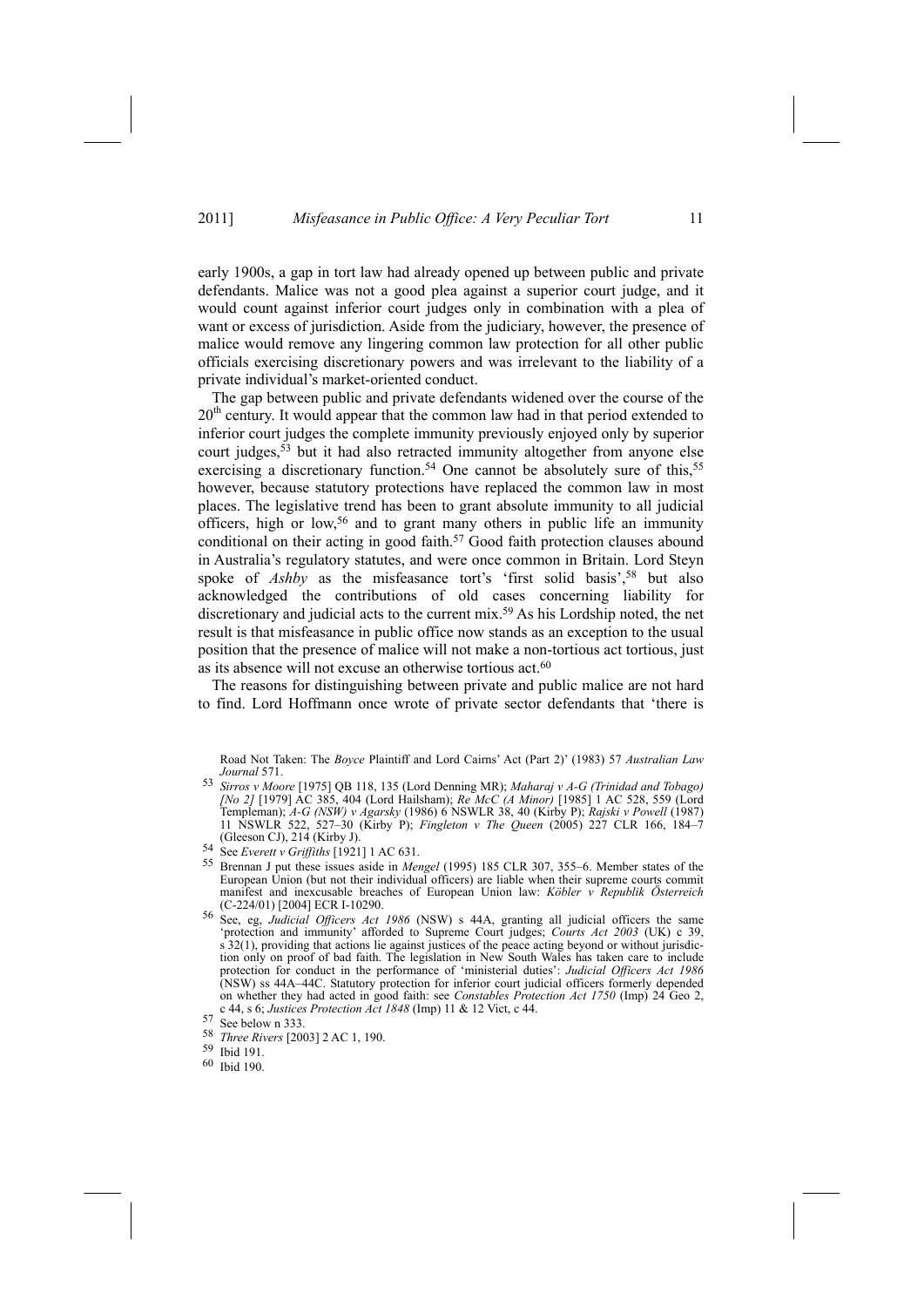little which can be said in defence of a right to cause loss out of sheer malice.'<sup>61</sup> He wondered aloud whether England might adopt something approximating America's prima facie tort theory for harm caused deliberately or maliciously,<sup>62</sup> a theory similar to the civilian doctrine of abuse of rights.63 Forty years later, his Lordship entertained no doubts in rejecting the American option so far as it might apply to private sector companies and individuals, <sup>64</sup> saying that in the cutthroat world of competitive markets, it would produce too many uncertainties for too little gain.<sup>65</sup>

Malice and an intention to harm are very different. The very essence of competitive behaviour in the marketplace is to gain an advantage at the expense of one's rivals, but the public official is not conceived as a free agent in a free market. Public officials are supposed always to be constrained to act in the public interest or, at least, not in their own personal interest. The archetypal government body or official has no commercial motivations, adheres to proper process and standards of propriety, and has long been required to act not selfishly but altruistically. As explained below,<sup>66</sup> the misfeasance tort can be proved in alternative ways, one of them (targeted malice) amounting in essence to a prima facie tort.

In *Ashby*, Holt CJ awarded £200 in damages, even though Mr Ashby's preferred candidate had won the election without Mr Ashby's vote, and even though Mr Ashby himself had suffered no material loss. The judgment spoke of deterring 'like offences',  $67$  and the sheer size of the award $68$  showed that it was clearly intended as a fine. Neither malice nor fraud would attract a figure of equivalent size through the tort system these days, because the dominant view is that only the criminal courts should deal with crime,<sup>69</sup> leaving tort focused on

- 61 L H Hoffmann, '*Rookes v Barnard*' (1965) 81 *Law Quarterly Review* 116, 138.
- 62 Ibid 140–1. Lord Devlin entertained a similar possibility in *Rookes v Barnard* [1964] AC 1129, 1215–16.<br>
63 For a discussion of this doctrine, see Taggart, above n 47, 145–9.
- 
- <sup>64</sup> The unsatisfactory tort of conspiracy by lawful means was left untouched: see Roderick Bagshaw, 'Can the Economic Torts Be Unified?' (1998) 18 *Oxford Journal of Legal Studies* 729, 731.
- <sup>65</sup> *OBG Ltd v Allan* [2008] 1 AC 1, 22 [14], 34 [56] (Lord Hoffmann). Lord Nicholls thought that these were complex issues best left to statute, the competition regulators and the industrial relations regulators: at 54–5 [148]. Australia had rejected the prima facie tort option a few years earlier: *Sanders v Snell* (1998) 196 CLR 329, 342 [32] (Gleeson CJ, Gaudron, Kirby and Hayne JJ); *Perre v Apand Pty Ltd* (1999) 198 CLR 180, 306 (Hayne J); *Zhu v Treasurer (NSW)* (2004) 218 CLR 530, 566 [105], 570–1 [114]–[118] (Gleeson CJ, Gummow, Kirby, Callinan and Heydon JJ). A prima facie tort theory presumes the tortiousness of harms caused deliberately or maliciously unless the defendants can persuade the court that their conduct was justified. 66 See below Part VI.
- 
- <sup>67</sup> *Ashby* (1703) 2 Ld Raym 938, 956; 1 Smith LC (13<sup>th</sup> ed) 253, 276; 92 ER 126, 137.<br><sup>68</sup> Measured in terms of average wages, the Bank of England's rough estimate was that £200 in 1694 (when the Bank was founded) equated to £80 000 in 1994: Helen MacFarlane and Paul Mortimer-Lee, 'Inflation over 300 Years' (1994) 34 *Bank of England Quarterly Bulletin* 156, 158–62 <http://www.bankofengland.co.uk/publications/quarterlybulletin/qb940201.pdf >. If from the £80 000 in 1994 one then uses the index for average weekly earnings in the Bank's quarterly *Inflation Reports* (published since 1993), the overall result is that £200 in 1694 equated to roughly £148 500 by the end of January 2011.
- <sup>69</sup> As if regulators, tribunals and administrative agencies need not be considered. Gleeson CJ, McHugh, Gummow and Hayne JJ said in *Gray v Motor Accident Commission* (1998) 196 CLR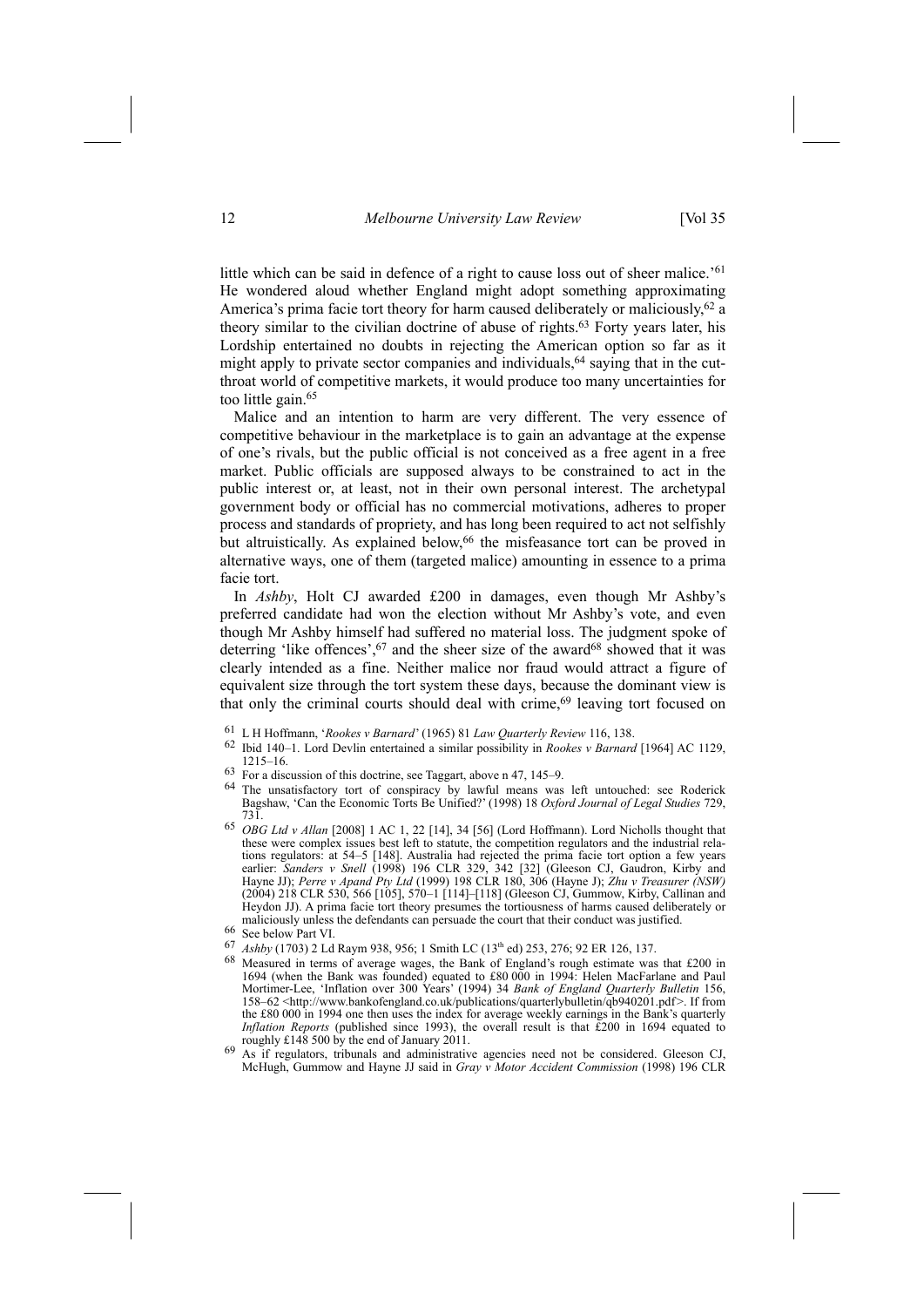compensation. Indeed, some would say that tort law should focus solely on claims for compensation.70 However, there have always been areas which undeniably use tort law for other means.<sup>71</sup>

The only issue in *Ashley v Chief Constable of Sussex Police*72 was whether a police killing of a man had been lawful. In an attempt to avoid that issue going to trial, the police were prepared to admit the quantum of damages as well as liability for false imprisonment and negligence, but the majority let the man's family proceed to trial for assault and battery. Despite those concessions, the majority held that the family was entitled to use the court solely for vindication of their belief that a wrong greater than the admitted torts had been committed.73

Punitive damages can be claimed for misfeasance,<sup>74</sup> provided that the plaintiff has also sustained some material loss.<sup>75</sup> It is in fact difficult to find modern misfeasance cases in which they have been awarded,76 doubtless because it is so easy to disguise a punitive award as aggravated damages — but even the theoretical availability of punitive damages represents for England an acknowledgment of the special position reserved for claims against public officials for misconduct that is oppressive, arbitrary or unconstitutional. In most other respects, punitive damages are unavailable in that country, $77$  and are very

1, 7–8 [16] that the old intermingling of criminal and civil law has proceeded apace in recent times with statutory schemes for criminal injury compensation and civil penalties. Tribunals and regulatory agencies typically administer such schemes, although appeals and judicial review are

- administered by the superior courts. 70 See Harlow, above n 29, 247. See also P S Atiyah, 'Personal Injuries in the Twenty First Century: Thinking the Unthinkable' in Peter Birks (ed), *Wrongs and Remedies in the Twenty-First Century* (Clarendon Press, 1996) 1; Andrew Burrows, 'Reforming Exemplary Damages: Expansion or Abolition?' in Peter Birks (ed), *Wrongs and Remedies in the Twenty-First Century* (Clarendon Press, 1996) 153; Peter Cane, 'Exceptional Measures of Damages: A Search for Principles' in Peter Birks (ed), *Wrongs* and *Remedies* in the *Twenty-First Century* (Clarendon Press, 1996) 301.<br>
71 See Harlow, above n 29, 249–71.<br>
72 1200911 AC 062
- 
- $^{72}$  [2008] 1 AC 962.
- 73 Ibid 976 [23] (Lord Scott). Lord Scott also said that the assault and battery claim was legitimately rights-centred, not loss-centred: at 975–6 [22]. *Lumba v Secretary of State for the Home Department* [2011] 2 WLR 671 held by majority that there should be no separate measure of 'vindicatory' or 'conventional' damages that were not nominal, compensatory or exemplary:<br>at 702 [101] (Lord Dyson SCJ), 739 [237] (Lord Collins SCJ).
- at 702 [101] (Lord Dyson SCJ), 739 [237] (Lord Collins SCJ). 74 *Kuddus <sup>v</sup> Chief Constable of Leicestershire Constabulary* [2002] 2 AC 122, 134–5 [21]–[27] (Lord Slynn), 145 [68] (Lord Nicholls), 153 [89] (Lord Hutton) ('*Kuddus*').
- <sup>75</sup> *Watkins* [2006] 2 AC 395, 408–9 [26] (Lord Bingham). New Zealand does not require material damage: *Donselaar <sup>v</sup> Donselaar* [1982] 1 NZLR 97, 109 (Richardson J), 115 (Somers J). 76 *Fernando <sup>v</sup> Commonwealth [No 4]* (2010) 276 ALR 586 is an exception.
- 
- 77 Giving the leading judgment in *Rookes v Barnard* [1964] AC 1129, Lord Devlin conceded the possibility of exemplary damages in only three situations, one of which was where legislation makes specific provision for it. He also stated that there were two categories of cases in which an award of exemplary damages can afford 'a practical justification for admitting into the civil law a principle which ought logically to belong to the criminal': at 1226. His first general law category comprised cases of 'oppressive, arbitrary or unconstitutional action by the servants of the government': at 1226. No-one has taken that category as restricted to people directly engaged in the civil service, or even to people working only for central government. His second general law category was for cases where defendants (whether public or private) have cynically calculated on making a net profit from their wrongdoing after allowing for anything they may be legally obliged to pay the plaintiff by way of compensation: at 1226–7. The subsequent development in England of restitutionary principles has diminished the force of the second category. See also *Broome v Cassell & Co Ltd* [1972] AC 1027. The Law Commission could not enlist sufficient support for its proposal to abolish exemplary damages, and ended up recommending not aboli-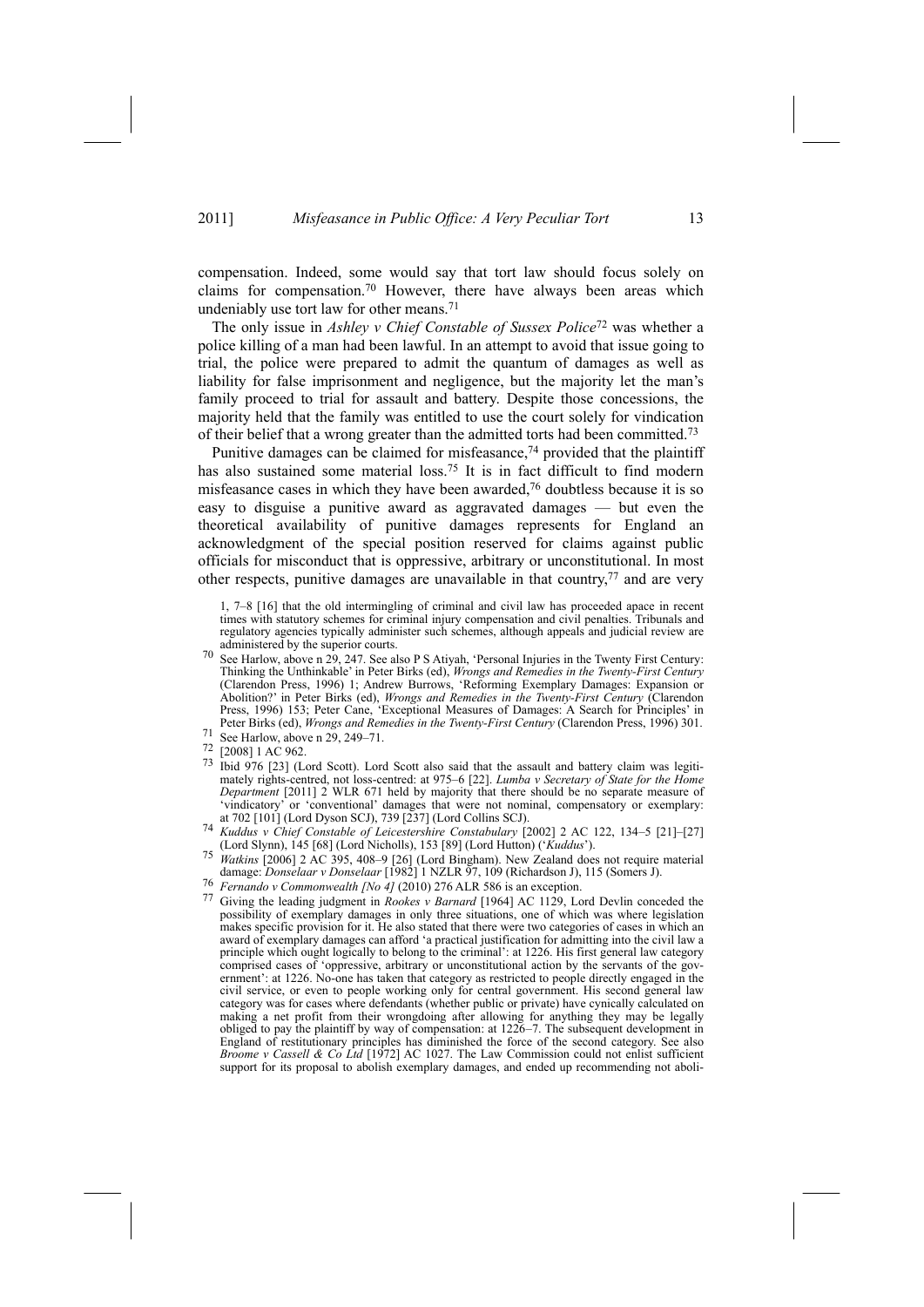much the exception in Australia,<sup>78</sup> New Zealand<sup>79</sup> and Canada.<sup>80</sup> Once again, special treatment is reserved for officials behaving very badly. Lord Devlin's leading discussion of exemplary damages was not in the context of misfeasance, but his explanation for treating public officials differently has obvious resonance:

Where one man is more powerful than another, it is inevitable that he will try to use his power to gain his ends; and if his power is much greater than the other's, he might, perhaps, be said to be using it oppressively. If he uses his power illegally, he must of course pay for his illegality in the ordinary way; but he is not to be punished simply because he is the more powerful. In the case of the government it is different, for the servants of the government are also the servants of the people and the use of their power must always be subordinate to their duty of service. It is true that there is something repugnant about a big man bullying a small man and, very likely, the bullying will be a source of humiliation that makes the case one for aggravated damages, but it is not, in my opinion, punishable by [exemplary] damages.<sup>81</sup>

One might question whether corporate bullying is any less of a social evil than government bullying,82 and that indeed appears to have been one of the reasons why his Lordship's categorical restrictions on the availability of punitive damages failed to catch on in Australia.83 Professor Birks, however, suggested that England's reluctant retention of punitive damages might reflect a deep-

tion, but legislative reform: Law Commission, *Aggravated, Exemplary and Restitutionary Damages*, Report No 247 (1997). No legislation followed.

- 78 See *Uren v John Fairfax & Sons Pty Ltd* (1966) 117 CLR 118; *XL Petroleum (NSW) Pty Ltd v Caltex Oil (Australia) Pty Ltd* (1985) 155 CLR 448; *Lamb v Cotogno* (1987) 164 CLR 1; *Gray v Motor Accident Commission* (1998) 196 CLR 1, 12–13 [32]–[37] (Gleeson CJ, McHugh, Gummow and Hayne JJ); *Whitbread v Rail Corporation New South Wales* [2011] NSWCA 130 (24 May 2011) [20] (McColl JA), [232] (Whealy JA). A relatively recent Australian attempt to add punitive damages to equity's remedies (or at least, to its remedies for breach of fiduciary duty) was rebuffed with extraordinary hostility and an emphatic insistence that punishment be awarded only by the criminal courts: *Harris v Digital Pulse Pty Ltd* (2003) 56 NSWLR 298, 390 [351]–[352] (Heydon JA). This article will not discuss the considerable number of legislative provisions in Australia for regulating the award of exemplary damages. It must suffice to mention that all jurisdictions have banned them in defamation actions: see, eg, *Defamation Act 2005* (NSW) s 37. Some jurisdictions have banned them in negligence claims for personal injury or death: see, eg, *Civil Liability Act 2002* (NSW) s 21; cf *Wrongs Act 1958* (Vic) s 24AP(d). Some have come to the relief of motor vehicle insurers but not their insured drivers: see, eg, Motor Vehicles Act 1959 (SA) s 113A.
- *Motor Vehicles Act 1959* (SA) s 113A.<br><sup>79</sup> See *Taylor v Beere* [1982] 1 NZLR 81, 89–91 (Richardson J). New Zealand's position has wavered since then. First, it allowed stand-alone exemplary damages to get around legislative abolition of compensatory damages: *Donselaar v Donselaar* [1982] 1 NZLR 97, 107 (Cooke J), 116 (Somers J). Secondly, it restricted exemplary damages to cases where the defendant had acted either deliberately or with subjective recklessness: *Bottrill v A* [2001] 3 NZLR 622, 642 [63] (Richardson P for Richardson P, Gault and Blanchard JJ). Thirdly, the Privy Council reversed the latter decision: *Bottrill v A* [2003] 2 NZLR 721. Fourthly, the Supreme Court recently overturned the Privy Council decision: *Couch v A-G (NZ) [No 2]* [2010] 3 NZLR 149.
- 80 See *Vorvis v Insurance Corporation of British Columbia* [1989] 1 SCR 1085, 1107–8 [27] (McIntyre J for Beetz, McIntyre and Lamer JJ); *Whiten v Pilot Insurance Co* [2002] 1 SCR 595, 613 [36], 635 [69] (Binnie J for McLachlin CJ, L'Heureux-Dubé, Gonthier, Major, Binnie and
- 
- 81 *Rookes v Barnard* [1964] AC 1129, 1226.<br><sup>82</sup> See *Kuddus* [2002] 2 AC 122, 145 (Lord Nicholls).
- 82 See *Kuddus* [2002] 2 AC 122, 145 (Lord Nicholls). 83 *Uren <sup>v</sup> John Fairfax & Sons Pty Ltd* (1966) 117 CLR 118, 132–3 (Taylor J), 160 (Owen J).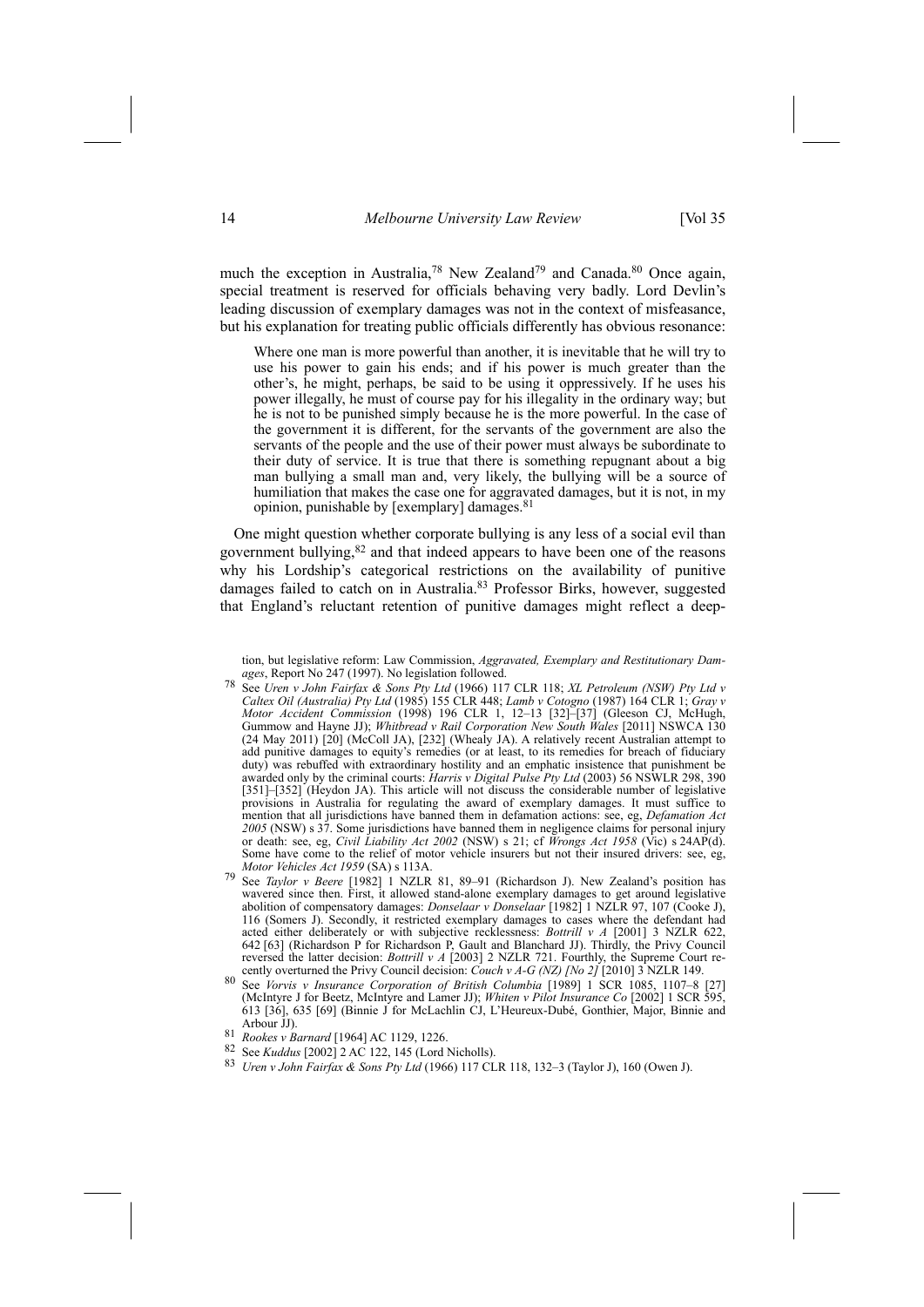seated suspicion that government cannot always be trusted to exercise its prosecutorial discretion wisely:

At some point in the rise of the efficient and infinitely resourced … state, the view took hold that the national bureaucracy could be relied upon to do all the punishing and avenging that was necessary. This manifested itself in ostensibly logical doctrine concerning the natural role of the law of civil wrongs. Properly understood, civil wrongs should not meddle with punishment and deterrence. … Declining resources now expose this as no more than a choice made at a time of faith in the power, efficiency and benignity of the state.<sup>84</sup>

That observation has added strength when the wrongdoer is a public officer, <sup>85</sup> although Lord Devlin did not assign that as a reason for allowing punitive damages in such circumstances. When that issue emerged more directly in a subsequent case, two Law Lords warmly endorsed the value of punitive damages in the protection of civil liberties.<sup>86</sup> The context was important — it was a misfeasance case, providing for the first time an occasion for drawing together the common threads running through misfeasance and the wider tort law debates concerning punitive damages. It appears that only Lord Bingham has advocated trusting the state to launch criminal proceedings against its own officers.87 If the criminal justice system has imposed a substantial punishment on the officer, then exemplary damages will not be available.<sup>88</sup>

# V THE CRIMINAL OFFENCE

If, as argued above, the *tort* of misfeasance is driven in part by a sense of moral outrage at the abuse of collective power, then its sense of punishment can never be far from the surface. It is therefore no digression to look briefly at the *crime* of misfeasance. Misconduct in public office is a common law indictable misdemeanour with a long history predating *Ashby*. 89 Its intersection with what

<sup>84</sup> Peter Birks (ed), *Wrongs and Remedies in the Twenty-First Century* (Clarendon Press, 1996) viii. Another factor might well be the re-emergence of classical economic assumptions as to the causes of crime and the ways it may be managed: see Lucia Zedner, 'Policing before and after the Police: The Historical Antecedents of Contemporary Crime Control' (2006) 46 *British Journal of Criminology* 78.

<sup>85</sup> See Burrows, above n 70, 168–9.<br>86 *Kuddus* [2002] 2 AC 122, 144–5 (Lord Nicholls), 147–9 (Lord Hutton).

<sup>87</sup> *Watkins* [2006] AC 395, 408–9 (Lord Bingham) insisted that misfeasance in public office was actionable only by plaintiffs who had sustained material loss, even if their defendants had breached a 'constitutional' protection. One of Lord Bingham's reasons was that the offending officers could be prosecuted for the indictable misdemeanour of misconduct in public office. Lord Walker was sceptical: at 422 [69]. The defendants were prison officers who had flagrantly flouted a rule protecting a prisoner's right of privacy for communications covered by legal professional privilege. Lord Scott's position in *Kuddus* [2002] 2 AC 122, 155–6 [104]–[107] was not as explicit as Lord Bingham's in *Watkins*, but it came close.

<sup>88</sup> *Whitbread v Rail Corporation New South Wales* [2011] NSWCA 130 (24 May 2011) [242] (Whealy JA), citing *Gray v* Motor *Accident Commission* (1998) 196 CLR 1, 14 (Gleeson CJ, McHugh, Gummow and Hayne JJ). *Whitbread* also held that the employer's disciplinary action against its officer was another factor against awarding exemplary damages: at [252] (Whealy JA).

at [252] (Whealy JA). 89 The leading English work on the offence is Colin Nicholls et al, *Corruption and Misuse of Public Office* (Oxford University Press, 2006) ch 3. On page 66, that work traces the offence back at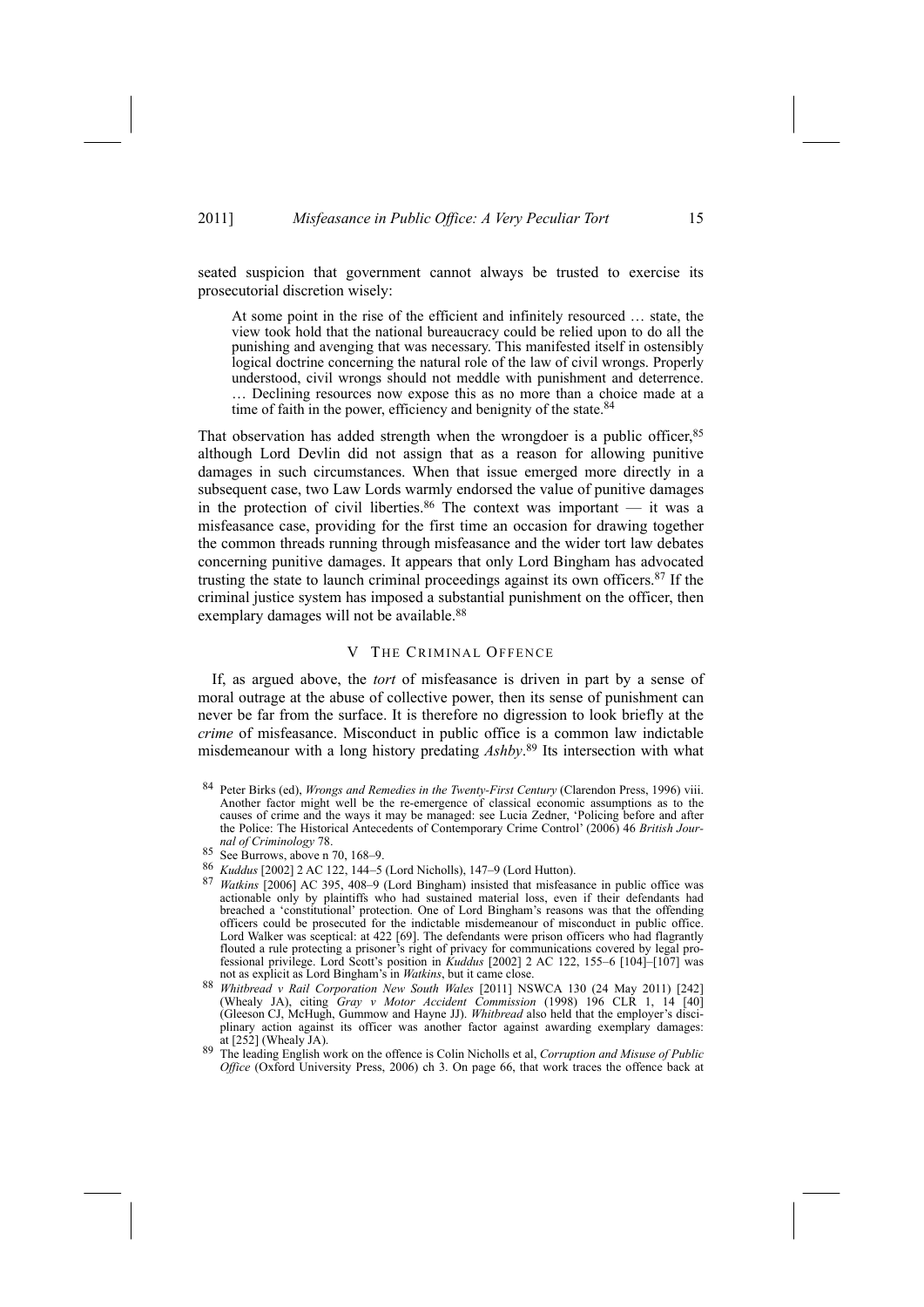is now called the misfeasance tort was obvious in *Ashby* itself, where Holt CJ noted that the defendants could have been prosecuted on indictment.<sup>90</sup> However, if the defendants had by a single act refused to take the votes of a large number of electors, then in order to avoid a multiplicity of actions, prosecution would have been the *only* remedy.<sup>91</sup>

This type of crossover between crime and tort was once common, and it is worth adding that a prosecution was indeed a remedy of sorts before the state had assumed a virtual monopoly of policing and prosecution functions. The legal system used to place far greater reliance on economic punishments and rewards for the enforcement of the criminal law generally and public duties in particular. Those derelict in the performance of their public duties could be prosecuted, and compensation of sorts could come from granting to the prosecutor or common informer a share of the fine or reward, or an award of costs to be paid from county funds.92 The detection, capture and prosecution of thieves was a profitable, and therefore corruptible, system. That system's acceptance of market-based policing bears some parallels with the re-emergence in modern times of private policing, which implicitly rejects the state's previous claim to a monopoly of lawful violence.<sup>93</sup>

The common law misfeasance offence retains a degree of flexibility that makes it less certain than statutory offences, and attempts to codify it have been resisted in England in the belief that the advantages of flexibility outweigh the gains of certainty.94 The common law offence covers acts or omissions of public officers in the course of or in relation to their public office, which amount to misconduct with a degree of culpability that warrants public condemnation and criminal punishment.<sup>95</sup> Speaking for the Hong Kong Court of Final Appeal, Sir Anthony Mason NPJ said that whether the misconduct is sufficiently culpable

least as far as *Crouther's Case* (1600) Cro Eliz 654; 78 ER 893. Modern cases tend not to go further back than Lord Mansfield CJ's judgment in *R v Bembridge* (1783) 3 Doug 327; 99 ER

- 679.<br>Ashby (1703) 2 Ld Raym 938, 955; 1 Smith LC (13<sup>th</sup> ed) 253, 275; 92 ER 126, 137. 90 *Ashby* (1703) 2 Ld Raym 938, 955; 1 Smith LC (13<sup>th</sup> ed) 253, 275; 92 ER 126, 137.<br>91 Ibid. The stated reason was that the law needed to avoid a multiplicity of civil actions for the
- same event. The applicability of the representative (or class) action to the misfeasance claim in Three Rivers seems to have passed without comment.
- See Leon Radzinowicz, A History of English Criminal Law and Its Administration from 1750 (Stevens & Sons, 1956) vol 2, 138–47, 161–3. See also *Downey v Acting District Court Judge Boulton [No 5]* (2010) 272 ALR 705, 722 [67] (Basten JA). 93 Zedner, above n 84.
- 
- <sup>93</sup> Zedner, above n 84.<br><sup>94</sup> The Director of Public Prosecutions for England and Wales had urged codification in 2003, but both the Joint Committee and the government disagreed. See Joint Committee on the Draft Corruption Bill, *Draft Corruption Bill: Report and Evidence* (House of Lords Paper No 157/House of Commons Paper No 705, Session 2002–03, 2003) 19–20 [40]–[45], 28–30 [73]–[81]; Nicholls et al, above n 89, 93, 764–803. The Bill failed to pass, principally because it had sought to adapt 'misconduct' to a Corruption Bill built on a model of agent and principal, in which the essence of corruption was the agent's disloyalty to the principal's interests. The *Bribery Act 2010* (UK) c 23 overcame that problem by abandoning the principal/agent structure in its definition of bribery, but it dealt with no other offences, and therefore left the misfeasance offence untouched.
- 95 This is an amalgam drawn from *R v Dytham* [1979] QB 722; *R v Bowden* [1996] 1 WLR 98; *A-G's Reference (No 3 of 2003)* [2005] QB 73; *Sin Kam Wah v Hong Kong Special Administrative Region* [2005] 2 HKLRD 375; *R v Quach* (2010) 201 A Crim R 522; Nicholls et al, above n 89, 66–71.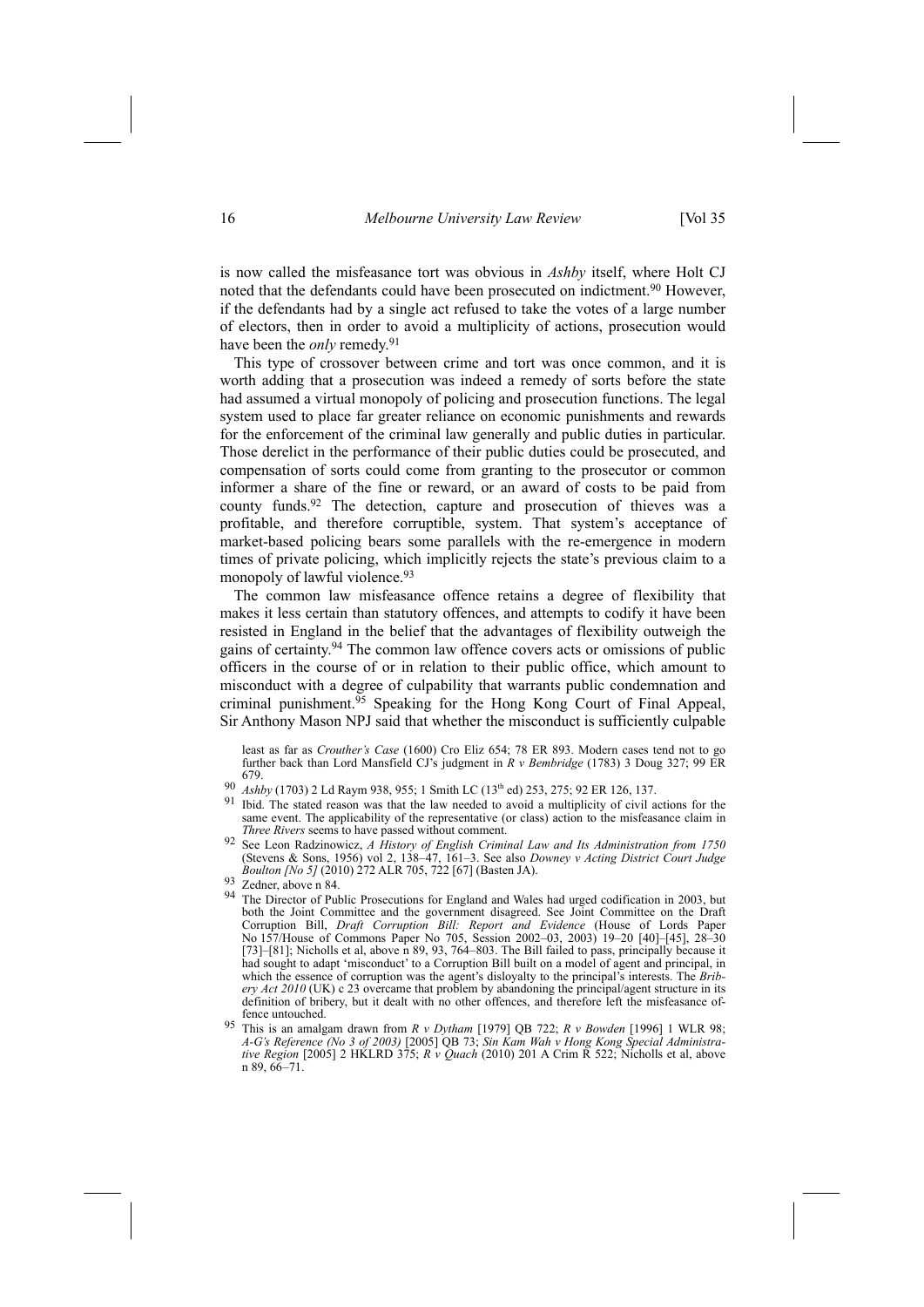depends on whether it is serious 'having regard to the responsibilities of the office and the office-holder, the importance of the public objects which they serve and the nature and extent of the departure from those responsibilities.'96

Speaking for the English Court of Appeal, Pill LJ said that

there must be a serious departure from proper standards before the criminal offence is committed; and a departure not merely negligent but amounting to an affront to the standing of the public office held. The threshold is a high one requiring conduct so far below acceptable standards as to amount to an abuse of the public's trust in the office holder. A mistake, even a serious one, will not suffice.<sup>97</sup>

Misconduct is probably an offence defined by conduct rather than outcome, so that the actuality or risk of harmful consequences serve only as bases for inferring the relevant degree of seriousness,  $98$  which is a jury issue. In jurisdictions where the common law's general offence remains, it is charged as misfeasance (or misconduct) in a public office.<sup>99</sup>

Some Australian jurisdictions have replaced the common law offence with statutory offences that appear to be narrower, and are certainly more determinate.100 Canada's codification is also narrow, in that its 'breach of trust' offence has been held to have codified the crime of misfeasance, but not of nonfeasance.101

- <sup>96</sup> *Sin Kam Wah v Hong Kong Special Administrative Region* [2005] 2 HKLRD 375, 391 [45].
- <sup>97</sup> *A-G's Reference (No 3 of 2003)* [2005] QB 73, 90.
- 98 See ibid 85; Nicholls et al, above n 89, 83–7; *Sin Kam Wah v Hong Kong Special Administrative Region* [2005] 2 HKLRD 375; *R v Boulanger* [2006] 2 SCR 49; *R v Quach* (2010) 201 A Crim R 522.
- 99 For England, see P J Richardson (ed), *Archbold 2010: Criminal Appeal Cases Index — Second Cumulative Index to the 2010 Edition* (Sweet & Maxwell, 2010) 58–9, citing *A-G's Reference (No 3 of 2003)* [2005] QB 73. For Australia and Hong Kong, see *Sin Kam Wah v Hong Kong Special Administrative Region* [2005] 2 HKLRD 375; *R v Quach* (2010) 201 A Crim R 522. See also P D Finn, 'Public Officers: Some Personal Liabilities' (1977) 51 *Australian Law Journal* 313; Paul Finn, 'Official Misconduct' [1978] 2 *Criminal Law Journal* 307.
- 100 The *Criminal Code Act 1995* (Cth) s 142.2 makes it a criminal offence for Commonwealth public officials to misuse their powers either to benefit or to harm someone dishonestly. Section 359 of the *Criminal Code 2002* (ACT) does the same. Western Australia's offence is similar, except that it requires corruption, rather than dishonesty: *The Criminal Code* (WA) s 83. South Australia's offence is narrower in that it contains the 'benefit' ingredient but no 'harm' alternative. It is wider in so far as the prohibited 'benefit' motivation need only be 'improper', which is defined very broadly. See *Criminal Law Consolidation Act 1935* (SA) ss 238, 251; *Question of Law Reserved (No 2 of 1996)* (1996) 67 SASR 63. Queensland has equivalents, but it also has an offence called 'abuse of office'. Section 92 of the *Criminal Code Act 1899* (Qld) makes it an offence for anyone employed in the public service to do anything in abuse of their authority that is an arbitrary act prejudicial to the 'rights' of another. The Northern Territory has the same<br>of offence of 'abuse of office': *Criminal Code Act 1983* (NT) s 82.
- <sup>101</sup> Speaking for the Canadian Supreme Court in *R v Boulanger* [2006] 2 SCR 49, 74, McLachlin CJ said that there had been two common law offences. The first offence was misfeasance, and it had required the accused to have acted 'for a purpose other than the public good, for example, for a dishonest, partial, corrupt, or oppressive purpose': at 73–4 [58]. The second offence (nonfeasance) related to advertent and very serious neglect of duty, and had no requirement as to motive: at 58 [19]. *R v Boulanger* held that *Criminal Code*, RSC 1985, c C-46, s 122 imported only the first offence, so that nonfeasance was no longer a general offence.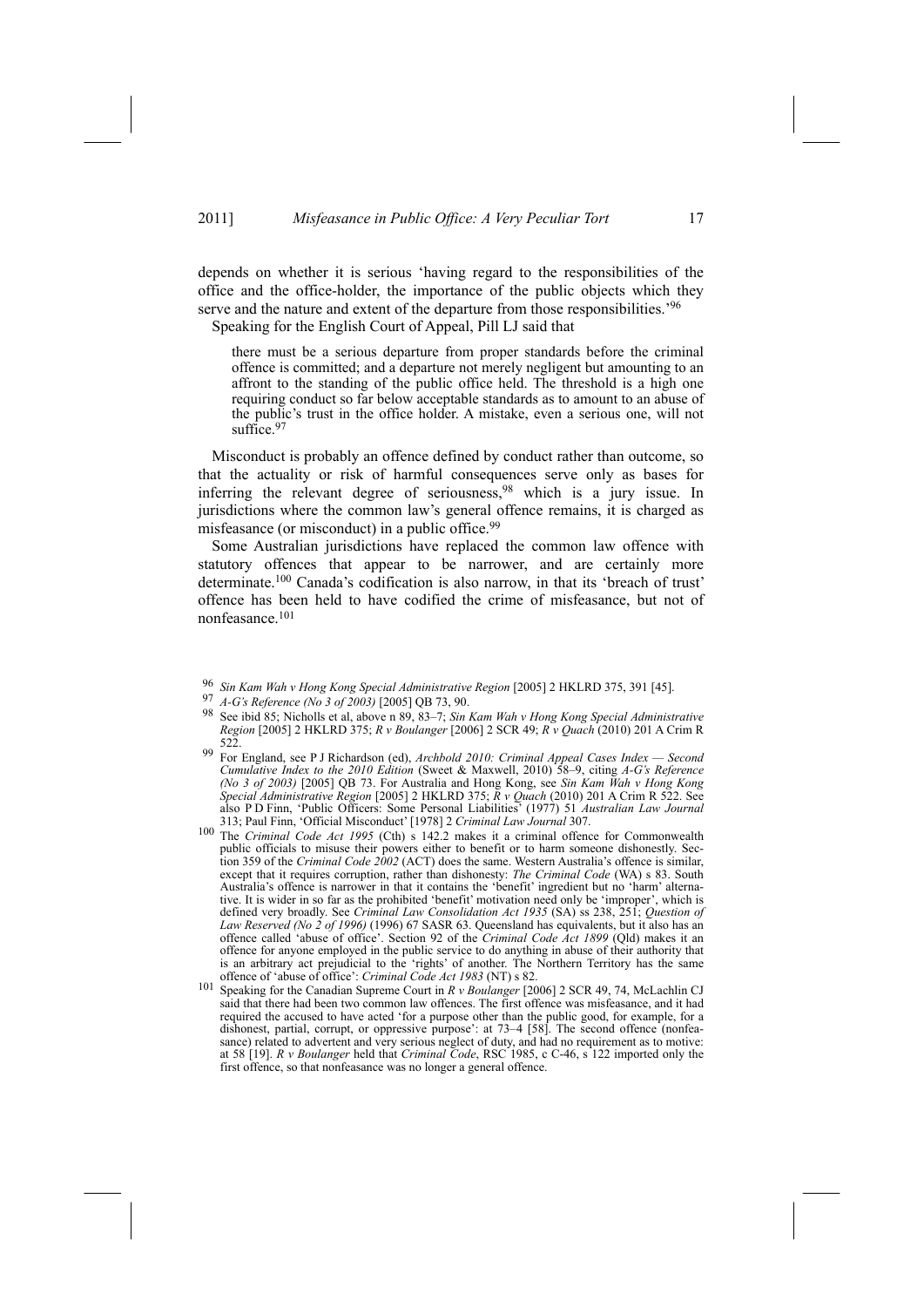18 *Melbourne University Law Review* [Vol 35

Clearly, there are differences between the tort and the crime — for example, the crime is a conduct offence,<sup>102</sup> whilst the tort requires both conduct and material damage.103 There has nevertheless been some cross-referencing in some of the recent tort judgments to their relatives in criminal cases,<sup>104</sup> and some of the recent criminal judgments concerning the common law offence have returned the compliment.105 The context was a debate as to the meaning of reckless indifference. The House of Lords in *R v Caldwell* 106 had elided criminal negligence with criminal recklessness by ruling that a person could be criminally reckless if they had given no thought whatsoever to a particular and objectively obvious circumstance or risk.107 Lord Steyn refused in *Three Rivers* to import that precedent across to the misfeasance tort,<sup>108</sup> and gave the broadest of hints that  $R$   $\nu$  *Caldwell* needed overruling, an event that occurred just four years later $109$ 

# VI THE MENTAL ELEMENTS OF THE MODERN TORT: A GRADUAL PROCESS OF DILUTION

Accounts of the misfeasance tort typically credit it with a long history, but add in the next breath that its reach, content and boundaries still need definition.<sup>110</sup> Both statements are correct; its history is long and tangled, with the result that what has emerged over the last 50 or so years is in reality nothing less than a new tort to meet the needs of people living in an administrative state. Most of the modern changes have occurred through a series of cases in which judges have diluted the requirement of malice, at the same time as they have expressed confidence that their changes leave sufficient protection for public officials against liability to an indeterminate class to an indeterminate extent.

The meaning of 'malice' in the early cases was generally straightforward; these cases were all about officials aiming straight for their plaintiffs, with every intention of harming them for reasons that they must have known were unlawful.<sup>111</sup> The moral case for damages in such circumstances is very strong, but it would be rare indeed for a plaintiff to be able to plead and particularise such malice, and even more rare to prove it. It is probably small wonder, therefore, that misfeasance was virtually defunct in England (although not elsewhere in the British Commonwealth) by the beginning of the last century.

- 
- 102 See *R v Caldwell* [1982] AC 341.
- <sup>103</sup> *Watkins* [2006] 2 AC 295, 408–9 (Lord Bingham). 104 See, eg, *Three Rivers* [2003] 2 AC 1, 191–3 (Lord Steyn), citing *<sup>R</sup> <sup>v</sup> Bowden* [1996] 1 WLR 98, *R v Cunningham* [1957] 2 QB 396, *R v Caldwell* [1982] AC 341 and *R v Lawrence* [1982] AC 510.
- 105 See, eg, *A-G's Reference (No 3 of 2003)* [2005] QB 73, 88–90 (Pill LJ); *R v Quach* (2010) 201 A Crim R 522, 530 [28] (Redlich JA). 106 [1982] AC 341.
- 
- 107 Ibid 353–4 (Lord Diplock). 108 [2003] 2 AC 1, 192–3.
- 
- $109 \text{ See } R \text{ } v \text{ } G$  [2004] 1 AC 1034.
- <sup>110</sup> *Mengel* (1995) 185 CLR 307, 345 (Mason CJ, Dawson, Toohey, Gaudron and McHugh JJ);
- *Three R v Caldwell* [1982] AC 341, 351–2 (Lord Diplock).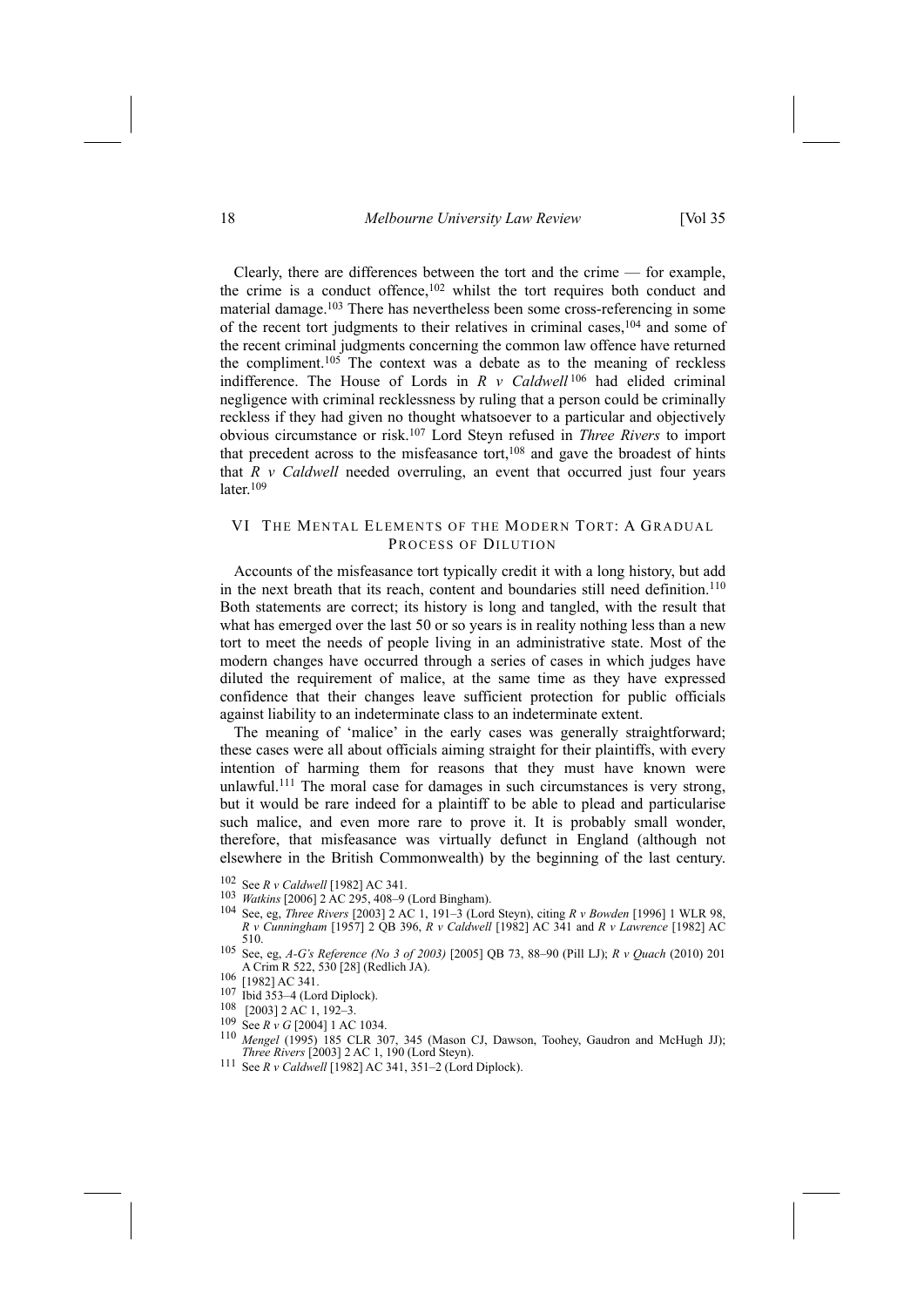Lord Halsbury's *Laws of England* confused it with tort law's more general distinction between misfeasance and nonfeasance,<sup>112</sup> and the Court of Appeal forgot its existence entirely.113

In *Farrington v Thomson*, 114 Smith J took the first step beyond the old model of the intentional and malicious infliction of harm. A publican had committed three licensing offences in quick succession, so that his second offence occurred before conviction for his first offence. The *Licensing Act 1928* (Vic) s 177 provided for forfeiture of the licence upon a third conviction. No-one was empowered to *order* the publican to cease trading, because the Act made forfeiture automatic. The police had known this when they ordered the publican to close down; they thought that the licence had been forfeited. If the forfeiture provision had in truth applied, then the publican could hardly have claimed that the police order had caused him compensable loss, but the police had misconstrued that provision in complete good faith. Because the publican's second offence had predated his first conviction, it did not count towards forfeiture, with the result that his licence remained lawfully intact. For this technicality,115 Smith J held the police liable in misfeasance, which his Honour repackaged into a form that is now familiar. He proposed an action for damages for misfeasance in public office where the public officer *either* 'acted maliciously, in the sense of having an intention to injure', *or* (and this was the big step) caused damage to the plaintiff by 'an act which, to his knowledge, amounts to an abuse of his office'.116

Professor de Smith publicised *Farrington v Thomson* for all British Commonwealth readers in 1968.117 Almost a decade later, Professor Wade switched from sceptic to enthusiast.<sup>118</sup> The following year, an article appeared which explored the commonwealth literature in considerable detail, and urged the English courts to treat this rediscovered tort as more than just an 'academic curiosity'.119 Shortly afterwards, and without citing a single authority, the Privy Council said that the tort was 'well-established', and that its constituent mental elements were *either* malice *or* deliberate excess of power.120 The English Court of Appeal confirmed that distinction in *Bourgoin SA v Ministry of Agriculture,*

<sup>115</sup> The lack of intention by the police to cause illegal harm should have been what mattered.<br><sup>116</sup> [1959] VR 286, 293. *Little v Law Institute of Victoria [No 3]* [1990] VR 257, 270 (Kaye and Beach JJ) confirmed this e

<sup>112</sup> Lord Halsbury, *The Laws of England* (Butterworth, 1912) vol 23, 316–18 [659]. 113 See below n 239.

<sup>114 [1959]</sup> VR 286.

<sup>&</sup>lt;sup>117</sup> S A de Smith, *Judicial Review of Administrative Action* (Stevens & Sons, 2<sup>nd</sup> ed, 1968) 19, 319.<br><sup>118</sup> Noting the first instance decision of *Roncarelli v Duplessis* [1952] 1 DLR 680, the first edition of H W R Wade, *Administrative Law* (Clarendon Press, 1961) 83 said that an English plaintiff would not have succeeded. The switch came in H W R Wade, *Administrative Law* (Clarendon Press, 4<sup>th</sup> ed, 1977) 636–40, which gave enthusiastic coverage to *Farrington v Thomson* [1959] VR 286 and to *Roncarelli v Duplessis* [1959] SCR 121.

Jeremy McBride, 'Damages as a Remedy for Unlawful Administrative Action' (1979) 38 *Cambridge Law Journal* 323, 343.

<sup>120</sup> *Dunlop v Woollahra Municipal Council* [1982] AC 158, 172 (Lord Diplock for Lords Diplock, Simon, Edmund-Davies, Scarman and Bridge).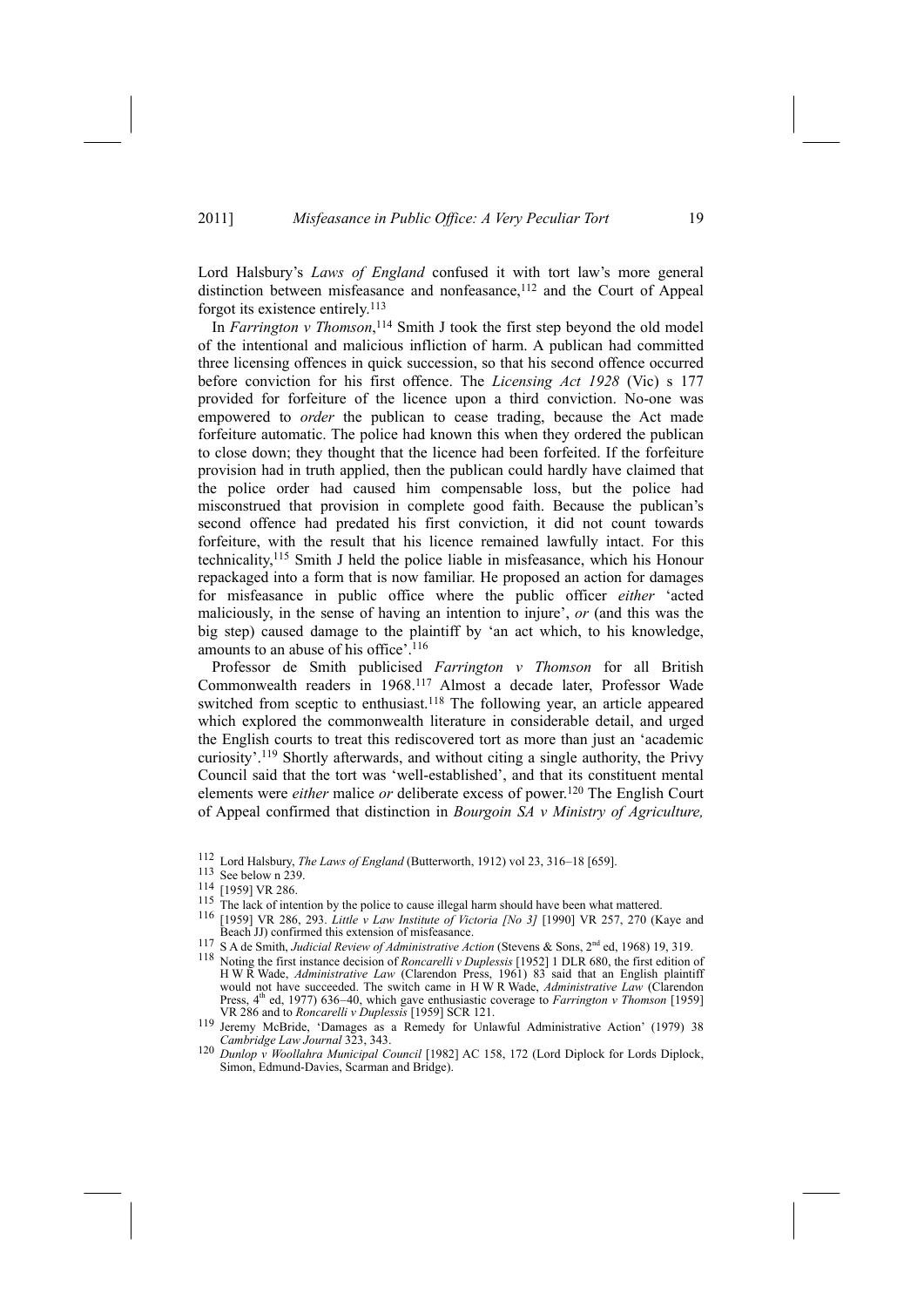# 20 *Melbourne University Law Review* [Vol 35

*Fisheries and Food* ('*Bourgoin*'),<sup>121</sup> and applied for the first time the label of 'targeted malice' to the old model.122 As in *Farrington v Thomson*, the defendant Minister in *Bourgoin* had borne the plaintiffs no grudge, but his deliberate illegality was hardly technical. He had banned the importation of French turkeys for Christmas on food safety grounds when he knew that these did not apply. His motive was the patriotic protection of English producers, and his plea that he was not aiming to hurt their competitors was to no avail. *Bourgoin* sought to minimise the step it was taking, by saying that the Minister's knowledge that his illegal action would harm the French was no different to him having sought that damage — in effect, an intention to harm was imputed from his knowledge.<sup>123</sup>

*Bourgoin*'s expansion from deliberate harm to deliberate illegality was small compared to the next step. The quartet of leading cases added a third alternative to the mental elements of misfeasance. They reasoned that there was no moral difference between knowing something on the one hand, and being aware of its possibility but not caring whether it might be true or might occur.124 This third variant is generally referred to as reckless indifference, but it is not to be imputed — the defendant must have consciously adverted to the relevant circumstance or risk and decided not to care about it. Analogising from criminal law principles, the indifference must be subjective.<sup>125</sup>

There were two immediate problems that arose in consequence of watering down the minimum requisite mental elements for misfeasance to reckless indifference. The first problem was whether reckless indifference should be applied to one or both of the principal elements of misfeasance (namely, illegality and resultant harm). The second problem was whether there must be a correlation between the plaintiff's harm and the level of risk that the defendant consciously chose to disregard. It is clear that the reckless indifference component in New Zealand and England applies both to the harm that the plaintiff has suffered,<sup>126</sup> and to the illegality component of the tort.<sup>127</sup> In all

- quences or that the act was not "aimed" at the person who, it is known, will suffer them': at 777.<br><sup>124</sup> *Mengel* (1995) 185 CLR 307, 347 (Mason CJ, Dawson, Toohey, Gaudron and McHugh JJ), 359 (Brennan J); *Three Rivers* [2003] 2 AC 1, 196 (Lord Steyn), 223 (Lord Hutton), 231 (Lord Hobhouse), 236 (Lord Millett); *Odhavji* [2003] 3 SCR 263, 283 (Iacobucci J for McLachlin CJ, Gonthier, Iacobucci, Major, Bastarache, Binnie, Arbour, LeBel and Deschamps JJ); *Garrett*
- [1997] 2 NZLR 332, 349 (Blanchard J for Richardson P, Gault, Henry, Keith and Blanchard JJ). 125 *Three Rivers* [2003] 2 AC 1, 192–3 (Lord Steyn). Cf *Ruddock <sup>v</sup> Taylor* (2005) 222 CLR 612, 622–3 [28] (Gleeson CJ, Gummow, Hayne and Heydon JJ) (emphasis added), where the joint judgment wondered whether misfeasance might lie against a Minister who 'knew or *ought to have known*' that he or she was acting beyond power. It was a throwaway line that should not be taken seriously. 126 *Garrett* [1997] 2 NZLR 332, 350 (Blanchard J for Richardson P, Gault, Henry, Keith and
- Blanchard JJ); *Three Rivers* [2003] 2 AC 1, 196 (Lord Steyn), 227–8 (Lord Hutton), 231 (Lord Hobhouse), 235–6 (Lord Millett).
- Hobhouse), 235–6 (Lord Millett). 127 *Rawlinson <sup>v</sup> Rice* [1997] 2 NZLR 651, 658 (McKay J), 663 (Barker J), 665 (Tipping J); *Three Rivers* [2003] 2 AC 1, 196 (Lord Steyn), 230–1 (Lord Hobhouse), 236 (Lord Millett); *Watkins* [2006] 2 AC 395, 413 [39] (Lord Bingham).

<sup>&</sup>lt;sup>121</sup> [1986] 1 QB 716.<br><sup>122</sup> Ibid 776 (Oliver LJ).

<sup>&</sup>lt;sup>123</sup> Ibid. Oliver LJ went on to say that '[i]f an act is done deliberately and with knowledge of its consequences, I do not think that the actor can sensibly say that he did not "intend" the conse-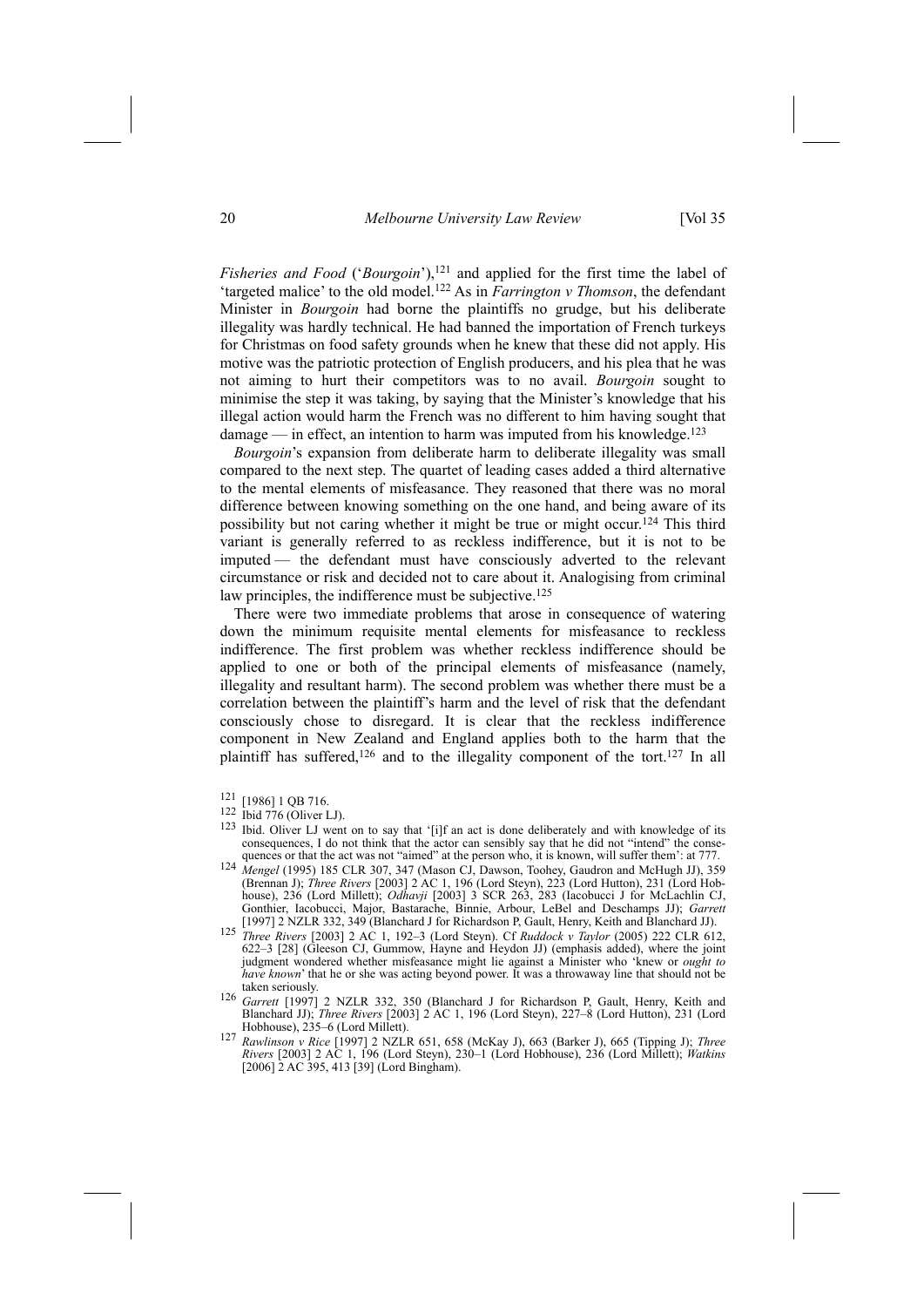jurisdictions, it remains to be seen if misfeasance will require some degree of correlation between the extent of the risk of harm and the defendant's deliberate lack of concern.

The House of Lords decided *Three Rivers* in two parts: the first part considered the tort's elements, and the second part considered the revamped pleadings and a motion to strike them out on the ground that the claim had no reasonable prospects of success. In part one, their Lordships were very clear that a claim based on reckless indifference had to plead that the harm which the defendant had chosen to disregard was a probable or likely harm.128 With respect, that was an unnecessary complication, as Lord Hope seemed to realise in part two, when he rejected a challenge to a pleading that alleged that the defendant had consciously adverted merely to *a* risk of harm, rather than a *probable* or *likely* risk of harm. In dismissing the challenge, Lord Hope converted part one's requirement that harm be 'probable' or 'likely' into a nonprobabilistic requirement that the harm be 'serious', with the result that an improbable risk of serious harm might sometimes suffice.<sup>129</sup> In effect, though not explicitly in words, Lord Hope ended up treating the probability of risk as one of the elements, along with the gravity of harm (should it eventuate), that goes not to indifference but to recklessness. Distinguishing between recklessness and indifference is not a mere semantic nicety — as discussed below, it has the potential to counter the possibility of misfeasance liability when that liability is out of all proportion to the blameworthiness of the defendant's conduct.130

*Mengel* had the least need to descend to this level of detail, because the plaintiffs had come nowhere close to establishing knowledge or conscious indifference on the part of the defendant's officers to the limits of their lawful powers.131 The plurality judgment said that even if the plaintiffs' case had been stronger in this respect, they would also have needed to establish that their harm had been at least foreseeable, and perhaps even probable.<sup>132</sup> Although it is not entirely clear, it is likely that (like Lord Hope in part two of *Three Rivers*) their Honours wanted at the very least that there be reckless indifference as to harm, but regarded the probability of risk as going to recklessness, rather than treating it as a super-added requirement.133 However, that is not how *Mengel* has been

<sup>128</sup> *Three Rivers* [2003] 2 AC 1, 196 (Lord Steyn), 223 (Lord Hutton), 231 (Lord Hobhouse), 236

 $\frac{(29 \text{ lbid } 247 [46], 251 [60])}{129}$ 

<sup>130</sup> See below Part X.

<sup>131</sup> Strictly speaking, *Mengel* (1995) 185 CLR 307 did not accept that it would be sufficient to establish reckless indifference as to the lawful limits of a defendant's power, because there was no such indifference on the facts of that case. That might explain the High Court's subsequent reference to reckless indifference being an acceptable alternative *in England*: see *Federal Commissioner of Taxation v Futuris Corporation Ltd* (2008) 237 CLR 146, 153 [11] (Gummow, Hayne, Heydon and Crennan JJ).<br>
<sup>132</sup> *Mengel* (1995) 185 CLR 307, 347 (Mason CJ, Dawson, Toohey, Gaudron and McHugh JJ).<br>
<sup>133</sup> The ambiguities flow from the references to harm 'calculated' to flow from the defendant's

intentional acts: *Mengel* (1995) 185 CLR 307, 347 (Mason CJ, Dawson, Toohey, Gaudron and McHugh JJ), 357 (Brennan J). That language was borrowed from *Wilkinson v Downton* [1897] 2 QB 57, 59, where Wright J had treated an obvious risk of harm as having been intended by a defendant who had given it no thought. Lord Hoffmann rejected *Wilkinson*'s fictionalised intent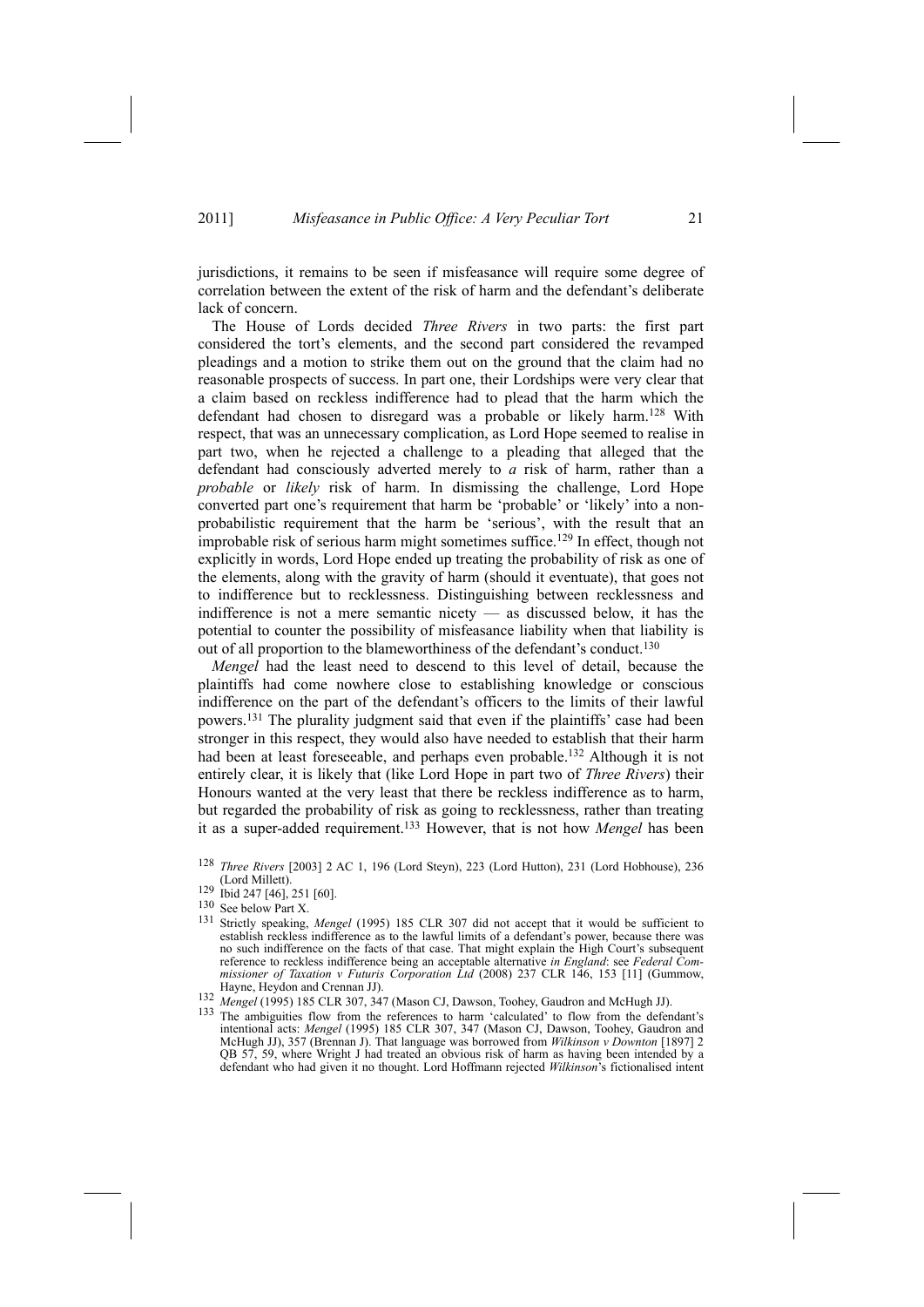interpreted in Australia — currently, the reckless indifference requirement applies only to the illegality issue, and not to the risk of harm.134 The harm must have been foreseeable, but the defendant need not have adverted to its risk.<sup>135</sup>

Most modern cases and commentaries are content to give the standard twolimb definition of misfeasance, which splits it into 'targeted malice' and 'the rest'.136 Using the same ingredients, Lord Hobhouse said that there are three limbs — purpose, knowledge and consciously reckless indifference.137 Because it is clear, however, that there are not two (or three) torts but one,138 it is necessary to consider the point of having alternative limbs. On one view of it, the alternative mental elements (targeted malice, knowledge and conscious indifference) comprise a closed list of the types of fault sufficient to warrant an action for misfeasance.139 An alternative view is to see these mental elements not as a closed list, but rather as instances (or even evidence)<sup>140</sup> of the types of dishonesty or want of good faith that the tort requires.

In a much-quoted passage, Brennan J said in *Mengel* that the core of misfeasance lay in 'the absence of an honest attempt to perform the functions of the office'.141 His Honour said that there was such an absence if the defendant had acted invalidly and with malice, knowledge or reckless indifference, and he may well have intended that list to be exhaustive. There are passages in *Three Rivers* that could be interpreted as requiring proof of dishonesty or bad faith as an additional element in all cases.<sup>142</sup> In Australia, proof that defendants knew that they were acting beyond power is all that is needed to establish bad faith.<sup>143</sup>

Lord Millett's view, however, was that deliberate illegality is insufficient where defendants believe that they are acting in the best interests of the plaintiff.144 He distinguished such instances from the situation in *Bourgoin*, where the defendant knew that he had acted against the plaintiff's interests but

- [53] (Thomas LJ). 137 *Three Rivers* [2003] 2 AC 1, 230–1, 286 [167].
- 138 Ibid 192 (Lord Steyn), 223 (Lord Hutton); *Odhavji* [2003] 3 SCR 263, 281 [22] (Iacobucci J for McLachlin CJ, Gonthier, Iacobucci, Major, Bastarache, Binnie, Arbour, LeBel and Deschamps JJ); *Watkins* [2006] 2 AC 395, 423 [73] (Lord Walker). 139 This is a view that is almost always implicit. Deane J's pithy summary in *Mengel* (1995) 185
- <sup>139</sup> This is a view that is almost always implicit. Deane J's pithy summary in *Mengel* (1995) 185 CLR 307, 370–1 probably comes the closest to an explicit affirmation of this view.<br><sup>140</sup> See, eg, *Three Rivers* [2003] 2
- 
- 
- 141 *Mengel* (1995) 185 CLR 307, 357.<br>
142 [2003] 2 AC 1, 246 [41]–[42] (Lord Hope), 267 [121] (Lord Hutton), 289 [175] (Lord Hob-<br>
house), 290–1 [179]–[182] (Lord Millett).
- <sup>143</sup> *Federal Commissioner of Taxation v Futuris Corporation Ltd* (2008) 237 CLR 146, 153 [11] (Gummow, Hayne, Heydon and Crennan JJ).
- 144 *Three Rivers* [2003] 2 AC 1, 235.

in *Wainwright v Home Office* [2004] 2 AC 406, 425. Cf Denise Réaume, 'The Role of Intention in the Tort in *Wilkinson v Downton*' in Jason W Neyers, Erika Chamberlain and Stephen G A Pitel (eds), Emerging Issues in Tort Law (Hart Publishing, 2007) 533, 533–56.

South Australia v Lampard-Trevorrow (2010) 106 SASR 331, 387-8 [263]-[265] (Doyle CJ, Duggan and White JJ).

 $135$  Ibid 387–8 [263]–[264].

<sup>136</sup> See, eg, *Muuse v Secretary of State for the Home Office* [2010] EWCA Civ 453 (27 April 2010)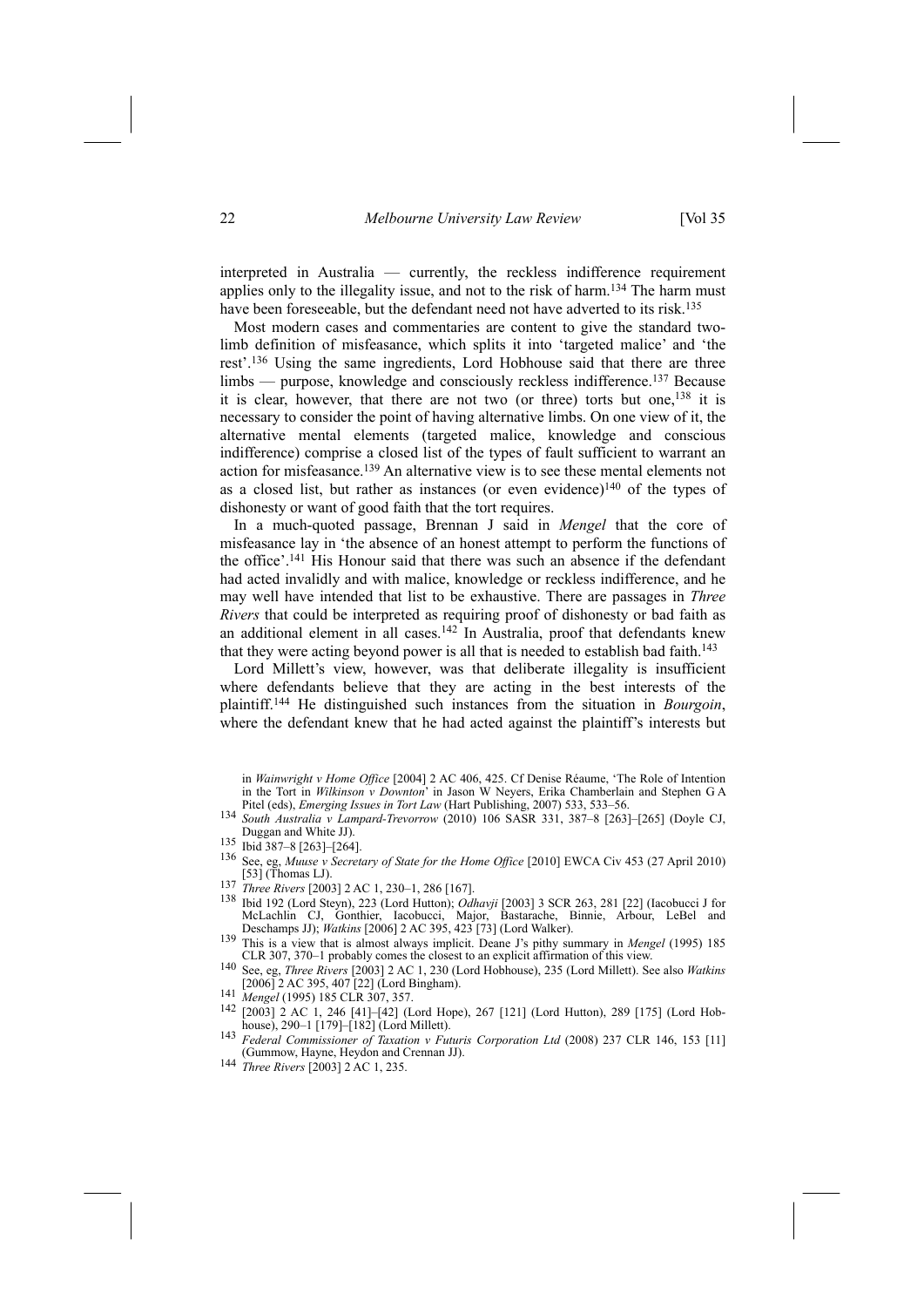had imagined that he was acting in the best interests of the general public.<sup>145</sup> Implicit in that distinction is a welcome recognition that deliberate breaches of the law sometimes merit different responses. In other contexts, judicial condemnation does not automatically follow from proof that public officers have deliberately broken the law,146 and in their dealings with bureaucracy, the general public has often depended upon the willingness of public officials to bend the rules. Perhaps Lord Millett's concern might be appropriately addressed by setting tighter limits on the scope of liability where the tortfeasor's wrongdoing was not self-serving. An official who accedes to the plaintiff's request to bend the rules should not necessarily incur liability unless, of course, the plaintiff was in a particularly fragile state.<sup>147</sup>

Even where the rules are bent against the plaintiff's interests, the loss suffered will not always be recognised as compensable in tort. The plaintiff in one case had been convicted on the basis of evidence that the police had obtained, from a third party, by deliberately breaking the law. The plaintiff's misfeasance claim failed at several points, one being that the police had only ever intended to obtain truthful evidence, and the evidence had in fact been truthful.148 In effect, the plaintiff's loss was to have been convicted on reliable evidence after a fair trial — hardly a loss that tort should recognise.

Several of the leading judgments proceed as if liability will always result from proof of targeted malice, $149$  but two obvious qualifications are needed. First, there will be no case of targeted malice if the plaintiff's harm is the very point of the relevant power, and if nothing more is shown than the defendant's intention to inflict that harm. In these circumstances, the misfeasance claim will need to meet the requirements of knowledge of the illegality or reckless indifference to the risk of illegality.150 Police, for example, often know that they will harm a

<sup>145</sup> Ibid 235–6.

<sup>146</sup> Australian criminal trial judges, for example, have a discretion whether to exclude illegally obtained evidence proffered against the accused, even where the illegality was deliberate. See Bunning v Cross (1978) 141 CLR 54; Evidence Act 1995 (Cth) s 138.

<sup>&</sup>lt;sup>147</sup> In *Garrett* [1997] 2 NZLR 332, for example, the sergeant should surely have overridden the plaintiff's objections and made a timely internal report of the police rape. Further, the *criminal* misfeasance offence applied to a policeman who had consensual sex with a woman he was meant to be protecting and who he knew to be in a particularly fragile state: *R v Quach* (2010) 201 A Crim R 522.

<sup>148</sup> *Poynder v Kent* [2008] VSCA 245 (4 December 2008) [119]–[126] (Osborn AJA). In comparison, the officers in *Mengel* (1995) 185 CLR 307 knew that they would be inflicting loss on the plaintiffs, but they had believed that they were acting lawfully. See further the discussion of *Mengel* in *Garrett* [1997] 2 NZLR 332, 346 (Blanchard J for Richardson P, Gault, Henry, Keith and Blanchard JJ). 149 Cf *Three Rivers* [2003] 2 AC 1, 230, where Lord Hobhouse treated targeted malice as no more

than an extremely good evidentiary basis for inferring that the defendant lacked an honest belief

<sup>150</sup> Debelle J's decision in *Rowan v Cornwall* [No 5] (2002) 82 SASR 152, 357–62 appears to be inconsistent with the analysis in this paragraph. The defendant Minister was held liable for action intended to harm the plaintiff because that action was unlawful for having been taken in breach of natural justice and for improper purposes. The difficulty with *Rowan* is that the Minister had not known that he was acting illegally; nor had he been recklessly indifferent as to the limits of his lawful powers.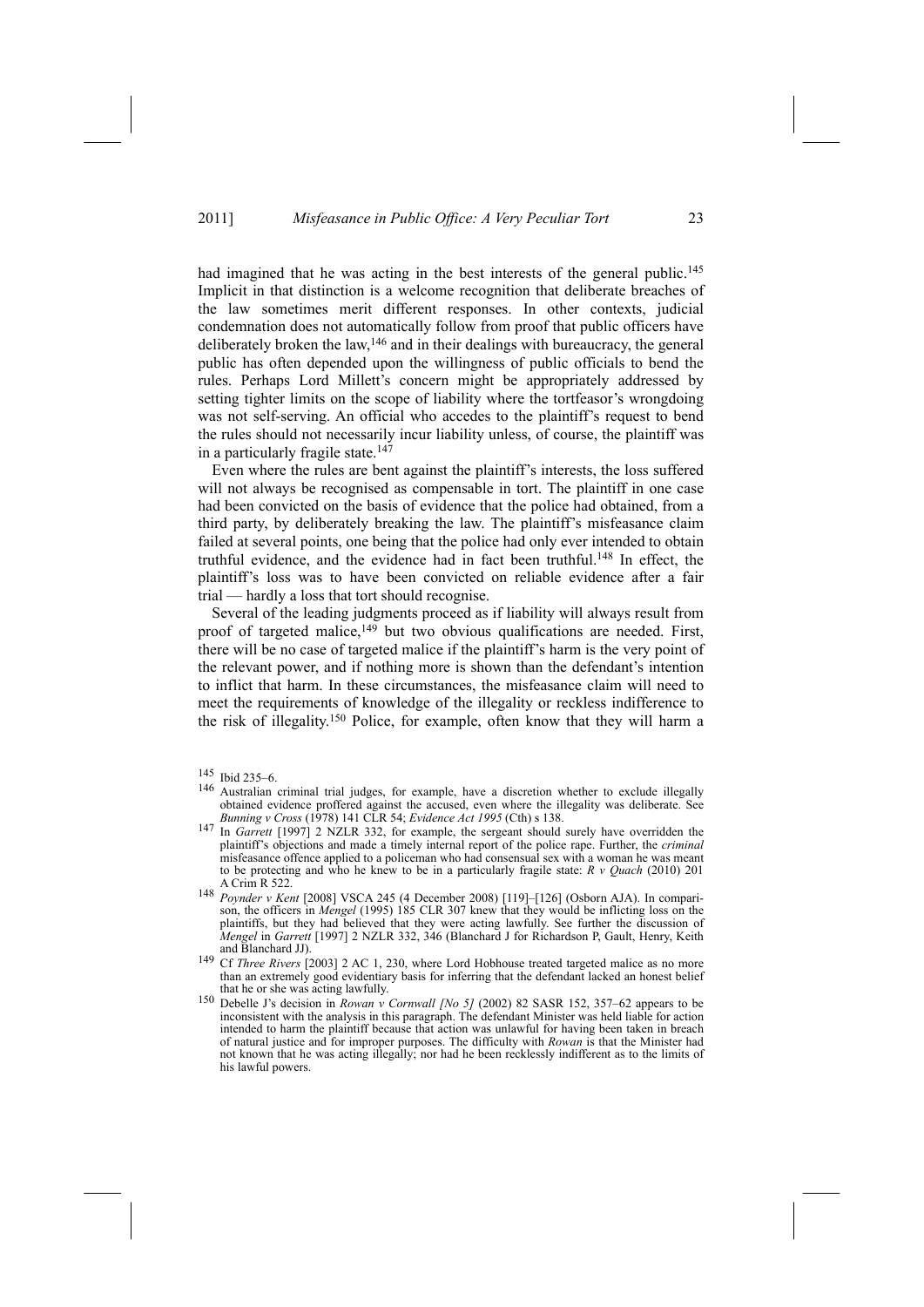person's interests, but that is no misfeasance provided they act in good faith.151 The same point emerged from a case involving a public servant's dismissal, even though there had been bad blood between the defendant and the plaintiff.152 Similarly, a decision taken in good faith to place the plaintiff in immigration detention could not qualify as targeted malice.<sup>153</sup>

Secondly, malice is not always a shortcut to liability in misfeasance, a point that Harper J made in *Grimwade v Victoria*. 154 His Honour hypothesised a parking officer giving a ticket with malicious glee to his worst enemy. If the car was in fact parked illegally, the officer's malice would be irrelevant.<sup>155</sup>

Most cases treat *Roncarelli v Duplessis*156 as a modern paradigm of misfeasance, although the term itself played no part in the case. The assumption is that Minister Duplessis would still be found liable under today's more structured misfeasance tort, but I am not so sure. The famously autocratic Premier and Attorney-General of Quebec had either cancelled or ordered the cancellation of Mr Roncarelli's liquor permit, attached to a profitable and wellrun restaurant that had been in the family for many years. That he wished harm to Mr Roncarelli was indisputable, and if it was relevant, his reasons were also clearly ultra vires, although his intervention was even more clearly invalid because the power of permit cancellation belonged to the Liquor Commissioner, not the Premier. However, only Abbott J said that Minister Duplessis knew he was breaking the law;<sup>157</sup> the other judgments treated Duplessis as having *assumed* that he was acting lawfully, which meant that he was not deliberately indifferent as to the law.158 Admittedly, Rand J found Duplessis guilty of 'malice',<sup>159</sup> but his definition slid from deliberate illegality, to action taken in good faith but for an 'improper purpose' in administrative law terms.160 Improper purpose is a review ground that almost never involves personal dishonesty or impropriety. If targeted malice (meaning the deliberate infliction of harm)

153 *Goldie v Commonwealth* (2002) 117 FCR 566, 586 [74] (Stone J). 154 (1997) 90 A Crim R 526. 155 Ibid 566.

<sup>&</sup>lt;sup>151</sup> *Odhavji* [2003] 3 SCR 263, 284–5 [28] (Iacobucci J for McLachlin CJ, Gonthier, Iacobucci, Major, Bastarache, Binnie, Arbour, LeBel and Deschamps JJ).

<sup>152</sup> *Sanders v Snell [No* 2*]* (2003) 130 FCR 149, 177-8 [106]-[108] (Black CJ, French and von Doussa JJ).

<sup>156 [1959]</sup> SCR 121. See further 'The Legacy of *Roncarelli v Duplessis* 1959–2009', a collection of 14 articles in (2010) 55 *McGill Law Journal* 375–741, a special issue to mark the 50<sup>th</sup> anniver-<br>sary of the Canadian Supreme Court's decision.

<sup>157</sup> Roncarelli v Duplessis [1959] SCR 121, 185 (Abbott J).<br>
<sup>158</sup> Abbott J may well have been wrong. It appears likely that Duplessis's only concern was not the law, but whether he was aiming at the right man. He had ordered a detective to check whether Roncarelli was indeed the same man who both held the permit and was acting as bail bondsman for many of his co-religionists who had been arrested for protesting against the government. The court in *Odhavji* [2003] 3 SCR 263, 285 [30] (Iacobucci J for McLachlin CJ, Gonthier, Iacobucci, Major, Bastarache, Binnie, Arbour, LeBel and Deschamps JJ) glossed over the problem, saying that Duplessis knew that he had acted illegally. 159 *Roncarelli <sup>v</sup> Duplessis* [1959] SCR 121, 141.

<sup>159</sup> Roncarelli v Duplessis [1959] SCR 121, 141.<br>160 Ibid 143.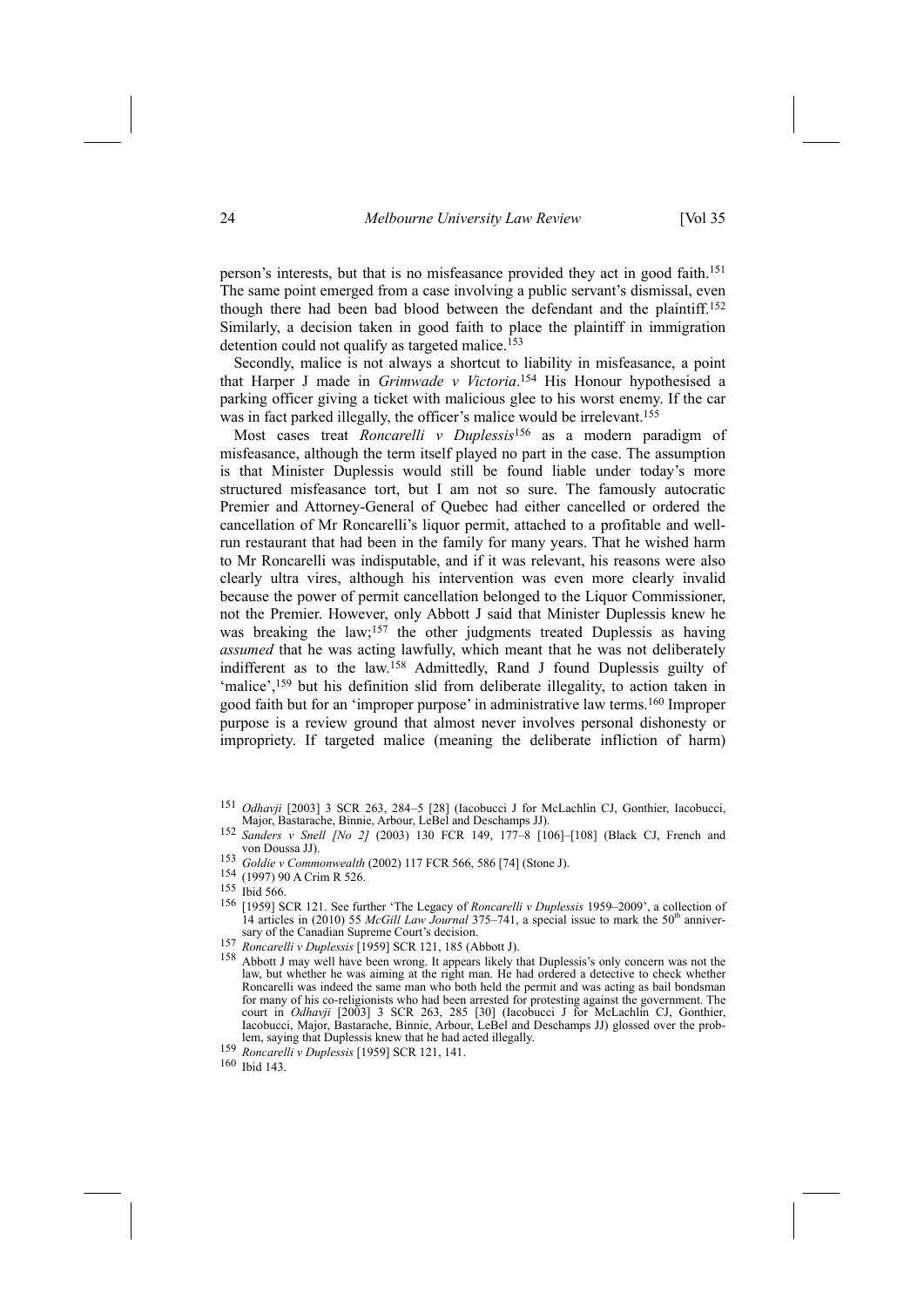provides no more than a strong but rebuttable presumption<sup>161</sup> that the defendant knew that he or she was exceeding the law, and if Minister Duplessis is to be taken as having broken the law entirely inadvertently, then he would nowadays escape liability under that head. He would likewise escape liability for reckless indifference, because his illegality was not advertent. Today, Minister Duplessis should escape misfeasance liability for want of relevant fault; he was objectively reckless but not subjectively indifferent.162

# VII ACTIONS FOR BREACH OF DUTY: WHICH DUTY?

The early precedents sometimes cited as part of the history of the misfeasance tort all discussed the common law's remedial reach for breaches of public duty. As explained below, that could be misleading these days, because it suggests the need either for an antecedent relationship between the parties or for a legal duty requiring the defendant to have the plaintiff in mind. If there is a duty nowadays, it is to not deliberately abuse a public power, and expressed at that level, it is not very useful. It is instructive to track the history of the search for a meaningful action for breach of duty.

Tort law has a long history of experimentation with actions for breach of duties which might in some sense be characterised as duties of a public nature. There have been actions upon the statute, actions for breach of public duty, actions for breach of statutory duty, a short-lived attempt to use Lord Cairns' Act<sup>163</sup> as a route to a damages award in lieu of a public law injunction, and even an attempt to extend damages for negligence wherever a public official's failure to confer a benefit was invalid for *Wednesbury* unreasonableness.164

Some say that the story starts with the second *Statute of Westminster*. 165 Enacted in 1285, one of its chapters (in *Consimili Casu*) stated that in cases where no exact precedent for a writ could be found 'from henceforth, where in one case a writ is granted, in like case, requiring like remedy, the writ shall be made as hath been used before'.<sup>166</sup> That certainly gave some impetus to the

If the presumption were irrebuttable, there would be a significant increase in the risk of liability for police and others with lawful (albeit limited) power to inflict harm.

for police and others with lawful (albeit limited) power to inflict harm. 162 One could argue that Rand J found Duplessis liable for a gross violation of the rule of law: see *Roncarelli v Duplessis* [1959] SCR 121, 142, where his Honour said that it was a fundamental postulate of the rule of law that the victim of arbitrary and ultra vires action on the part of administrative officials should have 'recourse or remedy'. The rule of law's abhorrence of arbitrary conduct certainly informs misfeasance: *Three Rivers* [2003] 2 AC 1, 190 (Lord Steyn). Its violation is not, however, a tort in itself: *Mengel* (1995) 185 CLR 307, 352–3 (Mason CJ, Dawson, Toohey, Gaudron and McHugh JJ), 354 (Brennan J), 373 (Deane J).

<sup>163</sup> Chancery *Amendment Act* 1858, 21 & 22 Vict, c 27, s 2.

<sup>164</sup> See *Associated Provincial Picture Houses Ltd v Wednesbury Corp* [1948] 1 KB 223, 229–30 (Lord Greene MR); Mark Aronson, Bruce Dyer and Matthew Groves, *Judicial Review of Administrative Action* (Lawbook, 4<sup>th</sup> ed, 2009) 367-78 [6.175]-[6.220]. In Australia, the purported exercise of a discretionary power by a public officer is invalid for *Wednesbury* unreasonableness if its outcome is so grossly unreasonable that no reasonable official similarly placed would agree with it.

<sup>165</sup> See Finn, 'A Road Not Taken', above n 52, 495.

<sup>166</sup> *Statute of Westminster the Second (De Donis Conditionalibus) 1285*, 13 Edw 1, c xxiv (Of Writs in *Consimili Casu*).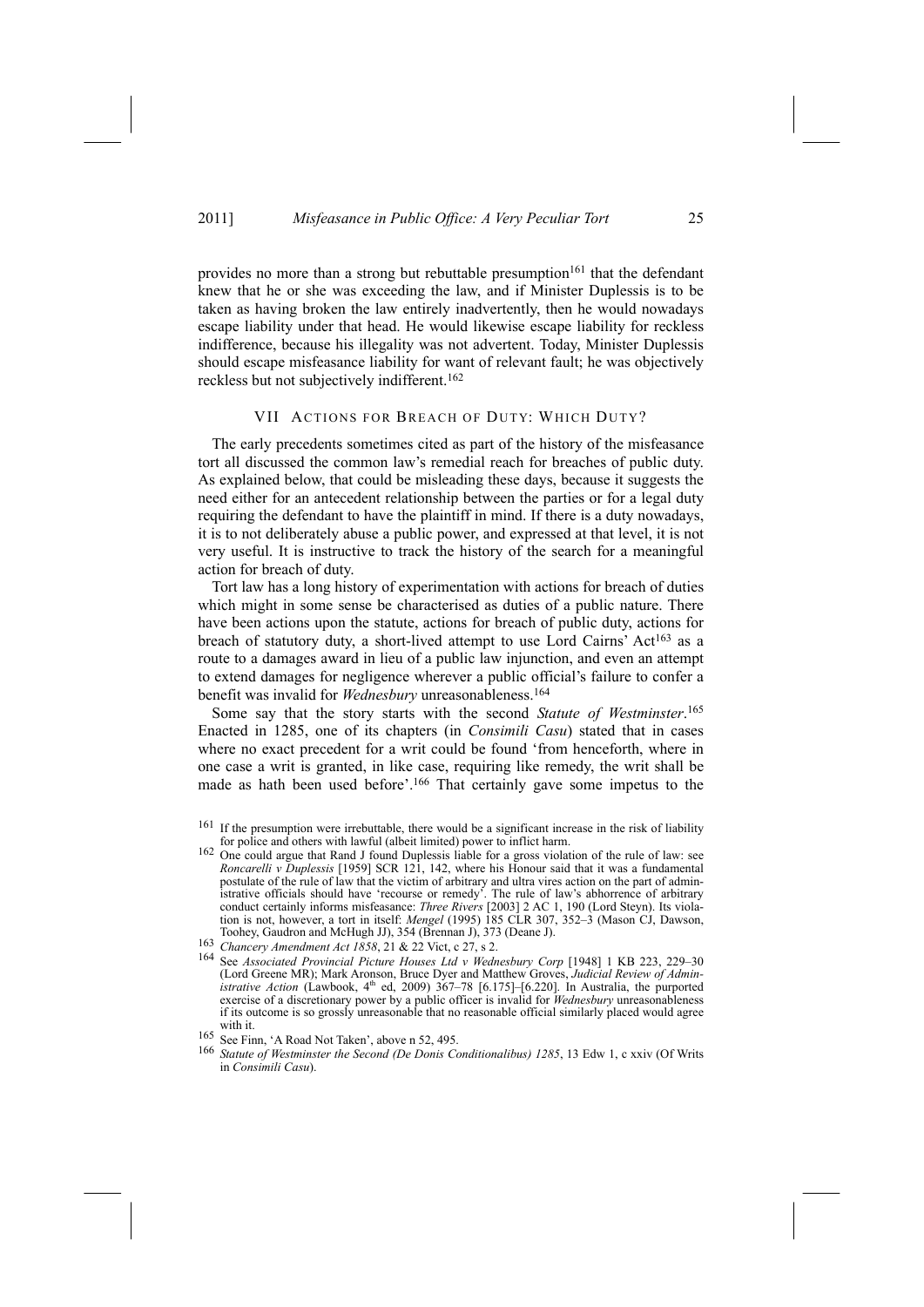incremental development of the forms of action, but it is doubtful that it authorised actions for breach of any statutory duties,167 let alone for breach of common law duties.

Then there was the relatively short-lived proposition that an action would lie for breach of a *public* duty. First aired in 1786,<sup>168</sup> it appears that this doctrine was intended to link up a number of previously distinct actions against those charged with duties towards the public for neglect, non-performance, or even abuse of office.169 Although the House of Lords approved the rule twice in the early  $19<sup>th</sup>$  century,<sup>170</sup> it was stated far too broadly to have survived. According to Paul Finn, the courts voiced concerns that so unrestricted a basis of public liability would have ruinous consequences for public authorities, particularly in light of the massive expansion of statutory authorities with finite budgets charged with the performance of public duties.171

The action for breach of public duty morphed into a narrower but always uncertain tort for breach of *statutory* duty.<sup>172</sup> This tort has survived, but with underlying policy concerns similar to those that had helped kill off the action for breach of public duty. In purely numerical terms, there are far more duties sourced to statute than to the common law, and the puzzle for the courts has always been how to set principled and predictively useful parameters for the statutory tort.<sup>173</sup>

Holt CJ himself had said something in support of an action for breach of statutory duty,  $174$  but that was obiter, and the action cannot be said to have been firmly established until the last quarter of the  $19<sup>th</sup>$  century.<sup>175</sup> Even now, however, its field of operation seems largely confined to actions for breach of statutory duties relating to the prevention of injury in places of work.176 In earlier times, the tort was useful in helping employees get around the common

- 167 Keith Stanton et al, *Statutory Torts* (Sweet & Maxwell, 2003) 17. 168 Baron Eyre said in *Sutton <sup>v</sup> Johnstone* (1786) 1 TR 493, 509; 99 ER 1215, 1224: 'every breach of a public duty, working wrong and loss to another, is an injury, and actionable'. This was a malicious prosecution case against George III for action he had taken whilst still a prince.<br><sup>169</sup> Finn, 'A Road Not Taken', above n 52, 493–4.
- 
- <sup>170</sup> *Mayor of Lyme Regis v Henley* (1834) 8 Bli NS 690, 714; 5 ER 1097, 1106 (Park J); *Ferguson v*
- *Kinnoull* (1842) 9 Cl & Finn 251, 279; 8 ER 412, 423 (Lord Lyndhurst LC). 171 Finn, 'A Road Not Taken', above n 52, 494–5, citing *Atkinson <sup>v</sup> Newcastle and Gateshead Waterworks Co* (1877) 2 Ex D 441, 445–6 (Lord Cairns LC) and *Glossop v Heston and Isleworth Local Board* (1879) 12 Ch D 102, 109–10 (James LJ). 172 Cf *Pyrenees Shire Council <sup>v</sup> Day* (1998) 192 CLR 330, 376 [124], where Gummow J said that
- the action for breach of statutory duty sprang originally 'from the relationship between the legislature and the promoters of private Acts<sup>3</sup>.<br><sup>173</sup> For a comparative analysis, see Caroline Forell, 'Statutes and Torts: Comparing the United States
- to Australia, Canada and England' (2000) 36 *Williamette Law Review* 865.
- 174 *Ashby* (1703) 2 Ld Raym 938, 954; 1 Smith LC (13<sup>th</sup> ed) 253, 273; 92 ER 126, 137: 'Where a new Act of Parliament is made for the benefit of the subject, if a man be hindered from the enjoyment of it, he shall have an action against such person who so obstructed him.<br><sup>175</sup> Stanton et al, above n 167, 17–19.
- 
- 176 Francis Trindade, Peter Cane and Mark Lunney, *The Law of Torts in Australia* (Oxford University Press, 4<sup>th</sup> ed, 2007) 665–6; Neil Foster, 'Breach of Statutory Duty and Risk Management in Occupational Health and Safety Law: New Law in Old Wineskins?' (2006) 14 *Tort Law Review* 79.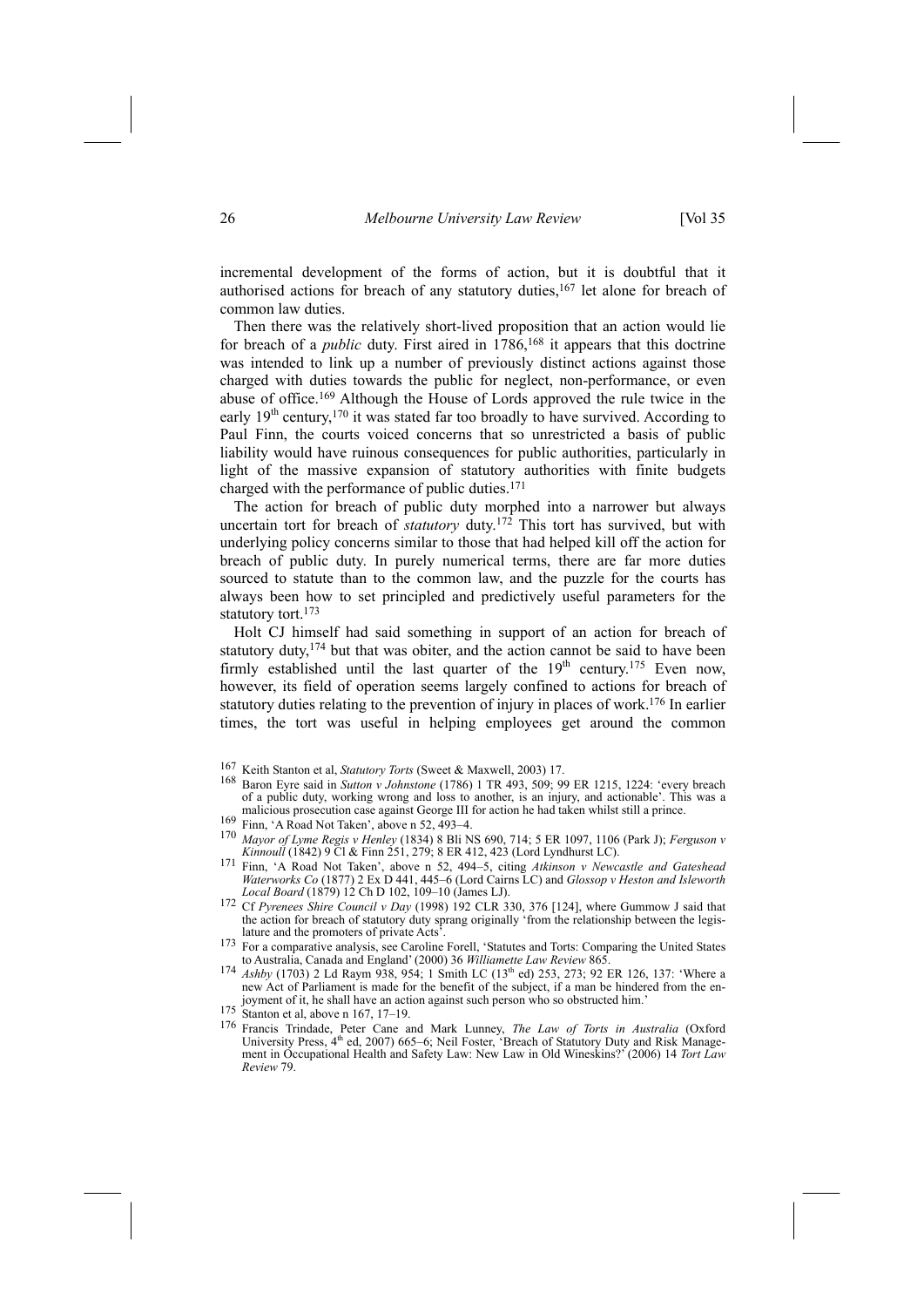employment rule, $177$  and (for a while) the defence of contributory negligence. $178$ If the relevant statute prescribes a duty of strict liability, then the statutory tort will have a practical advantage over the common law negligence action. That advantage was reduced, however, by the advent of no-fault workers' compensation.179 It may also be theoretically possible for the statutory tort occasionally to fill a gap left by the common law's denial of a general duty to conform to the morals of a Good Samaritan.180

The tort's basis is the implication of a statutory intention to grant a right of action to a plaintiff suffering loss from the defendant's breach of a statutory duty, provided that the duty was intended for the benefit of a limited class of persons to which the plaintiff belongs.181 Although posed as an exercise in statutory construction, the legislative intention (if it be found) is fictional, and the list of factors going one way or the other has never been of much help, because none of them are dispositive. Some of the leading judgments read as if there were rebuttable presumptions of statutory construction, but others give more credit to the judge than to legislative drafters in determining whether the relevant Act has created a cause of action.182 It would appear that the real reason for the tort's ossification is a prevailing unwillingness on the part of the judiciary to indulge in such a haphazard divination of statutory torts, particularly where the plaintiff's purpose is to establish a strict liability tort. That certainly appears to have been one of the reasons why the Canadian Supreme Court abolished the tort, folding it

- 178 *Bourke v Butterfield* & *Lewis Ltd* (1926) 38 CLR 354 held that contributory negligence was no defence, but the House of Lords disagreed in *Caswell v Powell Duffryn Associated Collieries Ltd* [1940] AC 152. In *Piro v W Foster & Co Ltd* (1943) 68 CLR 313, the High Court fell into line with the House of Lords.
- 179 A *Wednesbury* unreasonableness standard of care applies to actions brought in several Australian jurisdictions against public authorities for breach of statutory duty other than employees' claims for workplace injuries. See *Civil Law (Wrongs) Act 2002* (ACT) s 111; *Civil Liability Act 2002* (NSW) s 43; *Civil Liability Act 2003* (Qld) s 36; *Civil Liability Act 2002* (Tas) s 40. Victoria also imposes a *Wednesbury* standard, but only where the statutory duty is imposed specifically on the defendant in its public capacity, and not if it is a duty of strict liability: *Wrongs Act 1958* (Vic) ss 84(2), (4). 180 K M Stanton, *Breach of Statutory Duty in Tort* (Sweet & Maxwell, 1986) 26, citing *Monk <sup>v</sup>*
- *Warbey* [1935] 1 KB 75. The replacement work does not pursue the issue: see Stanton et al, above n 167.
- <sup>181</sup> *Stuart v Kirkland-Veenstra* (2009) 237 CLR 215, 263–4 (Crennan and Kiefel JJ); *Morrison Sports Ltd v Scottish Power* [2010] 1 WLR 1934, 1943–4 [28]–[29] (Lord Rodger).<br><sup>182</sup> Lord Denning MR thought that his only honest alternative to tossing a coin was to follow his
- sense of justice: *Ex parte Island Records Ltd* [1978] Ch 122, 135. Dixon J thought that some judges were deciding according to their own preferences rather than genuinely treating the matter as a constructional issue: *O'Connor v S P Bray Ltd* (1937) 56 CLR 464, 478. Kitto J acknowledged the constructional difficulties, but insisted that the exercise remained a genuine issue of statutory interpretation: *Sovar v Henry Lane Pty Ltd* (1967) 116 CLR 397, 405. McHugh and Gummow JJ said in *Byrne v Australian Airlines Ltd* (1995) 185 CLR 410, 459 that legislative 'intentions' were illusory, particularly as regards Acts that represented compromises or deals between different forces. Rather, one should approach the matter on a principled basis as a matter of statutory construction. See also *Gardiner v Victoria* [1999] 2 VR 461, 468–9 [23] (Phillips JA); *Miller v Miller* (2011) 275 ALR 611, 619 [29] (French CJ, Gummow, Hayne, Crennan, Kiefel and Bell JJ).

<sup>177</sup> *Groves v Wimbourne* [1898] 2 QB 402, 410 (Smith LJ), 413 (Rigby LJ), 415 (Vaughan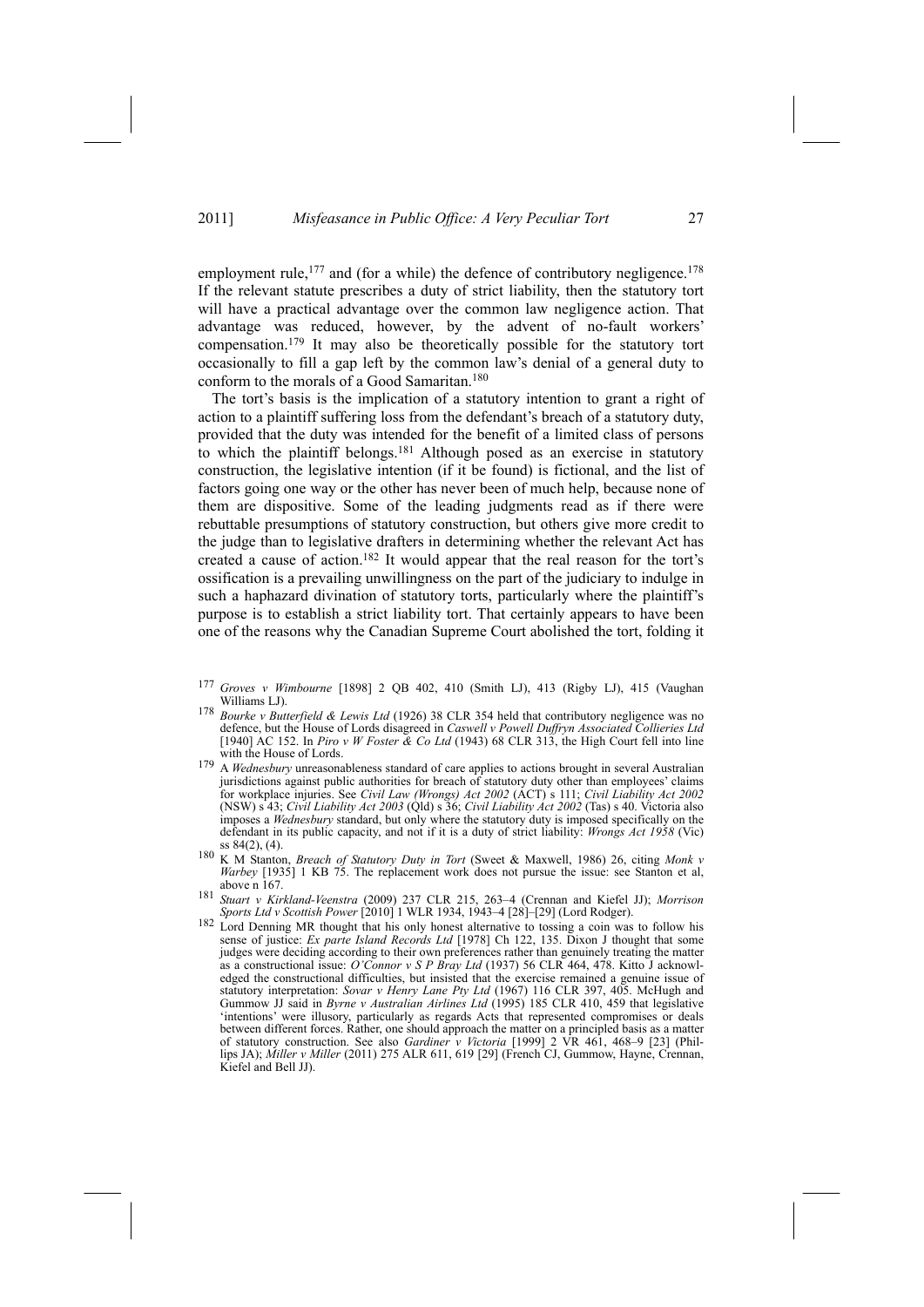into negligence.183 An additional concern in Australia is that any treatment of the construction exercise as an unconvincing cover for judicial creativity might threaten the constitutional separation of powers.184 The tort survives in Australia, New Zealand and England, but cannot be said to have thrived.

Having regard to the evolution of the statutory tort from earlier doctrines that focused on breach of public duty, what is particularly noteworthy is how rarely the statutory tort is applied for what might loosely be called maladministration by public authorities.<sup>185</sup> Although it is theoretically available against private and public defendants alike, it appears to be more difficult to imply the statutory grant of a right of action against public authorities.

One of the big factors in favour of implying a right of action is that the statutory duty might otherwise lack an adequate sanction for its breach.<sup>186</sup> One of the difficulties here is that the alternative sanction is sometimes a criminal penalty,187 and sometimes an administrative enforcement mechanism188 or even a right of access to judicial review<sup>189</sup> or merits review.<sup>190</sup> Further, a test that turned upon the adequacy of the statutory sanctions for breach would involve a radical departure from text-based principles of statutory interpretation.<sup>191</sup>

The requirement that the statutory duty have been enacted for the benefit of the plaintiff or a class to which the plaintiff belongs also weighs heavily against its application to public authorities. Regulatory and social welfare schemes, for example, are said to have been passed for the benefit of society at large rather than for particular classes such as the homeless or the unemployed.<sup>192</sup>

- <sup>183</sup> *R (Canada) v Saskatchewan Wheat Pool* [1983] 1 SCR 205, 225 (Dickson J for Ritchie, Dickson,
- 184 *Byrne v Australian Airlines Ltd* (1995) 185 CLR 410, 458 (McHugh and Gummow JJ);<br>Crimmins v Stevedoring Industry Finance Committee (1999) 200 CLR 1, 58 (Gummow J).
- 185 See Stanton et al, above n 167, 449-50; Duncan Fairgrieve, State Liability in Tort: A Compara*tive Law Study* (Oxford University Press, 2003) 36–41. Fairgrieve pointed to leading judgments emphasising the unlikelihood of the legislature impliedly creating a new cause of action with huge budgetary costs.
- huge budgetary costs. 186 See *Doe dem Murray <sup>v</sup> Bridges* (1831) 1 B & Ad 847, 859; 109 ER 1001, 1006–7 (Lord Tenterden CJ); *Pasmore v Oswaldtwistle Urban District Council* [1898] AC 387, 394 (Earl of Halsbury LC). 187 See *Cutler <sup>v</sup> Wandsworth Stadium Ltd* [1949] AC 398, 408 (Lord Simonds); *Sovar <sup>v</sup> Henry Lane*
- *Pty Ltd* (1967) 116 CLR 397, 405–6 (Kitto J); *Gardiner v Victoria* [1999] 2 VR 461, 469 [25] (Phillips JA). The criminal penalty in the legislation under consideration in *Groves v Wimbourne* would have varied according to the defendant's fault rather than the plaintiff's loss, and would not necessarily have gone to the plaintiff: [1898] 2 QB 402, 406-8 (Smith LJ).
- not necessarily through to the plantific prove planetted, the contract planetted in the planetted of the planet<br>188 See *Garrett* [1997] 2 NZLR 332, 350 (Blanchard J for Richardson P, Gault, Henry, Keith and
- Blanchard JJ). 189 See *O'Rourke <sup>v</sup> Camden London Borough Council* [1998] AC 188, 194 (Lord Hoffmann); *Cullen v Chief Constable of the Royal Ulster Constabulary* [2003] 1 WLR 1763.
- 190 See *Repacholi Aviation Pty Ltd v Civil Aviation Safety Authority* [2010] FCA 994 (10 September
- See *Miller v Miller* (2011) 275 ALR 611, 629-30 [65]-[68] (French CJ, Gummow, Hayne, Heydon, Crennan, Kiefel and Bell JJ). Heydon, Crennan, Kiefel and Bell JJ). 192 *<sup>X</sup> (Minors) <sup>v</sup> Bedfordshire County Council* [1995] 2 AC 633, 731–2 (Lord Browne-Wilkinson);
- *O'Rourke v Camden London Borough Council* [1998] AC 188, 193–4 (Lord Hoffmann). See also *Phelps v Hillingdon London Borough Council* [2001] 2 AC 619, 652 (Lord Slynn); *A-G (NZ) v Daniels* [2003] 2 NZLR 742, 767–8 [87]–[88] (Keith J for Keith, Blanchard, Tipping, McGrath and Anderson JJ).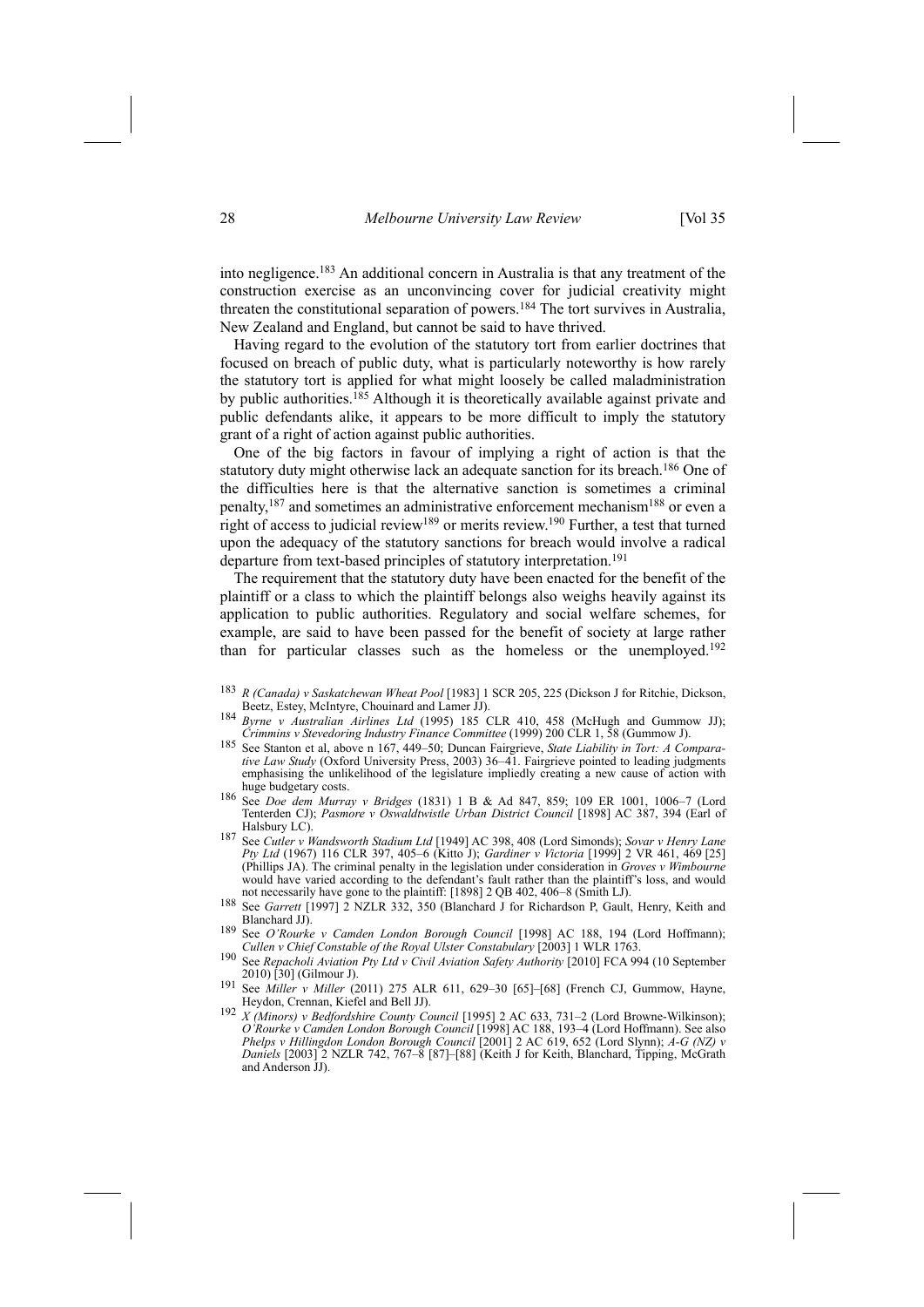Lord Simonds took the provision of a criminal sanction as evidence that the duty was enacted for the public's benefit.<sup>193</sup>

It has been said that the action for breach of a public authority's statutory duty is confined to duties with little or no discretionary content,<sup>194</sup> because it would be inappropriate for a court to exercise a discretion that is legislatively vested in an administrative authority.195 Two Australian states have legislated to remind those within their jurisdictions that breach of a public authority's statutory duty cannot lead to liability if that would contradict the relevant Act or its 'policy'.196

Mention might also be made of a short-lived attempt to use Lord Cairns' Act<sup>197</sup> as a vehicle for delivering discretionary damages for violation of laws enacted for the public benefit. That Act (and its successors) empowered the court in its discretion to grant damages in lieu of an injunction if that had been sought for the prevention of a 'wrongdoing'. The development of the public law injunction was achieved by a liberalisation of the standing rules, such that plaintiffs could seek injunctions against public wrongs even if they had no legal or equitable rights under threat, provided that they suffered (or would suffer) damage peculiar to themselves.198 In Australia, that standing rule was further relaxed by switching from 'peculiar' to 'special' damage,<sup>199</sup> and in England, the standing requirement became entirely discretionary.200 The courts in New Zealand and Australia have decided, in effect, that the injunction's reach now extends considerably further than the power under Lord Cairns' Act to award damages in lieu of an injunction, a power which should be confined to cases of threatened violations of a plaintiff's legal or equitable rights or interests.201 It was reasoned that the contrary proposition would have been tantamount to making discretionary damages available for threatened or continuing breach of statute.

- 
- <sup>193</sup> *Cutler v Wandsworth Stadium Ltd* [1949] AC 398, 408.
- <sup>195</sup> Semantic distinctions are sometimes drawn between duties on the one hand, and prohibitions or powers on the other hand: see, eg, *Lonrho Ltd v Shell Petroleum Co Ltd* [1982] AC 173, 186 (Lord Diplock). Even in the case of a statutory discretion, however, there might occasionally be a relevant 'duty' in circumstances where there is only one way in which the discretion can lawfully be exercised: *Stuart v Kirkland-Veenstra* (2009) 237 CLR 215, 265 [146] (Crennan and Kiefel JJ). The idea that flagrant abuse of discretionary power should be actionable has a long history. See *Sutton v Johnstone* (1786) 1 TR 493, 504; 99 ER 1215, 1221 (Eyre B):

And one may observe in general, in respect of what is done under powers incident to situations, that there is a wide difference between indulging to situation a latitude touching the extent of power, and touching the abuse of it. Cases may be put of situations so critical that the power ought to be unbounded: but it is impossible to state a case where it is necessary that it should be abused; and it is the felicity of those who live under a free constitution of Govern-<br>ment, that it is equally impossible to state a case where it can be abused with impunity.

- <sup>196</sup> Wrongs Act 1958 (Vic) s 84(3); Civil Liability Act 2002 (WA) s 5Y.<br><sup>197</sup> Chancery Amendment Act 1858, 21 & 22 Vict, c 27, s 2.
- 
- 
- <sup>198</sup> Boyce v Paddington Borough Council [1903] 1 Ch 109, 114 (Buckley J).<br><sup>199</sup> Australian Conservation Foundation Inc v Commonwealth (1980) 146 CLR 493; Onus v Alcoa *of Australia Ltd* (1981) 149 CLR 27. 200 See *Inland Revenue Commissioners <sup>v</sup> National Federation of Self-Employed and Small*
- *Businesses Ltd* [1982] AC 617.
- <sup>201</sup> *Stininato v Auckland Boxing Association (Inc)* [1978] 1 NZLR 1, 23 (Cooke J); *Wentworth v Woollahra Municipal Council* (1982) 149 CLR 672. See Finn, 'A Road Not Taken', above n 52, 494–5.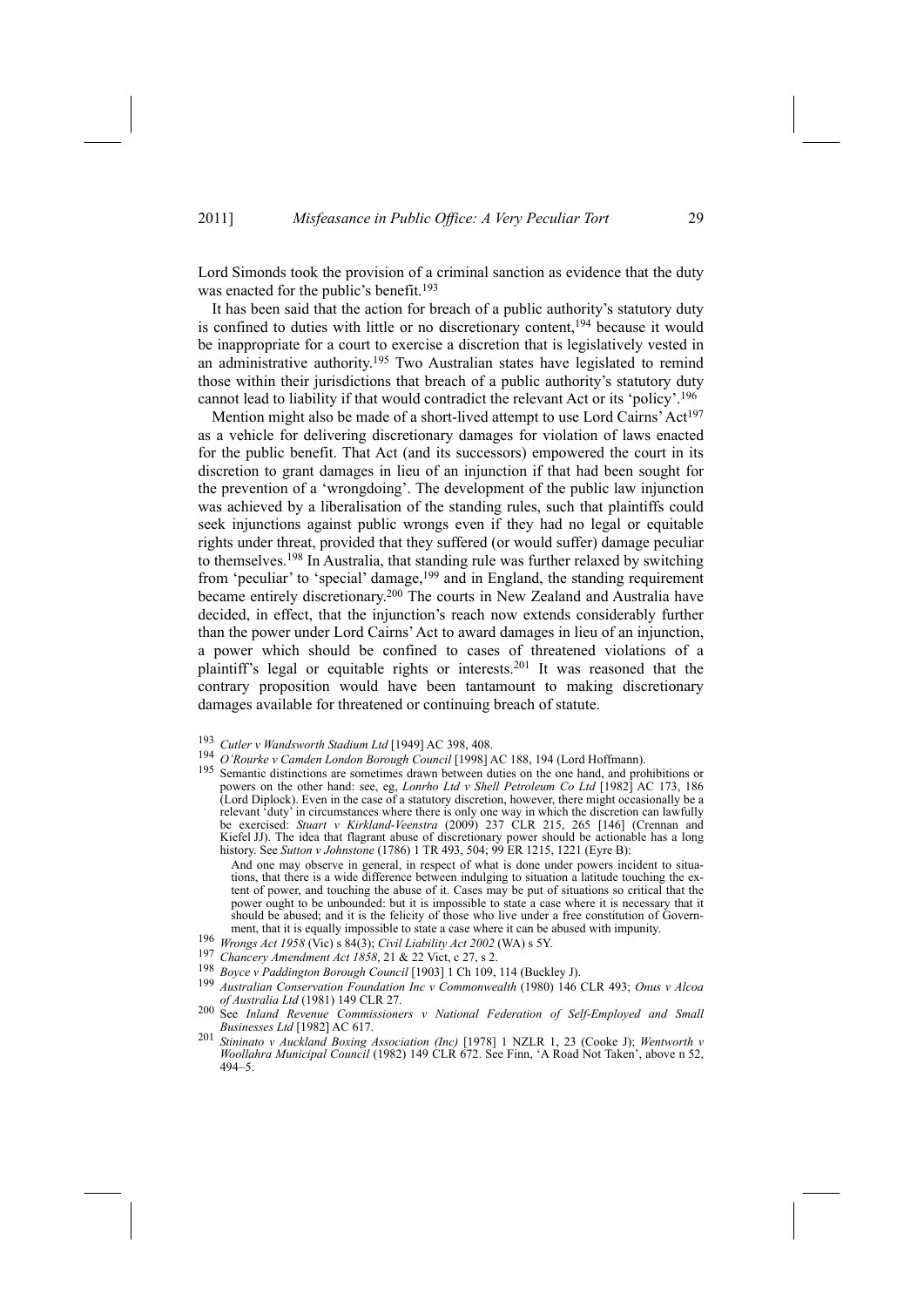Finally, Lord Hoffmann wondered aloud whether plaintiffs might occasionally (albeit rarely) be entitled to damages in negligence, on the ground, in effect, of *Wednesbury* unreasonableness. His Lordship had thought this possible if a body exercising public power had failed to exercise a statutory power to confer a benefit upon the plaintiff in circumstances where the only lawful option on the facts had been to confer that benefit.202 In effect, the idea was that if mandamus could have been granted for *Wednesbury* unreasonableness, then that might be the basis for a claim in negligence. However, that idea was abandoned shortly afterwards, in a case that reaffirmed the distinction between a statutory duty enforceable by mandamus and a common law duty of care, which remained a precondition to an award of damages in negligence.<sup>203</sup>

# VIII THE LIMITS OF NEGLIGENCE LAW

Although misfeasance is classified as an intentional tort, $204$  it now stretches to include actual reckless indifference, in which the indifference is defined subjectively so as to exclude the defendant who failed to think of a risk that any reasonable person would have foreseen.205 Apart from that, however, one might question whether there is much practical difference between indifferent tortfeasors in misfeasance and negligence. The Law Commission for England and Wales ('Commission') had thought the two to be so close that if negligence were to be appropriately expanded, then misfeasance could be safely abolished.<sup>206</sup> The Commission eventually abandoned the whole idea,<sup>207</sup> because of widespread opposition from the profession and the academy on normative grounds, and from the government which declined to assist the Commission's speculation as to the cost of its proposals.

The Commission's methodology adapted the English common law's approach to novel 'duty of care' issues in negligence law,<sup>208</sup> balancing normative issues with considerations designed to make its proposals cost-neutral so far as that could be predicted. The liability of public authorities in negligence is usually

<sup>202</sup> *Stovin <sup>v</sup> Wise* [1996] AC 923, 952–3 (Lord Hoffmann). 203 *Gorringe <sup>v</sup> Calderdale Metropolitan Borough Council* [2004] 2 All ER 326.

<sup>204</sup> *Mengel* (1995) 185 CLR 307, 347 (Mason CJ, Dawson, Toohey, Gaudron and McHugh JJ). 205 See below Part X.

<sup>206</sup> Law Commission, 'Administrative Redress', above n 6, 34 [3.116], 78 [4.105]. It is admittedly a slight exaggeration to characterise the Commission's reform proposals as having focused on negligence law, although a consideration of negligence law was the principal basis for the Commission's court-centred reform proposals. Liability would have attached to the acts and even 'pure omissions' of persons exercising truly public functions. There must have been 'serious fault' on the defendant's part in a manner which frustrated a legislative intent to confer a benefit on the plaintiff or a class to which the plaintiff belonged. This legislative intention will almost never be explicit. Its requirement would therefore raise the same constructional problems that currently plague actions for breach of statutory duty, which the Commission also wanted to abolish. The new compensation right would have extended into territories previously reserved for

government 'policy' or 'discretion'.<br>
<sup>207</sup> See ibid. The Commission's proposals were met with widespread opposition from most quarters.<br>
Most importantly, all government agencies and relevant Ministers were opposed: at 1

<sup>&</sup>lt;sup>208</sup> The differences in the approaches of Australian and Canadian courts are not relevant to this discussion.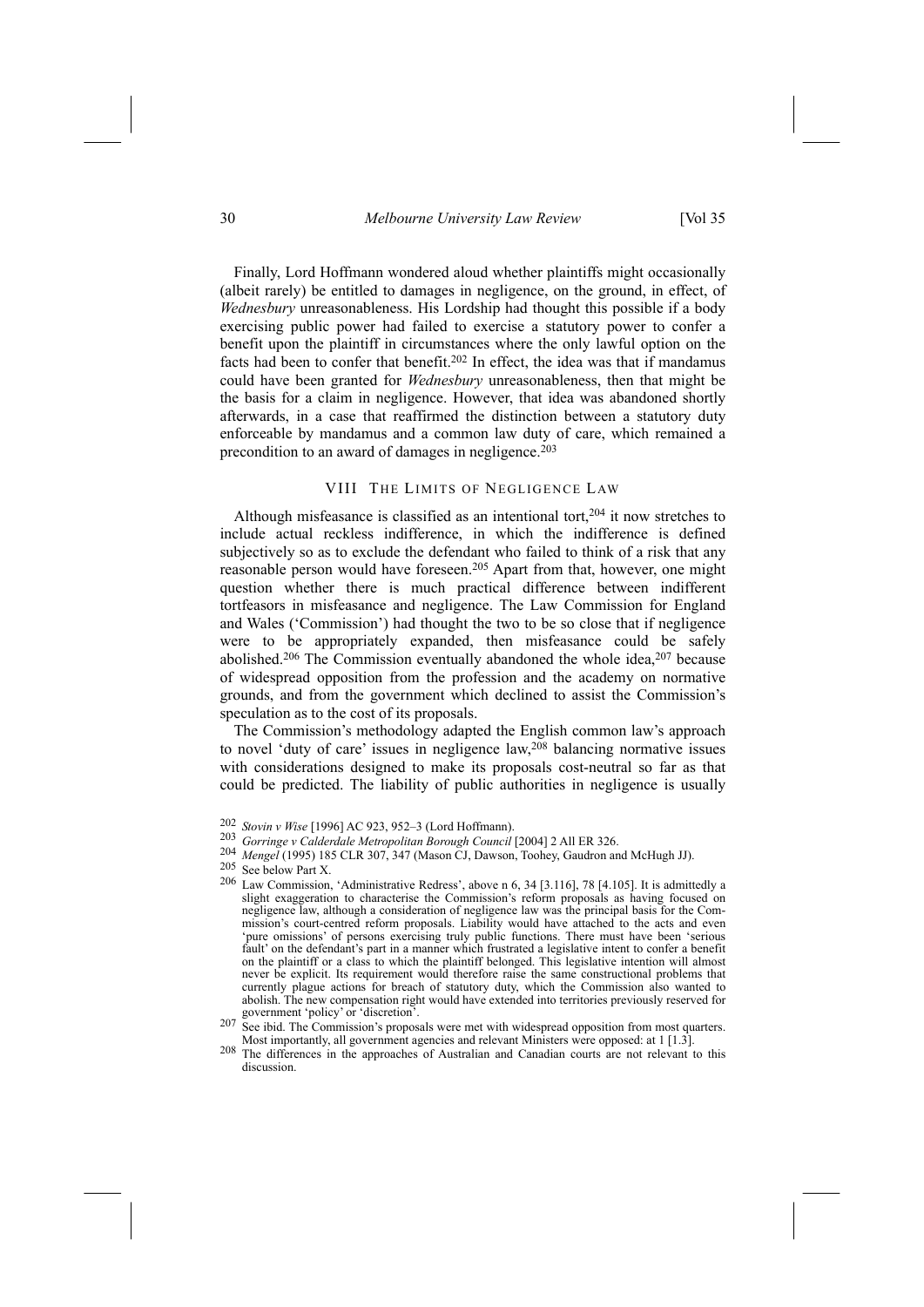assessed on the same basis as the liability of anyone else, but where the complaint relates to an activity that has no close private sector analogue or raises issues best left to the political branches, the courts deploy a number of control devices that limit or even deny a duty of care, or that limit the amount of liability. In essence, the judges shape the contours of negligence in response to certain types of relational or cost–benefit considerations and in response to operational pressures on the defendant.

At common law, for example, authorities investigating possible child abuse owe no duty of care to suspect parents;209 regulators of nursing homes might well owe a duty of care to the residents, but not to the operators;<sup>210</sup> in most places, the police owe no duty of care to potential victims in their task of crime prevention; $2^{11}$  and litigants (even if they are public authorities) owe no duty of care to their opponents.212 Negligence also has tight restrictions on claims for compensation for purely economic loss, and yet as far as one can tell, these are typically the only losses alleged in misfeasance cases.213

Lawyers can be liable for getting the law wrong because they are legal professionals; even so, their liability is usually limited to their clients or those the client seeks to benefit.<sup>214</sup> Negligence law rarely requires those not legally qualified to get the law right, and that principle equally holds for public authorities, who usually have no duty to take care to ensure that they act validly.215 If public officials *were* under such a duty of care, then it would

- 209 See *Sullivan v Moody* (2001) 207 CLR 562; *D v East Berkshire Community Health NHS Trust* [2005] 2 AC 373.
- <sup>210</sup> *Jain v Trent Strategic Health Authority* [2009] 1 AC 853.
- 211 See *Tame v New South Wales* (2002) 211 CLR 317; *Brooks v Metropolitan Police Commissioner* [2005] 1 WLR 1495; *Smith v Chief Constable of Sussex Police* [2009] 1 AC 225, 278 (Lord Phillips CJ). Canada, however, does have a tort of negligent investigation: *Hill v Hamilton-Wentworth Regional Police Services Board* [2007] 3 SCR 129, 140 (McLachlin CJ for McLach-
- lin CJ, Binnie, LeBel, Deschamps, Fish and Abella JJ). 212 *Elguzouli-Daf <sup>v</sup> Commissioner of Police of the Metropolis* [1995] QB 335, 348 (Lord Steyn);
- *Brooks v Metropolitan Police Commissioner* [2005] 1 WLR 1495, 1511-12 [38] (Lord Rodger).<br><sup>213</sup> See *Perre v Apand Pty Ltd* (1999) 198 CLR 180, 245 [178] (Gummow J). The position might be See Perre v Apand Pty Ltd (1999) 198 CLR 180, 245 [178] (Gummow J). The position might be changing. See P Vines, 'Misfeasance in Public Office: Old Torts, New Tricks?' in James Edelman and Simone Degeling (eds), *Torts in Commercial Law* (forthcoming), which lists several cases where the harms were reputational, personal injury, or false imprisonment. Vines suggests that part of the upsurge in Australian misfeasance claims might be the result of the recent imposition of legislative restrictions on the negligence liability of public authorities. Where other torts are available, it is difficult to see the advantage in pursuing a misfeasance claim; cf *Habib v Commonwealth [No 2]* (2009) 175 FCR 350; *Habib v Commonwealth* (2010) 183 FCR 62. In England, a murdered woman's estate sued for misfeasance in *Akenzua v Secretary of State for the Home Department* [2003] 1 WLR 741, in circumstances where there was no proximity and therefore no common law duty of care in negligence. It has been suggested that Canadian pleading rules permit allegations of bad faith without genuine particulars, and that a misfeasance claim occasionally has the procedural advantage over other torts of affording broader (and potentially more embarrassing) discovery: Erika Chamberlain, 'What is the Role of Misfeasance in a Public Office in Modern Canadian Tort Law?' (2009) 88 *Canadian Bar Review* 575, 593–5. Chamberlain also argues that the lack of a broad judicial discretion to limit individual misfeasance claims by reference to public policy considerations sometimes makes it a more attractive tort than negli-<br>gence: at 588–91.
- 
- 214 White v Jones [1995] 2 AC 207; Hill v Van Erp (1997) 188 CLR 159.<br>215 Lord Hobhouse said in *Three Rivers* [2003] 2 AC 1, 229 that '[t]here is no principle in English law that an official is the guarantor of the legality of everything he does'. Cf *Mengel* (1995) 185 CLR 307, 353 (Mason CJ, Dawson, Toohey, Gaudron and McHugh JJ), where the joint judgment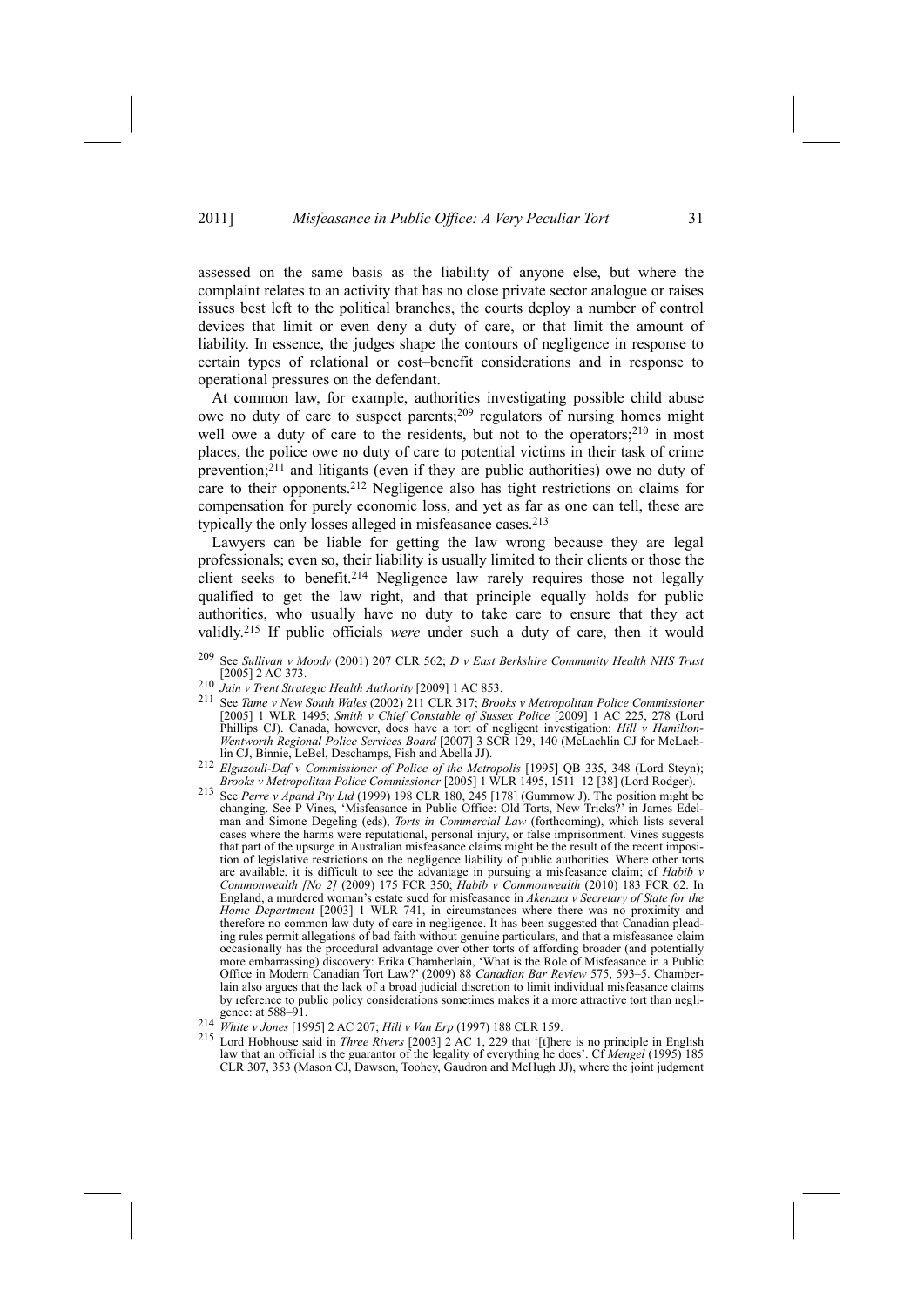sometimes be the shortest way around the proposition that invalidity per se is no ground for a tort claim. Furthermore, one would expect the duty usually to be discharged by obtaining legal advice.<sup>216</sup> However, it would be difficult for a court to set standards as to when an administrative authority *should* seek legal advice.217

Misfeasance has adopted none of these strategies in response to fears that it might overreach, burdening individual defendants or their governments with potentially unlimited liability for what might have been an entirely understandable (if wrong) excess of public zeal. It also lacks the protection of negligence law's troubled abstention from cases of so-called 'pure omission'.218 Negligence law rarely requires defendants to take active steps in the protection of plaintiffs either from themselves<sup>219</sup> or from harm caused by third parties;<sup>220</sup> this is usually explained in terms of respecting an individual defendant's autonomy, especially where the parties are strangers.221 If a public authority is already under a duty to assist, however, then misfeasance will cover that authority's conscious decision to violate that duty by taking no action.222 Negligence law would probably have imposed no liability on the constable in *R v Dytham* ('*Dytham*'),<sup>223</sup> who had callously chosen to do nothing to help or summon help as he watched a man being beaten to death; his uniform would have made no difference in a negligence action, but it would have made all the difference to a misfeasance action.<sup>224</sup>

These distinctions between negligence and misfeasance, therefore, go considerably beyond the difference between accidental and advertent risk-taking.

speculated that there might be 'very many circumstances' in which government officials have a duty of care to ensure that their subordinates know and stay within the limits of their power. In such cases, their Honours said that there would usually be an additional duty on those officials, to ascertain their power. Deane J appeared to agree: at  $373-4$ .

- to ascertain their power. Deane J appeared to agree: at 373–4. 216 See *Dunlop <sup>v</sup> Woollahra Municipal Council* [1982] AC 158, 171–2 (Lord Diplock); *Rowling <sup>v</sup> Takaro Properties Ltd* [1988] 1 AC 473, 500, 502–3 (Lord Keith for Lords Keith, Brandon,
- Mackay and Goff). 217 Allsop P said in *Precision Products (NSW) Pty Ltd <sup>v</sup> Hawkesbury City Council* (2008) 74 NSWLR 102, 128 [119] that a duty to take care to act intra vires would require the courts to set public sector management standards, which would be both difficult and a violation of the separa-
- tion of powers. 218 See Geoff McLay, 'Book Comment: What Are We to Do with the Public Law of Torts?' (2009) 7 *New Zealand Journal of Public International Law* 373, 375–6.
- 219 See, eg, *Stuart v Kirkland-Veenstra* (2009) 237 CLR 215, which held that police owe no common law duty of care towards would-be suicides. The situation is obviously different as regards spe-<br>cial relationships, such as parent and child, jailer and prisoner, or teacher and pupil.
- 220 See, eg, Modbury Triangle Shopping Centre Pty Ltd v Anzil (2000) 205 CLR 254; Smith v Chief<br>Constable of Sussex Police [2009] 1 AC 225, 278–9 (Lord Phillips CJ). *Constable of Sussex Police* [2009] 1 AC 225, 278–9 (Lord Phillips CJ). 221 Cf Peter Benson, 'Misfeasance as an Organizing Normative Idea in Private Law' (2010) 60
- *University of Toronto Law Journal* 731, arguing that the distinction between misfeasance and
- 
- nonfeasance is a normative principle permeating much of private law.<br>
<sup>222</sup> *Three Rivers* [2003] 2 AC 1, 230 (Lord Hobhouse), 236–7 (Lord Millett).<br>
<sup>223</sup> [1979] QB 722. The Court of Appeal upheld Mr Dytham's conviction f
- of misconduct in public office. 224 *Three Rivers* [2003] 2 AC 1, 230 (Lord Hobhouse), 236–7 (Lord Millett). Lords Bingham and Brown said in *Smith v Chief Constable of Sussex Police* [2009] 1 AC 225, 264 [53] (Lord Bingham), 282 [120] (Lord Brown) that the constable in *Dytham* would now be said to have owed the victim a common law duty of care. It is curious that they made no mention of the possibility of an action for misfeasance.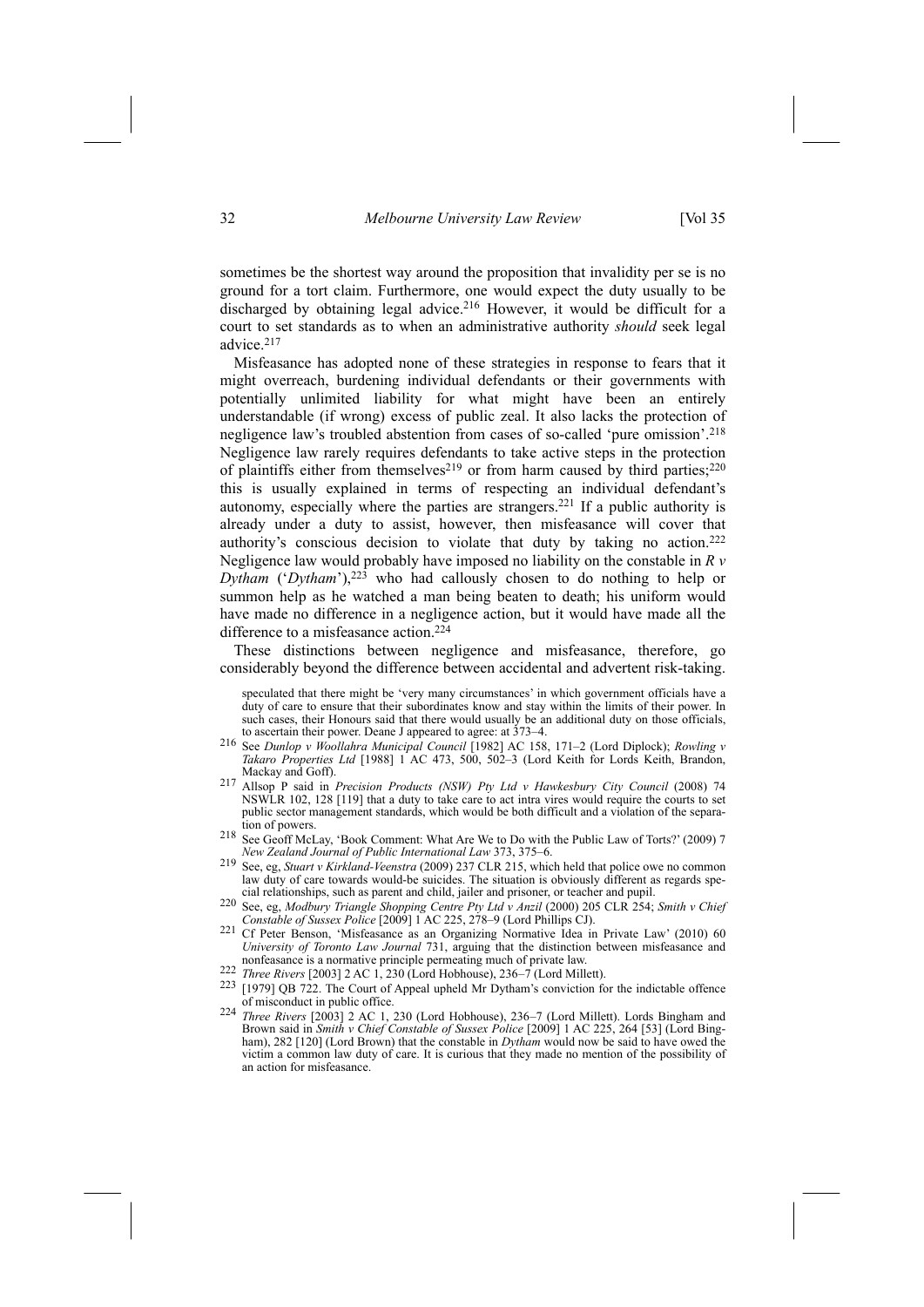Tort's pervasive fears of excessive liability are never far from the surface in misfeasance cases, but the misfeasance tort lacks the usual tools for handling them. Without the interposition of a common law duty of care, and with actionability being possible for deliberate or consciously indifferent breach of statutory duties to assist or protect the public, the tort may yet show signs of strain. It currently relies on its very demanding mental elements to restrain liability, but if these prove insufficient, then the focus may well turn to a closer examination of the factors that might make indifference 'reckless', to causation issues, and to the limits of vicarious liability.

# IX RIGHTS, WRONGS AND DUTIES

Reckless indifference in misfeasance law, therefore, is not about want of care because it has no predicate of a duty of care. Indeed, misfeasance can apply in the absence of *any* duty lying upon the defendant or correlative right inhering in the plaintiff, the most obvious example being the case where the defendant deliberately and unlawfully refuses to exercise a discretionary function. This was not always the case, however.

In *Ashby* itself, Holt CJ's judgment was anchored to a theory of rights protection, such that Mr Ashby's right to vote was cast in terms of a property right.225 Modern judges rightly find that entirely unconvincing,226 and one might speculate as to whether even Holt CJ saw it as no more than a convenient device, designed to get him to his damages conclusion in an era when there could be no common law damages without rights. Many judgments still talk of abuse of 'duty', but usually interchangeably with abuse of 'power'.<sup>227</sup>

In Australia, however, there is a troubling trickle of cases flowing from a Full Court decision of the Victorian Supreme Court in *Tampion v Anderson* ('*Tampion*'),<sup>228</sup> which said quite plainly that the misfeasance tortfeasor must have owed the plaintiff 'a duty not to commit the particular abuse complained of.'229 That was one of the reasons for excluding a misfeasance claim against counsel assisting a Board of Inquiry and its chairperson, where the gist of the complaint was that the defendants had deliberately exceeded their terms of reference in eliciting evidence from persons other than the plaintiff. In other words, if there was any misfeasance, its only compensable victims had been the third-party witnesses, because only they were owed duties not to be improperly coerced.

225 (1703) 2 Ld Raym 938, 956; 1 Smith LC (13th ed) 253, 276; 96 ER 126, 138. 226 See *Watkins* [2006] 2 AC 395, 404–5 (Lord Bingham), 415–17 (Lord Rodger). See also *A-G (Cth) ex rel McKinlay v Commonwealth* (1975) 135 CLR 1, 76 (Murphy J): 'Enforcement of constitutional political rights does not have to be justified by characterizing them as rights of property. This degrades the political right. The exaltation of property rights over civic and political rights is a reflection of the values of a bygone era.

<sup>227</sup> *Leerdam v Noori* (2009) 255 ALR 553, 554–5 [4] (Spigelman CJ).<br><sup>228</sup> [1973] VR 715.

<sup>229</sup> Ibid 720 (Smith J for Smith, Pape and Crockett JJ). McInerney J at first instance dealt at greater length with the requirement that there be a duty, but his point was that unless it was owed to the public, the defendant would not be a 'public officer' for the purposes of the tort: see *Tampion v Anderson* [1973] VR 321, 336–7.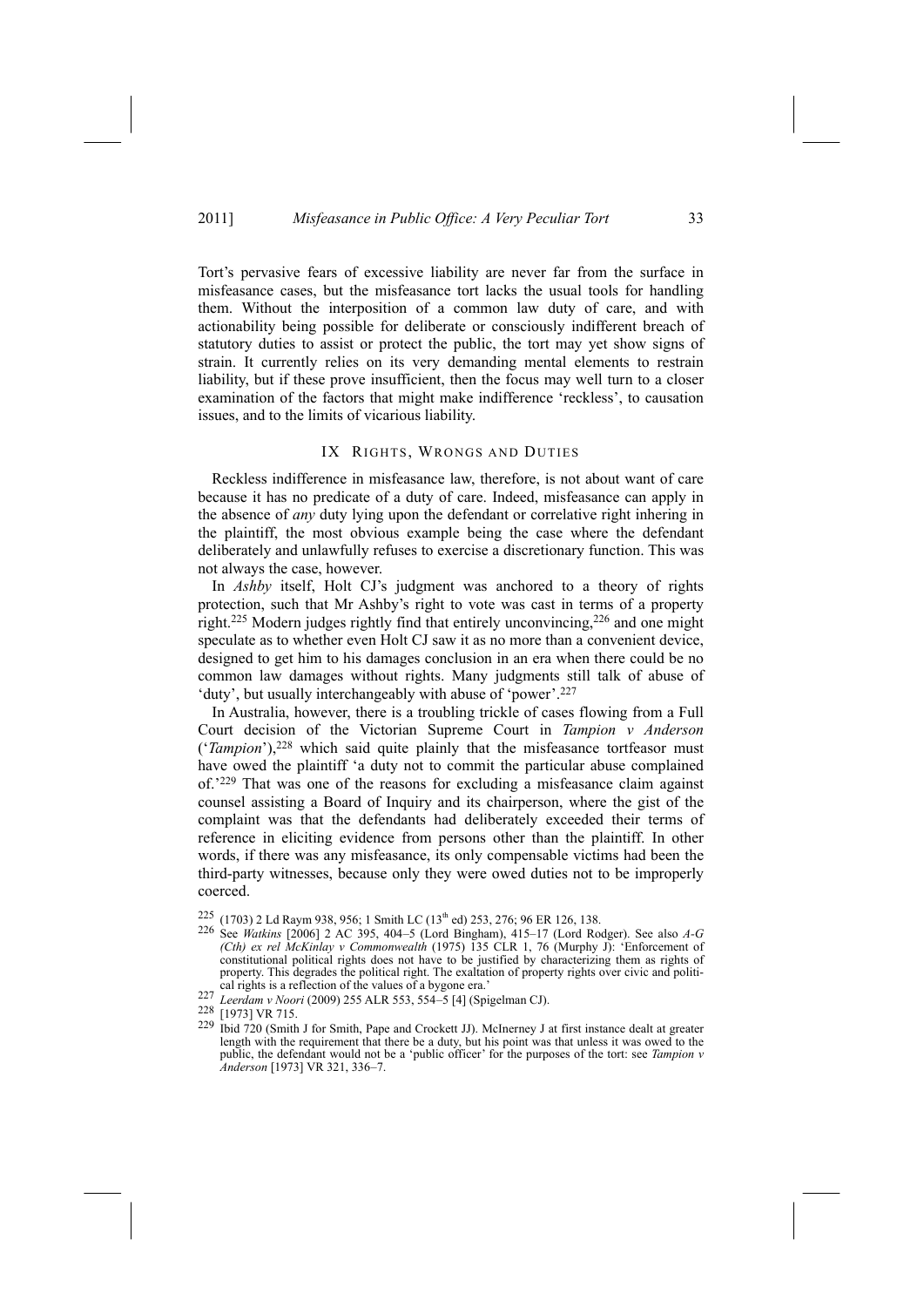#### 34 *Melbourne University Law Review* [Vol 35

The joint judgment in *Mengel* quoted *Tampion* without apparent disapproval.230 Writing separately in *Mengel*, however, Brennan J was at pains to distance himself from *Tampion*'s asserted need for an antecedent duty,<sup>231</sup> and Deane J was in general agreement with Brennan J.232 In *Leerdam v Noori* ('*Leerdam*'),233 the New South Wales Court of Appeal did not formally side with Brennan J, but it came very close. Spigelman CJ said that misfeasance covers abuse of *powers* and *duties*, 234 and Macfarlan JA was disposed to say that if there must be a duty, then it need be owed only to the public generally, or perhaps to a class to which the plaintiff belongs.235 *Leerdam* in its turn was responding to *Cannon v Tahche* ('*Cannon*'),236 which had lined up with *Tampion*. The issue in *Leerdam* and *Cannon* was whether misfeasance could be founded upon breaches by legal practitioners of their ethical duties towards a court or tribunal. If (as *Cannon* supposed) the 'model litigant' obligations borne by government's legal representatives were purely ethical,237 then it would follow that the defendant lawyers' alleged misbehaviour would not have constituted illegalities. Their misconduct would therefore be an insufficient basis for a misfeasance action unless (as discussed below in Part XI) the tort were to extend beyond illegality, to include abuse of position or influence.

That is not to deny the relevance of distinguishing duties from powers. A plaintiff's loss is more easily connected to a defendant's wilful breach of a tightly confined legal duty than to a defendant's wilful breach of a broad discretion. It will often be difficult to satisfy causation's prima facie 'but for' test in cases where the defendant illegally chose not to perform a protective or interventionist duty for the plaintiff's benefit.238 It will be even more difficult as the discretionary elements in the defendant's functions increase, and most difficult where the defendant has ruled the plaintiff out of consideration for the discretionary award of benefits in the future. In the case of lost future benefits that are contingent on the future exercise of a discretionary power, the court cannot determine how those discretions should be exercised.239 To avoid

- 235 Ibid 577 [116]. Western Australia's Court of Appeal took the same view in *Neilson v City* of *Swan* (2006) 147 LGERA 136, 158–9 [66] (Buss JA, Wheeler and Pullin JJA agreeing).
- 
- 236 (2002) 5 VR 317, 347 [77] (Winneke P, Charles and Chernov JJA).<br>237 This would fit with the fact that they owe no duty of care to their adversaries: *Elguzouli-Daf v Commissioner of Police of the Metropolis* [1995] QB 335, 348 (Lord Steyn); *Brooks v Metropoli-*<br>
tan Police Commissioner [2005] 1 WLR 1495, 1511–12 [38] (Lord Rodger).
- *tan Police Commissioner* [2005] 1 WLR 1495, 1511–12 [38] (Lord Rodger). 238 The claimants discontinued in *Three Rivers*, for example, before getting to the stage of proving that their losses were as much the Bank of England's fault as that of the fraudsters who had run the failed bank.
- 239 Vaughan Williams LJ thought it 'perfectly clear' in *Davis v Bromley Corporation* [1908] 1 KB 170, 173 that a builder could not get damages for a council's malicious refusal of a building permit; even a grant of mandamus would have gone no further than compelling reconsideration according to law. *Davis* is treated nowadays as a case of judicial amnesia with regard to the misfeasance tort more generally: see *Three Rivers* [2003] 2 AC 1, 190 (Lord Steyn); *Watkins* [2006] 2 AC 395, 404 (Lord Bingham).

<sup>230 (1995) 185</sup> CLR 307, 347 (Mason CJ, Dawson, Toohey, Gaudron and McHugh JJ). 231 Ibid 357.

<sup>232</sup> Ibid 371.

<sup>233 (2009) 255</sup> ALR 553.<br>
234 Ibid 554–5 [4]–[6].<br>
235 Ibid 577 [116] World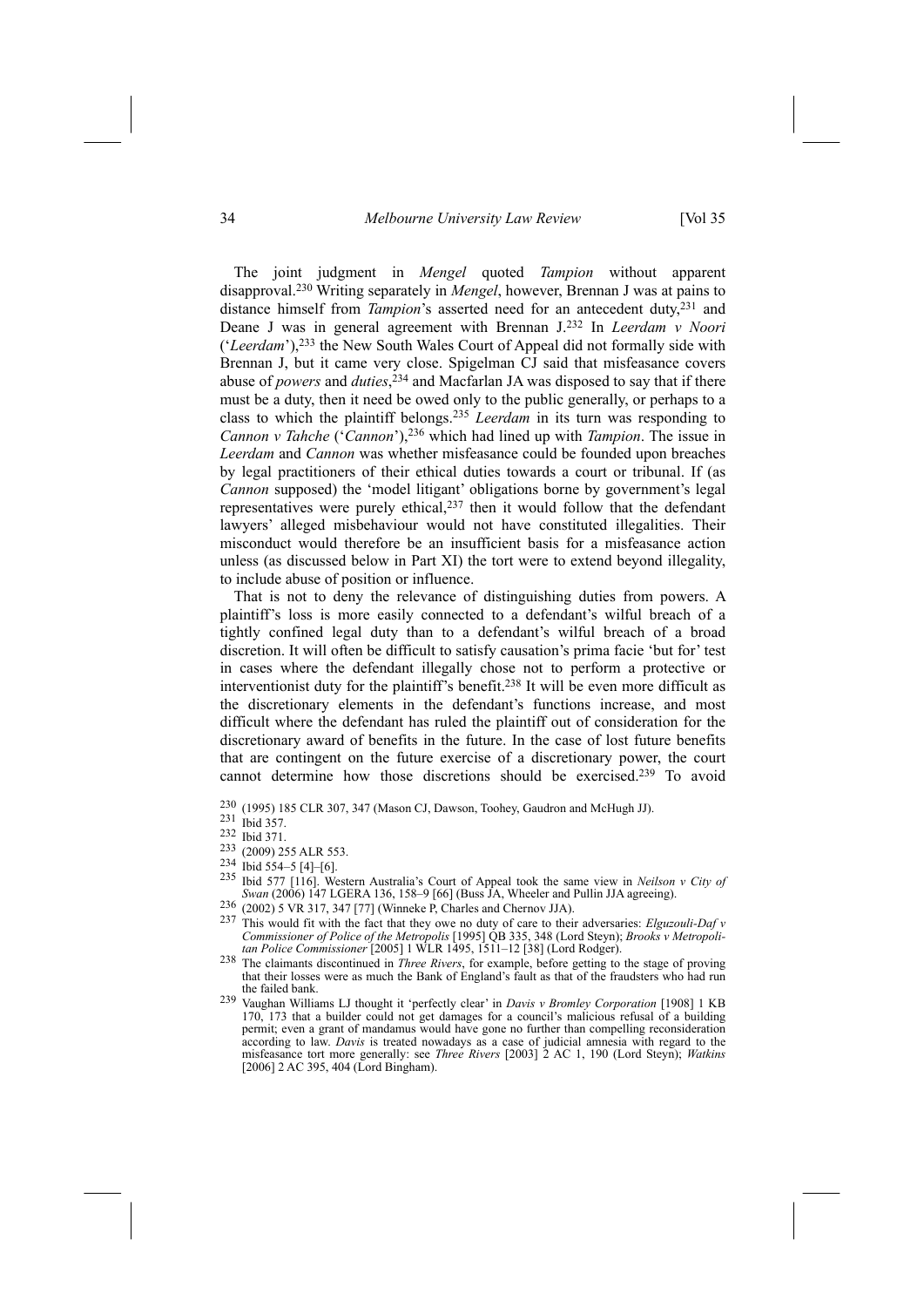usurping the administrative decision-maker's role, the court must confine itself to valuing the opportunities lost to the plaintiff.240

The New Zealand Court of Appeal agreed with Brennan J's decision in *Mengel* not to follow *Tampion*, 241 and Lord Hobhouse said in *Three Rivers* that misfeasance in public office 'does not, and does not need to, apply where the defendant has invaded a legally protected right of the plaintiff.'242 As a purely descriptive matter, Lord Hobhouse was surely correct, and it appears that all but one of the other judgments came to the same view.243 No misfeasance case, old or modern, has attempted to catalogue the sorts of legal rights or interests that the tort might protect, the reality being that the relevant 'right' is no less (and possibly more) than the right to compensation for loss caused by the wilful misuse of state power.

There are some who regret the absence in misfeasance of a right–duty relationship between the parties. Those regrets are to an extent located in the broader debate between the corrective justice and distributive justice models of tort law,  $244$  but this is not the place (and I am not the author) to enter upon debates as to tort's taxonomy.245

- 240 See *Sellars v Adelaide Petroleum NL* (1994) 179 CLR 332; *Commonwealth v Cornwell* (2007) 229 CLR 519. The Privy Council said in *David v Abdul Cader* [1963] 1 WLR 834, 839–40 (Viscount Radcliffe for Viscount Radcliffe, Lords Evershed, Morris and Devlin and Sir Kenneth Gresson) that *Davis v Bromley Corporation* [1908] 1 KB 170 no longer applies. The Canadian Supreme Court in *Roncarelli v Duplessis* [1959] SCR 121 fudged the problem that the plaintiff's permit was entirely discretionary and renewable annually; the Court awarded a considerable sum for loss of goodwill attaching to a wrongfully cancelled permit that had very little time left to run. Cf McLay, above n 218, 379.
- run. Cf McLay, above n 218, 379. 241 *Garrett* [1997] 2 NZLR 332, 346 (Blanchard J for Richardson P, Gault, Henry, Keith and
- Blanchard JJ). 242 *Three Rivers* [2003] 2 AC 1, 229.
- 243 Ibid 193 (Lord Steyn, who added that there was also no requirement of proximity), 197 (Lord Hope, agreeing with Lords Steyn and Hutton), 228 (Lord Hutton, dismissing the need for a separate and additional showing of 'some other link or relationship between [the plaintiff] and the officer'). Lord Millett said that it was unnecessary to determine that issue: at 237.
- <sup>244</sup> Erika Chamberlain, 'The Need for a "Standing" Rule in Misfeasance in a Public Office' (2007) 7 *Oxford University Commonwealth Law Journal* 215; J W Neyers, 'The Economic Torts as Corrective Justice' (2009) 17 *Torts Law Journal* 162. Cf Peter Cane, 'The Anatomy of Private Law<br>Theory: A 25<sup>th</sup> Anniversary Essay' (2005) 25 *Oxford Journal of Legal Studies* 203; Peter Cane, 'Torts and Rights' (2008) 71 *Modern Law Review* 641. See also Chamberlain, 'Misfeasance in a Public Office', above n 43; J W Neyers, 'Explaining the Inexplicable? Four Manifestations of Abuse of Rights in English Law' in Donal Nolan and Andrew Robertson (eds), *Rights and Private Law* (Hart Publishing, 2011) (forthcoming).
- <sup>245</sup> Corrective justice theorists might respond either that misfeasance is a private law tort responding (unusually) to an abuse of rights in a non-Hohfeldian sense, or even that it is best left to public law. See McLay, above n 218, 375; Robert Stevens, *Torts and Rights* (Oxford University Press, 2007) 218, 242–3. Stevens regards it as a 'regulatory' mechanism: at 218. It appears that Oxford University Press's prestigious volumes on public and private law could not decide where to deal with misfeasance, with the result that it is scarcely mentioned. For private law, see James Edelman and John Davies, 'Torts and Equitable Wrongs' in Andrew Burrows (ed), *English Private* Law (Oxford University Press, 2<sup>nd</sup> ed, 2007) 1185, 1315–16; Andrew Burrows, 'Judicial Remedies' in Andrew Burrows (ed), *English Private Law* (Oxford University Press, 2nd ed, 2007) 1617, 1677–9. For public law, see A W Bradley, 'The Constitutional Position of the Judiciary' in David Feldman (ed), *English Public Law* (Oxford University Press, 2<sup>nd</sup> ed, 2009) 281, 310.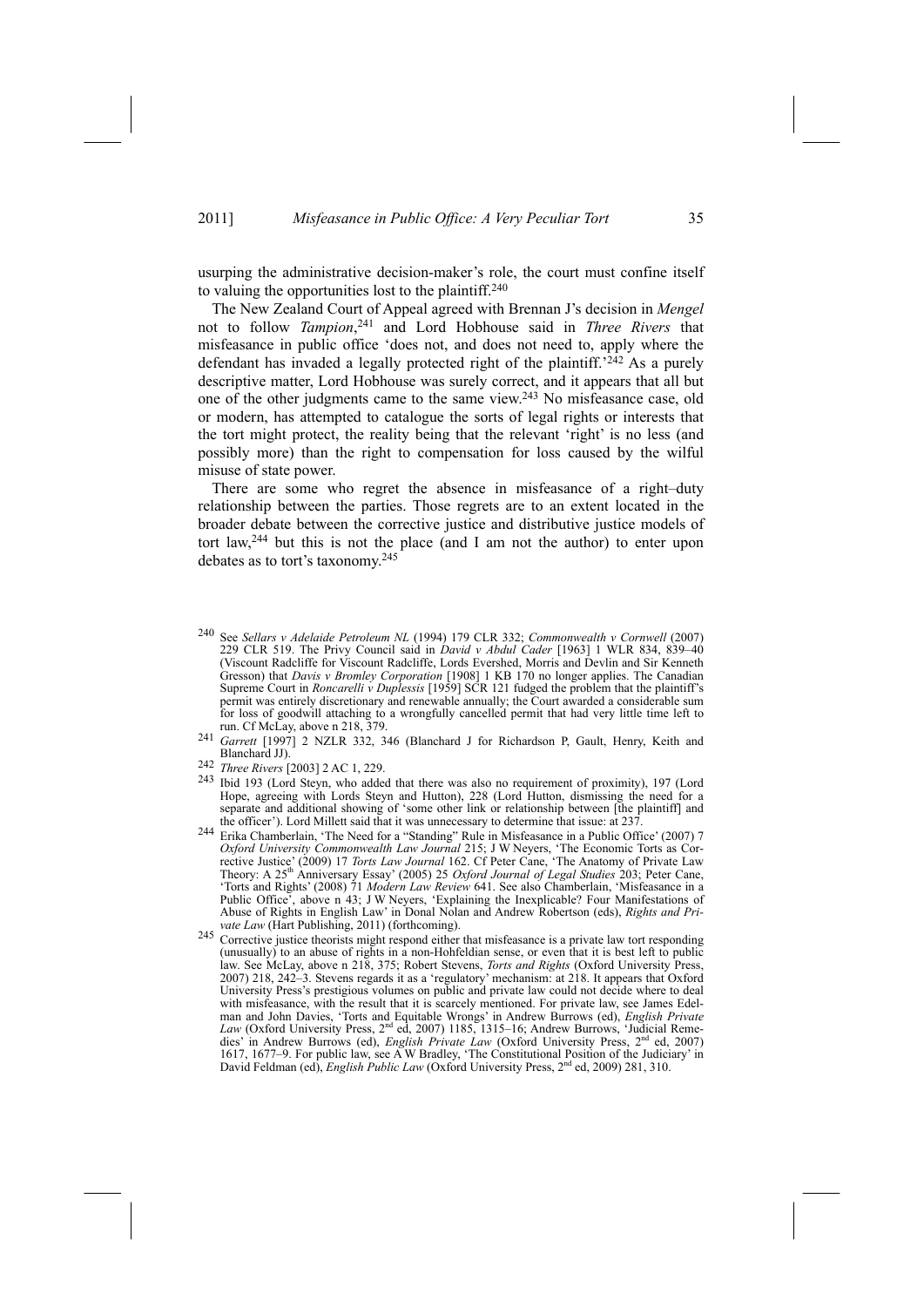# X MORAL EQUIVALENCE AND THE VARIABILITY OF 'RECKLESSNESS'

There is little if any need for doctrines of standing, proximity or remoteness in the case of targeted malice, where the moral case for full recovery is plain. The cases concerning the mental elements of the tort of misfeasance, however, now appear to have established a moral equivalence between consciously indifferent risk-taking (whether as to illegality or the potential for harm), and the knowing use of illegal means for the deliberate infliction of harm. That moral equivalence applies both to cases of power and duty.

It might now become necessary to set some additional criteria connecting the defendant and the plaintiff, and some limits to the harms for which the defendant might be liable. The joint judgment in *Mengel* said that the tort's reach must bear some correlation to the defendant's ability to pay, especially if (as it supposed was the case in Australia) the government might not indemnify its officers.<sup>246</sup> Lord Hobhouse spoke in *Three Rivers* of the need for a nexus between the defendant's state of mind and the type or extent of harm for which he or she would be liable.247

The allegations against the Bank of England in *Three Rivers* were always highly implausible, but imagine if the plaintiffs had succeeded in establishing that at some point, the Bank had just dithered for some considerable time after it had reached the conclusion that the crooked bank it was meant to be regulating simply could not be saved. The only members of the class action were the failed bank's existing or potential depositors, but the Bank would have known that many others would also have lost money. *Three Rivers* rejected the Bank's call to require an antecedent legal right in a plaintiff, and it also rejected the Bank's argument for a 'proximity' limit either to the class of plaintiffs or to their compensable losses. It held that these restraints were unnecessary in light of its requirement that a misfeasance tortfeasor must at the very least have consciously decided to risk inflicting probable harm on the plaintiff or on a class to which the plaintiff belonged.248 At the same time, however, it hinted that some other limits might be needed in the future: limits variously framed as requirements that there be standing to sue,<sup>249</sup> or special damage not suffered by the general public,<sup>250</sup> or membership of a class that the defendant was meant to have protected,<sup>251</sup> or a 'direct' link between the defendant's misconduct and the plaintiff's loss.252 It is difficult to place much faith in limits such as these. Judicial review's *locus standi*

- <sup>246</sup> *Mengel* (1995) 185 CLR 307, 347 (Mason CJ, Dawson, Toohey, Gaudron and McHugh JJ). The suggested unavailability of vicarious liability gives the damages some colour of punitive damages. According to Lord Hailsham, punitive damages are quantified by reference to what the defendant should pay, rather than what the plaintiff should receive: *Broome v Cassell & Co Ltd* [1972] AC 1027, 1077.
- <sup>247</sup> *Three Rivers* [2003] 2 AC 1, 229–30.
- <sup>248</sup> Ibid 196 (Lord Steyn), 228 (Lord Hutton), 229 (Lord Hobhouse), 235, 237 (Lord Millett).<br><sup>249</sup> Ibid 193 (Lord Steyn), 246 (Lord Hope).<br><sup>250</sup> Ibid 231 (Lord Hobhouse).<br><sup>251</sup> Ibid 235 (Lord Millett).<br><sup>251</sup> Ibid 235 (Lo
- 
- 
- 
-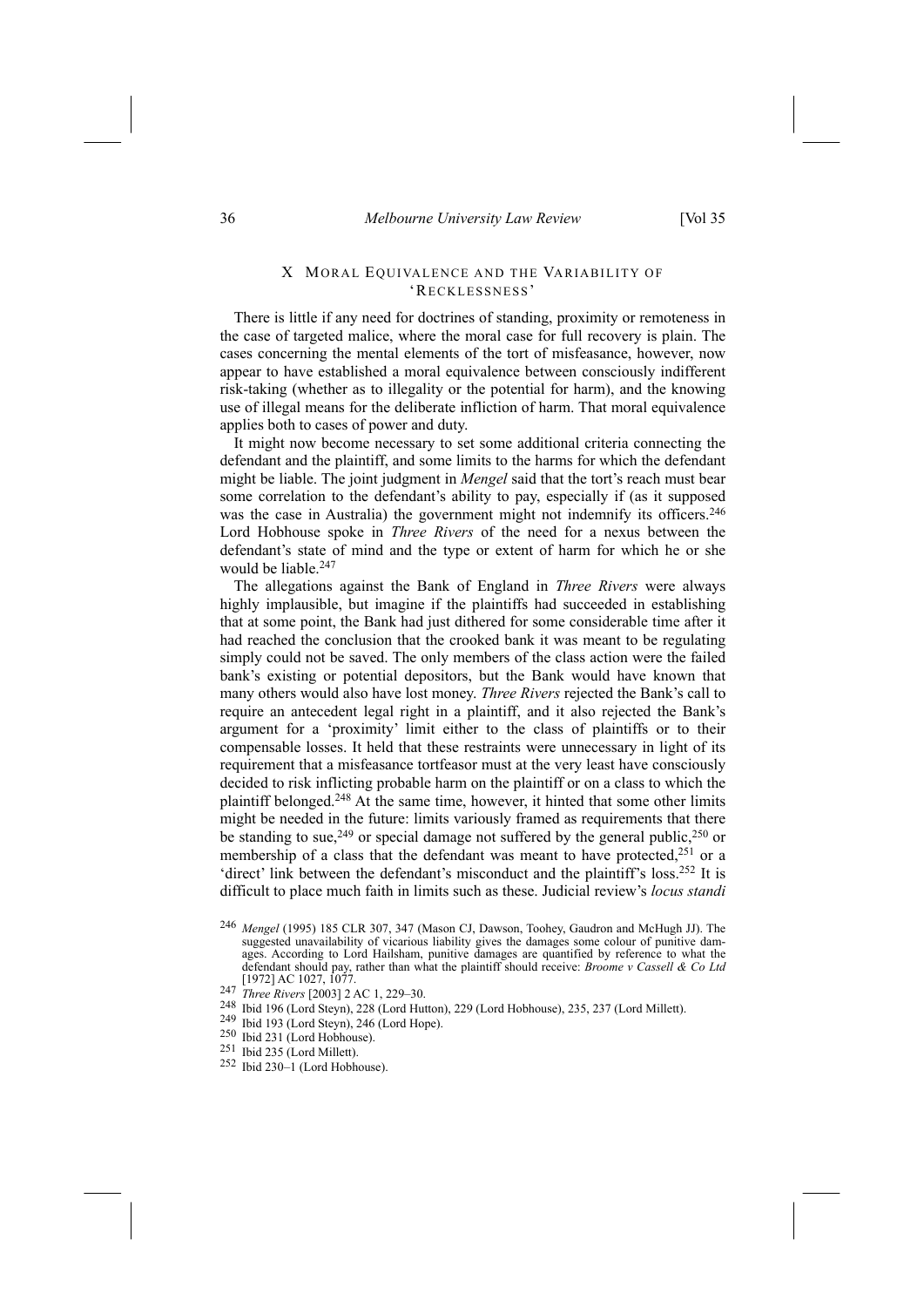learning would be inadequate, especially in England which has in practical terms converted the lack of standing into no more than a discretionary bar.253 Limiting the tort to damage caused 'directly' would be equally vague.

The Court of Appeal declared that *Three Rivers* was mistaken in ever thinking that there was a problem. That was in *Akenzua v Secretary of State for the Home Department* ('*Akenzua*'), whose facts cried out for compensation.254 The estate of a murdered woman sued the defendant in misfeasance for her death. The authorities had twice secured her assailant's release from custody, because he was useful to them as a paid informer. He was at large at the time of the murder because the authorities had interfered with the proper handling of serious charges relating to drugs, offensive weapons, and rape, all of which they knew he had committed whilst improperly released. They had also known that he had entered the country illegally, but they had procured a temporary visa to get over that problem. They had known that he was extremely dangerous, because he had told them that he had murdered people in his home country. In terms of *Three Rivers*, therefore, they had known of the probability of him committing a violent crime, and the issue was whether it mattered that the authorities could have had no idea who his next victim might be. The Court held that any suggestion in *Three Rivers* that the defendant must have appreciated risk to a *class* of probable victims255 was both obiter and misguided. It was morally misguided because it sought to draw lines that were 'purely numerical',256 and from negligence law. In comparison, the conduct of a misfeasance tortfeasor is 'altogether more blameworthy'.257 The Court said that misfeasance liability should apply equally to the bad faith release of three different types of murderers, namely, the man known to be intent on murdering his wife, Hannibal Lecter intent on murdering a few more than that, and a terrorist bent on a single act of mass destruction.<sup>258</sup>

The case for liability in all three instances supposed in *Akenzua* is indeed strong, but it fails to overcome the *Three Rivers* concern for articulating some limits to liability. *Akenzua* is almost unique in misfeasance law, which hardly ever sees claims for personal injury or death.259 Misfeasance claimants typically assert purely economic loss, and fears of liability to an indeterminate class for an indeterminate amount for that type of loss are surely as valid in misfeasance claims as in negligence claims.

To return to Lord Hope's implicit distinction between indifference and recklessness,<sup>260</sup> the concept of recklessness is not purely subjective. As the New

<sup>253</sup> See Aronson, Dyer and Groves, above n 164, 772–4 [11.115].<br><sup>254</sup> [2003] 1 WLR 741. This was a strike-out application, so that strictly speaking, the facts had not yet been established. The Court nevertheless painted a compelling picture, drawn largely from

- 256 Ibid 747 [20] (Sedley LJ).<br>
257 Ibid 751 [35] (Brown LJ).<br>
257 Ibid 751 [35] (Brown LJ).<br>
258 The wife-murderer and terrorist were Sedley LJ's examples, and Hannibal Lecter was<br>
Brown LJ's: ibid 747 [16] (Sedley LJ), 7
- $259$  See above n 213 and accompanying text.  $260$  See text accompanying above n 130.
- 

remarks at sentencing. 255 Sedley LJ said that any suggestion that the victim's class was 3.5 million London women was 'a spurious endeavour to give specificity to the unspecific': *Akenzua* [2003] 1 WLR 741, 746 [15]. Ibid 747 [20] (Sedley LJ).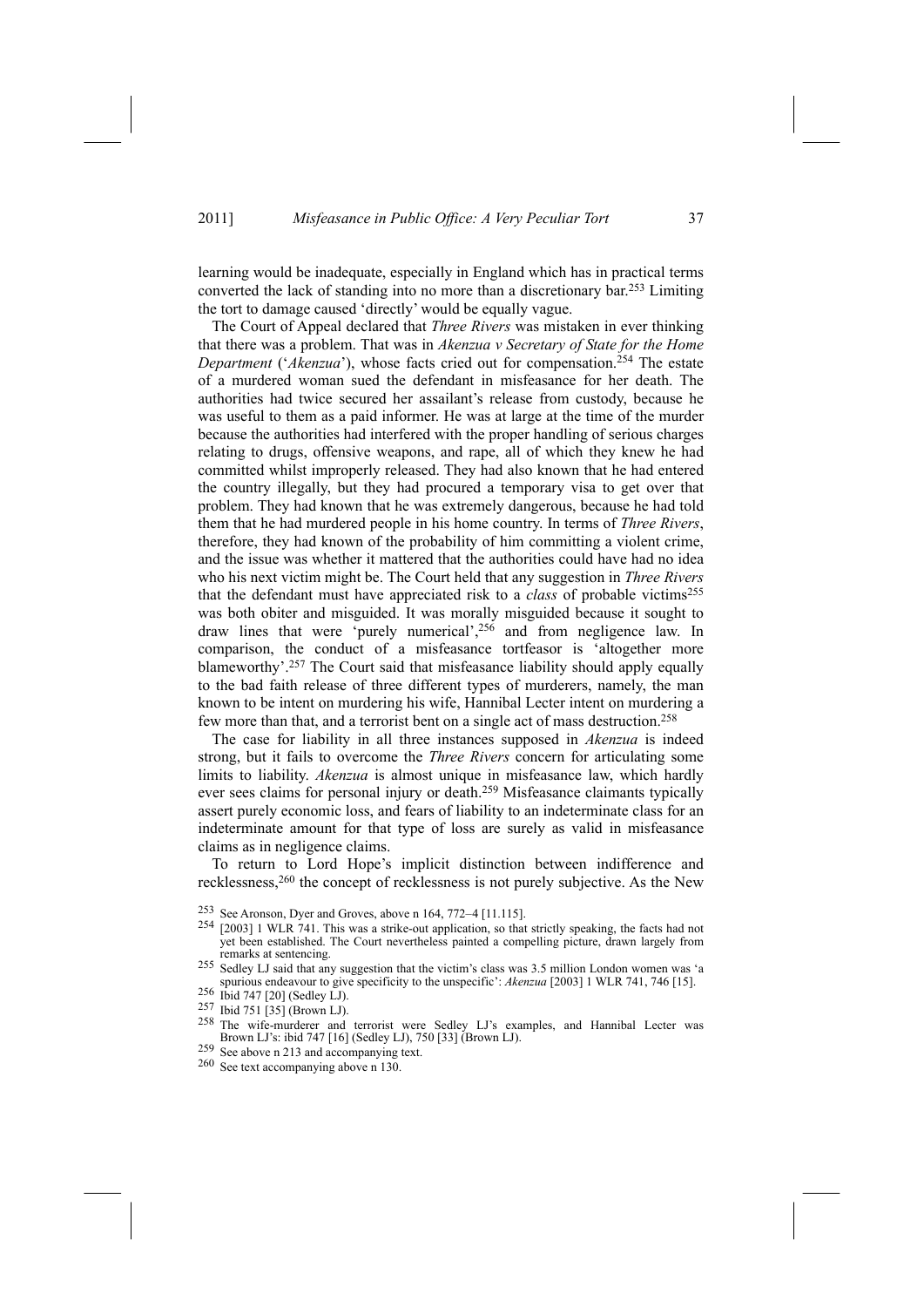38 *Melbourne University Law Review* [Vol 35

Zealand Court of Appeal held in *Minister of Fisheries v Pranfield Holdings Ltd* ('*Pranfield*'), the 'recklessness' element in misfeasance is both subjective and objective.261 The result in *Pranfield* was to hold that despite knowledge of doubts about the legality of their actions, government officials were not, in the circumstances, reckless in failing to obtain a legal opinion. The Court said that one could not reasonably expect government officials to suspend all action every time they encountered legal doubt. It would be easier in *Three Rivers* to characterise as 'reckless' the Bank's hypothetical indifference to depositors than its hypothetical indifference to sections of the wider community which would also suffer, even though the Bank's brief is wider than protection of depositors' interests.262

# XI MUST THE DEFENDANT BE EXERCISING A PUBLIC FUNCTION?

The moral case for a misfeasance tort is typically put as the need for protection *from* a deliberate abuse of coercive state power over the subject, but in fact, the tort has always gone wider than the improper use of coercive power — it has always covered wilful refusals to perform duties to provide protection *for* the subject. In the old case of *Henly v Lyme*, 263 there was a duty to keep a sea wall in good repair; in *Three Rivers*, there was a duty to protect a trading bank's potential depositors (at least), and perhaps existing depositors; and in *Dytham*, 264 there was a duty to make some attempt to stop a murder taking place before the very eyes of an indifferent police officer.

The duty cases are harder to prove than the coercive power cases, because a mere omission to perform a duty is not enough. The requirement of subjective fault means that defendants must either have decided not to perform a duty of which they were aware, or have consciously decided not to care whether they were under a duty.265 Further, a discretionary power of protection will not become a duty unless the discretion has run out in the sense that no legally available reasons apply for declining to intervene.<sup>266</sup>

The duty cases have gone a step further in circumstances where the gist of the allegation is that the authorities have deliberately and illegally suppressed or distorted evidence, so that criminals go free to the distress of their victims and the victims' families. The Canadian Supreme Court allowed such a claim to go forward in *Odhavji*, leaving (for future consideration) the difficult issue of whether the family had suffered tortiously recognised psychiatric harm. A cover-

- <sup>261</sup> [2008] 3 NZLR 649, 674 [116] (O'Regan J for O'Regan, Ellen France and Baragwanath JJ).<br><sup>262</sup> See, eg, *Banking Act 1959* (Cth) s 9(2); *Australian Prudential Regulation Authority Act 1998* (Cth) s 8(2); *Banking Act*
- (Cth) s 8(2); *Banking Act <sup>2009</sup>* (UK) c 1, s 4. 263 (1828) 5 Bing 91; 130 ER 995. Brennan J treated *Henly* as an early misfeasance case: *Mengel*  $(1995)$  185 CLR 307, 355; but Lord Millett treated it as an action for breach of statutory duty: *Three Rivers* [2003] 2 AC 1, 237. It is submitted that it was an action for breach of non-statutory duty.

- <sup>265</sup> *Three Rivers* [2003] 2 AC 1, 228 (Lord Hutton), 230 (Lord Hobhouse), 237 (Lord Millett), quoted in *Neilson <sup>v</sup> City of Swan* (2006) 147 LGERA 136, 152–3 [47], 162 [84] (Buss JA). 266 *Three Rivers* [2003] 2 AC 1, 237 (Lord Millett).
- 

 $\frac{264}{265}$  [1979] QB 722.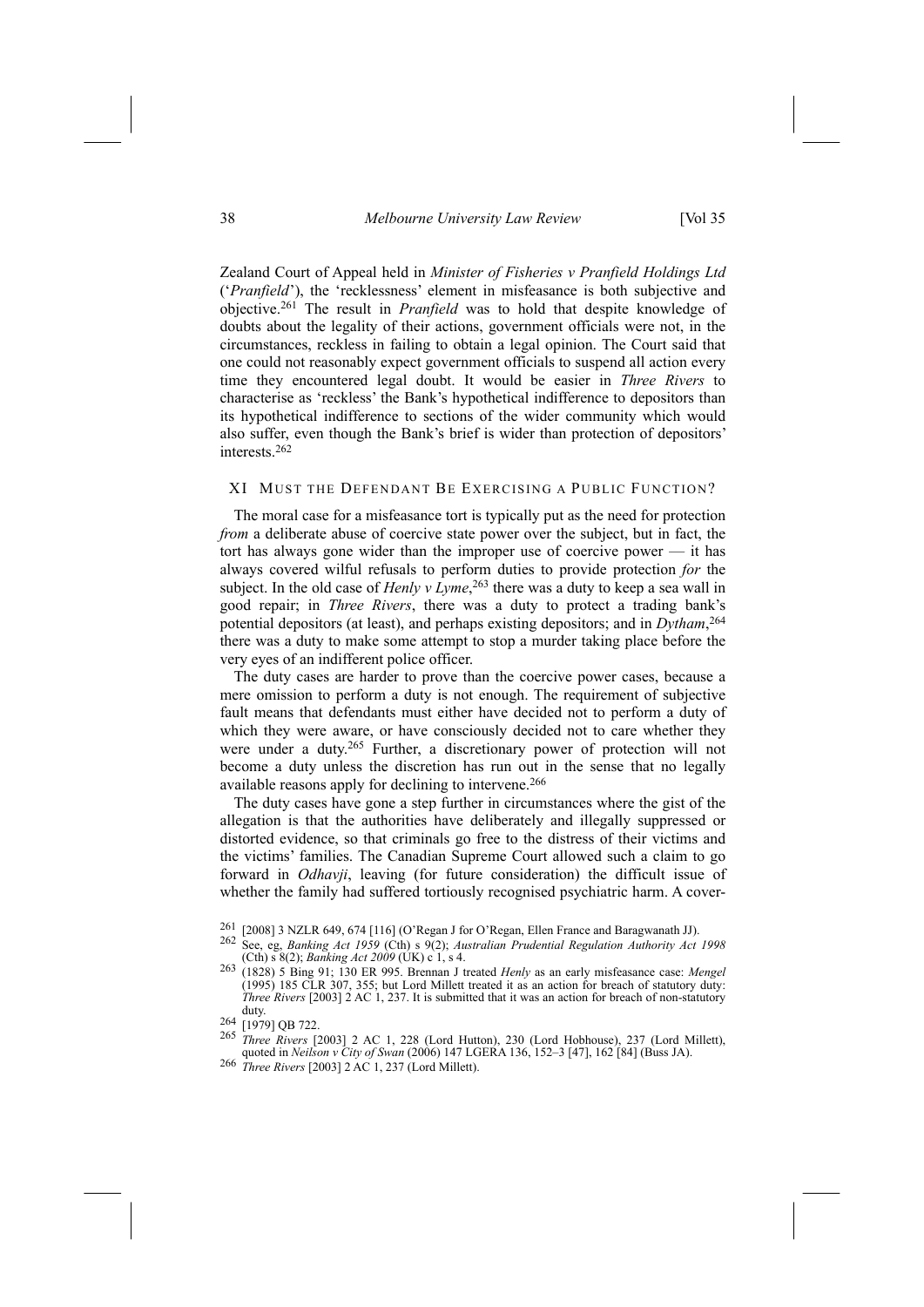up of a police rape in *Garrett* had effectively ruined the victim's reputation, because her assailant's lurid denials gained credibility for want of a proper investigation.267

Misfeasance clearly draws no distinction between powers or duties according to whether their provenance is statutory or prerogative,<sup>268</sup> but uncertainty remains as to whether they must bear a 'public' aspect and if so, how one might define that limitation. Current doctrine extends only to 'public' officers, a limitation discussed separately below. In this Part, however, it is necessary to discuss whether the conduct of public officers to which the tort extends has an additional 'public' aspect, defined perhaps in the same or similar terms that are commonly used to describe the reach of judicial review of administrative action.

In *Leerdam*, Macfarlan JA explained his reasons for wanting a 'public' aspect in terms that assumed that the tort might extend beyond public servants:

If the tort were not limited to the abuse of public powers and authorities, its scope would be wide indeed. There would be the potential for a multitude of actions to be brought by members of the public in relation to the conduct by public servants and public contractors of their day to day duties. This would in my view involve an unwarranted extension of the tort well beyond what has been treated thus far as its scope.269

However, Slade LJ said in *Jones v Swansea City Council* ('*Jones*') that what matters is not whether the power is public or private, but whether it is exercised by a public body.270 Jones was a tenant of commercial property that the Council owned. She alleged that the Council had imposed a restriction upon her use of that property out of spite and revenge. Slade LJ's statement lost some of its force, however, because the Court also said that the Council's property powers could be exercised only in the public interest.<sup>271</sup> The case went to the House of Lords, which did not rule on that issue.272 It is now clear that the *Human Rights Act 1998* (UK) c 42 occasionally trumps the property rights of local authorities.273

The parallel *criminal* offence of misfeasance or misconduct in public office is unconcerned with whether the power is public or private, focusing instead on the status of the public officer and the gravity of his or her misconduct. The gist of the statutory offence is the improper use of either the power *or* the influence that comes with the position, $274$  and the common law offence can be committed by

<sup>267</sup> The claim failed in *Garrett*, but only for want of proof of a key mental element of the tort. It was not established that the sergeant either knew or actually suspected that a cover-up would seri-

ously harm the plaintiff.<br>
268 *Mengel* (1995) 185 CLR 307, 355 (Brennan J).<br>
269 (2009) 255 ALR 553, 576 [109].<br>
270 [1990] 1 WLR 54, 70–1.<br>
271 Ibid 71. See also at 85 (Nourse LJ).

<sup>&</sup>lt;sup>272</sup> Jones v Swansea City Council [1990] 1 WLR 1453, 1458-9 (Lord Lowry).<br><sup>273</sup> Manchester City Council v Pinnock [2010] 3 WLR 1441, 1457 [54] (Lord Neuberger).<br><sup>274</sup> See, eg, *Criminal Code Act 1995* (Cth) s 142.2(1)(a) s 359(1)(a)(i); *Criminal Code Act 1899* (Qld) s 92A(5).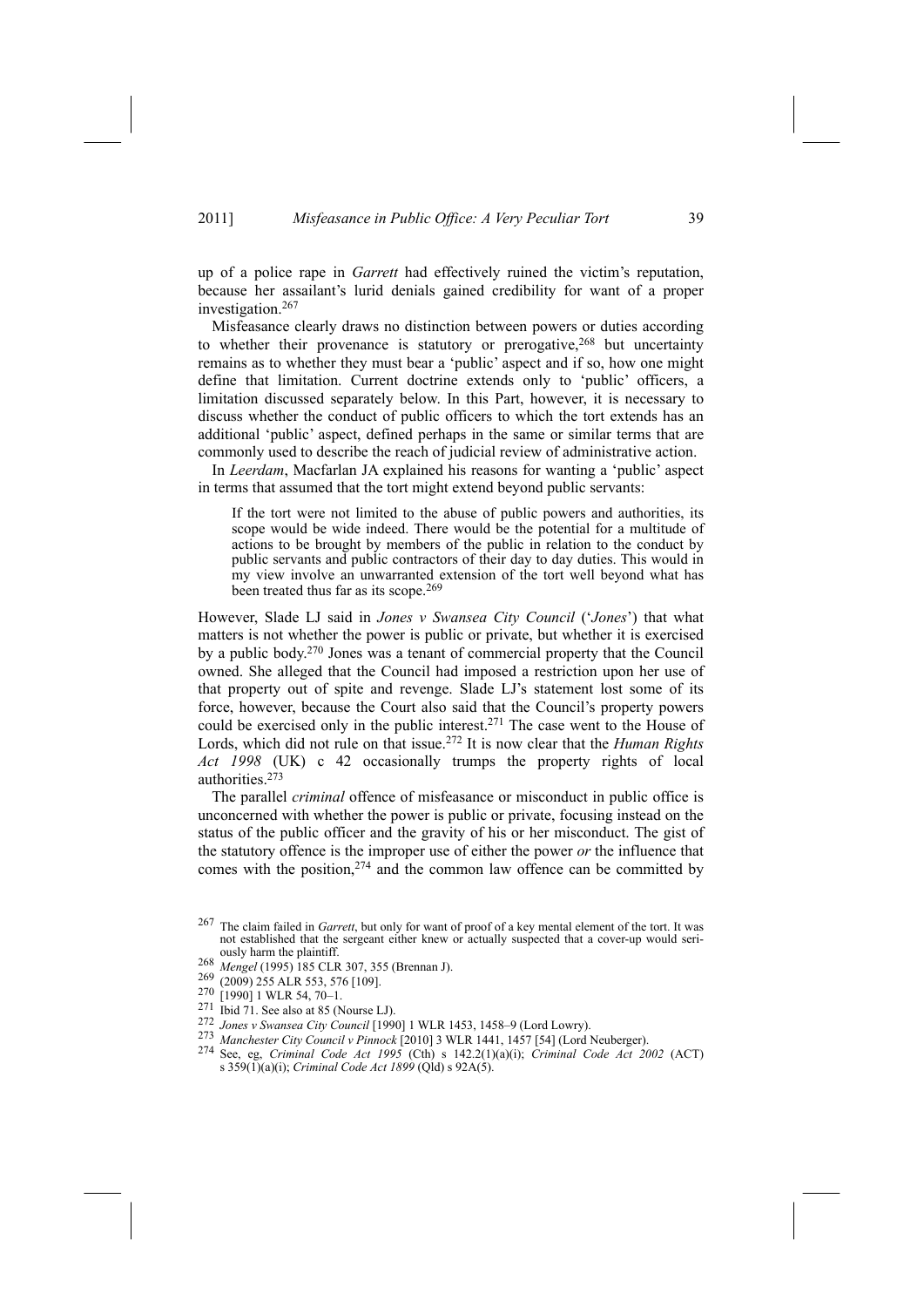serious misconduct that disgraces the office.275 Brennan J said in *Mengel* that the misfeasance *tort* might flow from a deliberate abuse of '*position* or power'.276

It is difficult to know what to make of *Jones*. In terms of principle, it is hard to justify a liability rule whose imposition turns solely on whether the defendant is public or private. In terms of precedent, it is also difficult to square *Jones* with *Calveley v Chief Constable of Merseyside Police* ('*Calveley*'), in which the House of Lords held that a deliberately misleading internal affairs report about the plaintiff police officer could not be the basis of a misfeasance claim, because the investigating officer had neither needed nor used any special powers to make his report.277 The English Court of Appeal, however, followed *Jones* in *Cornelius v Hackney London Borough Council* ('*Cornelius*'),278 even though *Calveley* had not been overruled. *Cornelius* held that misfeasance extends beyond abuse of power to abuse of public position, with the result that a council officer could be liable for blackening a whistleblower's name with press releases he knew to be false.279

Neasey J said in *Pemberton v Attorney-General (Tas)* that a school teacher in the public sector could not claim in misfeasance for wrongful dismissal because the defendant was not exercising a 'public' power, and the teacher was not a member of the 'public', even though the dismissal power was wholly governed by statute law.280 The case is relatively old, and the other two judgments dismissed the misfeasance claim on the uncontentious ground that the defendant had acted in good faith.281

A Victorian court drew a line similar to that in *Calveley*, saying that so far as a Board of Inquiry exercised no special or coercive common law or statutory powers, but simply exceeded its terms of reference, it was not guilty of an abuse of 'power' for the purposes of the tort, even if it had acted maliciously; it may have abused its position or influence, but not its power.<sup>282</sup> The Full Court of the Federal Court did not deal satisfactorily with the issue in *Emanuele v Hedley*, 283 a case involving the sale of government real estate. The Court was prepared to assume that misfeasance could catch a government officer's conduct in touting the sale, but ruled out that same officer's internal report to his superior about misconduct committed by the reporting officer's subordinate.284

- 
- 
- 
- 
- 281 Ibid 31 (Chambers J), 38 (Nettlefold J). An employee's dismissal in *McGuirk v University of New South Wales* was held not to be an exercise of public power, but it was not governed by statute: [2010] NSWSC 1471 (17 December 2010) [27]–[28], [36] (Johnson J).
- 282 Tampion v Anderson [1973] VR 715, 720 (Smith  $\hat{J}$  for Smith, Pape and Crockett JJ).<br>283 (1998) 179 FCR 290.<br>284 Ibid 300 [34] (Wilcox, Miles and R D Nicholson JJ).
- 
- 

<sup>275</sup> See, eg, *R v Quach* (2010) 201 A Crim R 522, where the charge related to an off-duty policeman having sex with a woman he knew to be in a particularly fragile state, having conducted an on-<br>duty 'welfare check' on her earlier in the day because she had attempted suicide.

<sup>276 (1995) 185</sup> CLR 307, 355 (emphasis added).<br>
277 [1989] 1 AC 1228, 1240-1 (Lord Bridge).<br>
278 [2002] EWCA Civ 1073 (25 July 2002).<br>
279 Ibid [14] (Waller LJ).<br>
280 [1978] Tas SR 1, 14.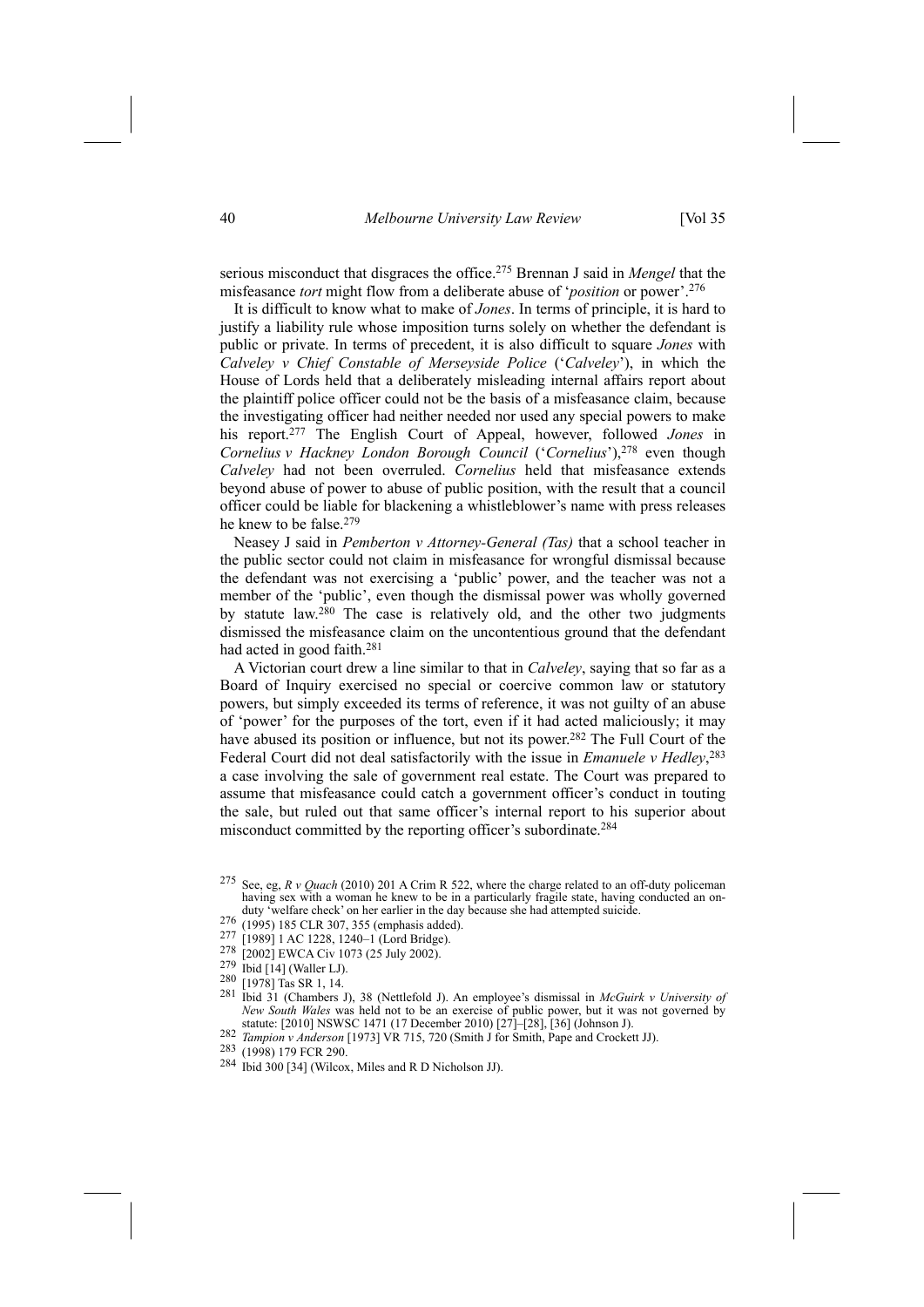Decisions such as *Odhavji* and *Garrett* prompt speculation as to the assumption made in most other cases that the exercise of the power or refusal to perform the duty must occur in circumstances warranting a judicial review declaration of invalidity. Invalidity was a critical requirement in *Three Rivers* and *Mengel*, but it would be a stretch to describe the deliberate suppression of evidence as 'invalid' conduct. Invalidity is needed to repel a defence of lawful authority,285 and that will usually be the case where (as in *Three Rivers*) the breadth of the defendant's discretionary power is the plaintiff's chief obstacle. Invalidity, however, is only one way of establishing unlawfulness. According to Lord Hobhouse in *Three Rivers*, it is also established 'from a straightforward breach of the relevant statutory provisions'.286 Invalidity is clearly irrelevant to a claim that police have breached their statutory obligation to launch (as in *Garrett*) or cooperate with (as in *Odhavji*) an internal inquiry, or have wilfully refused to preserve the peace, in the knowledge that the plaintiff will suffer as a consequence.287 It is submitted that for misfeasance to apply in those circumstances, the defendant's illegality must have consisted of a breach of a requirement that applied only to public officials. Hitching misfeasance to invalidity in these cases is no more than an unintended hangover from the failed campaign to extend the negligence action to loss caused by careless invalidity.

Regardless of whether misfeasance applies only to the performance of public functions, a question remains as to whether it can apply to the judiciary. New Zealand's Court of Appeal held that misfeasance extended beyond the abuse of administrative functions to include misconduct of a district court judge,288 and Victoria's Court of Appeal was inclined to agree.<sup>289</sup> The issue is unlikely to arise very often, because most judges now enjoy complete immunity from tort actions regarding their official conduct.290

#### XII THE DEFENDANT MUST BE A PUBLIC OFFICER

The cases require not just that defendants be guilty of an abuse of a public power, duty or possibly office, but also that they have been public officers. The precedents undoubtedly support this additional requirement, but it is otherwise difficult to justify. Its abolition would accord with the tort's moral basis that the function is public in the sense that it must be exercised with the public interest in mind, and probably that it be a function which members of the public generally

<sup>285</sup> See Aronson, above n 7, 53.

<sup>286</sup> *Three Rivers* [2003] 2 AC 1, 230. His Lordship added that it must be unlawful not because it was itself tortious, but because it was unauthorised or forbidden by law: at 286. The House of Lords in *Kuddus* [2002] 2 AC 122, 136 [30] (Lord Mackay), 153 [90] (Lord Hutton) accepted without defence concession that it was misfeasance for a police officer to forge a document<br>dropping a theft complaint.

dropping a theft complaint. 287 *Dytham* [1979] QB 722. The deceased in *Akenzua* [2003] 1 WLR 741 was murdered by an extremely dangerous man who was at large because the authorities had perverted the criminal justice system. His release on bail should have been revoked, but it was not a nullity.

justice system. His release on bail should have been revoked, but it was not a nullity. 288 *Rawlinson <sup>v</sup> Rice* [1998] 1 NZLR 454. Brennan J noted the issue in *Mengel* (1995) 185 CLR 307, 355.

<sup>289</sup> *Cannon* (2002) 5 VR 317, 336 [48] (Winneke P, Charles and Chernov JJA). 290 See above nn 50–56 and accompanying text.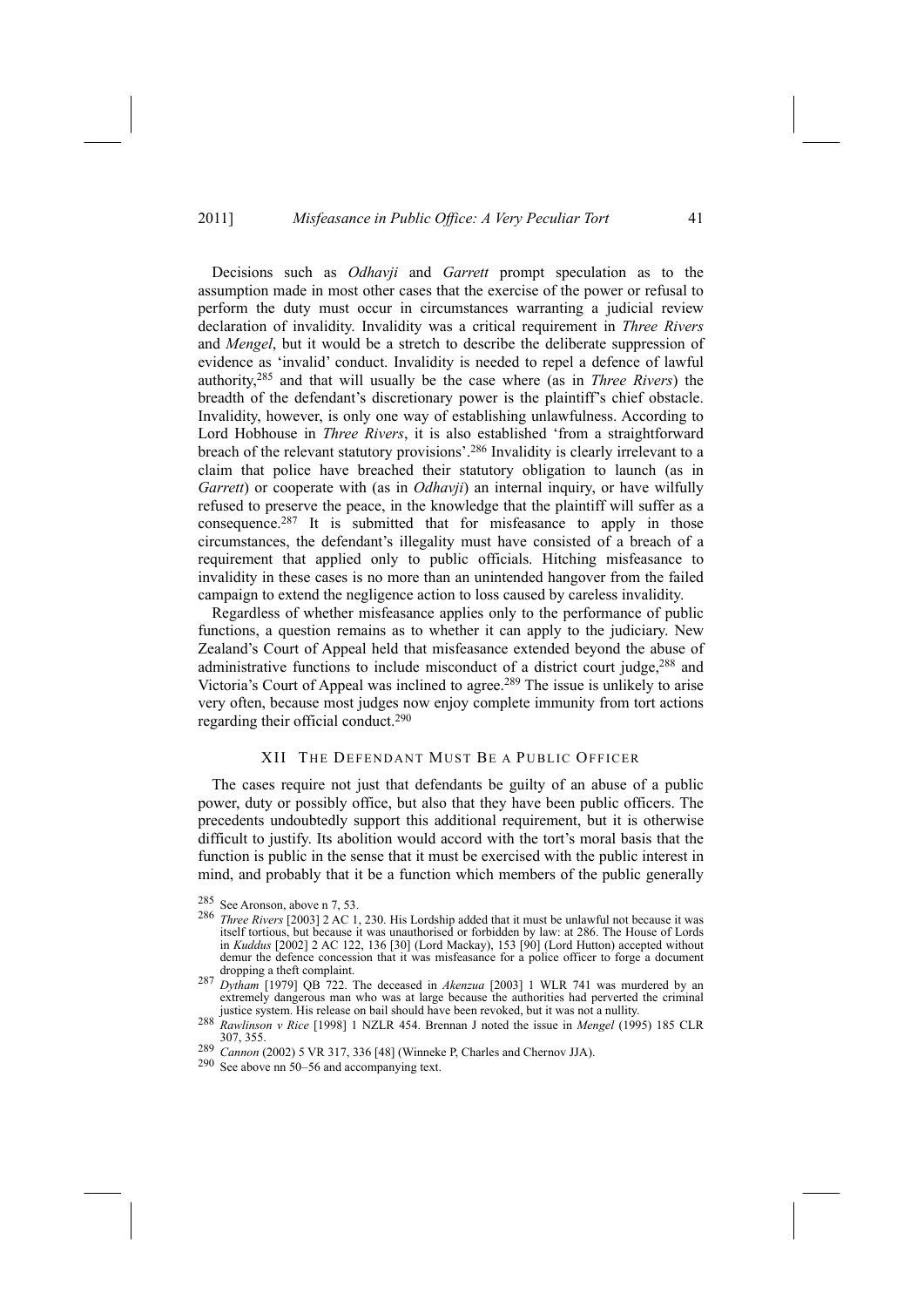have no power or responsibility to perform. Abolition, however, is an option available only to the highest courts, $291$  who have declared that the defendant must be a public officer.<sup>292</sup> All other courts must require that both the power and the person who exercises it be relevantly 'public'.293

There are many cases discussing the extent to which private bodies or individuals may be subject to the processes of judicial review if they can be said in some sense to be performing public functions. Speaking generally, Australia has yet to resolve the issue of a government contractor's susceptibility to the processes of judicial review,<sup>294</sup> whilst English law occasionally extends those processes beyond institutionally public bodies to persons whose powers are functionally public.295 The issue is often one of mere process in administrative law as where, for example, private parties might be contractually obliged to accord procedural fairness even though they might not be subject to judicial review. In misfeasance, however, the issue is likely to be more important, because its principles currently apply only to defendants who not only exercise public power but are also public officers.

Lord Steyn said that 'office' should be understood in a 'relatively wide sense',<sup>296</sup> and Lord Hobhouse said that it 'is a broad concept',<sup>297</sup> applying to 'those vested with governmental authority and the exercise of executive powers'.298 There is very little authority on whether a person or body is a public officer for the purposes of misfeasance. Buxton LJ said in *Society of Lloyd's v Henderson* that this was because the answer is usually obvious.<sup>299</sup> His Lordship said that the critical points were whether the defendant was exercising powers for a public, governmental purpose as opposed (in that case) to Lloyds, which existed solely for profit.300

Brennan J referred to an old definition of public officers, which in essence contained two elements. First, they must have been appointed to perform a public duty. Secondly, they must be remunerated, although that may come in the form of money or land from the Crown, or fees from the public.<sup>301</sup> The second

- 292 *Mengel* (1995) 185 CLR 307, 355 (Brennan J), 370 (Deane J); *Three Rivers* [2003] 2 AC 1, 191<br>(Lord Steyn), 229–30 (Lord Hobhouse).
- 
- 293 See, eg, *Cannon* (2002) 5 VR 317, 328 [28] (Winneke P, Charles and Chernov JJA).<br><sup>294</sup> The issue and cases are discussed at length in *Chase Oyster Bar Pty Ltd v Hamo Industries Pty Ltd* (2010) 272 ALR 750 and noted in *Plaintiff M61/2010E v Commonwealth* (2010) 272 ALR
- 295 The leading case is  $R$  v Panel on Take-Overs and Mergers; Ex parte Datafin plc [1987] 1 QB 815.
- <sup>296</sup> *Three Rivers* [2003] 2 AC 1, 191.
- 297 Ibid 230.
- 298 Ibid 229. See also *Percy v Church of Scotland* [2006] 2 AC 28, 38 [17] (Lord Nicholls), 46 [54]
- 299 [2008] 1 WLR 2255, 2263 [23]. Spigelman CJ agreed in *Leerdam* (2009) 255 ALR 553, 554 [3].<br>
300 *Society of Lloyd's v Henderson* [2008] 1 WLR 2255, 2263 [24]–[25].<br>
301 *Mennel (1005)* 185 CLR 207, 255 referring to
- 
- <sup>301</sup> *Mengel* (1995) 185 CLR 307, 355, referring to *Henly v Lyme* (1828) 5 Bing 91, 107–8; 130 ER 995, 1010 (Best CJ).

<sup>291</sup> Spigelman CJ insisted in *Leerdam* (2009) 255 ALR 553, 555 [9] that the requirement that the defendant be a public officer is 'quite distinct' from the requirement that the power or duty that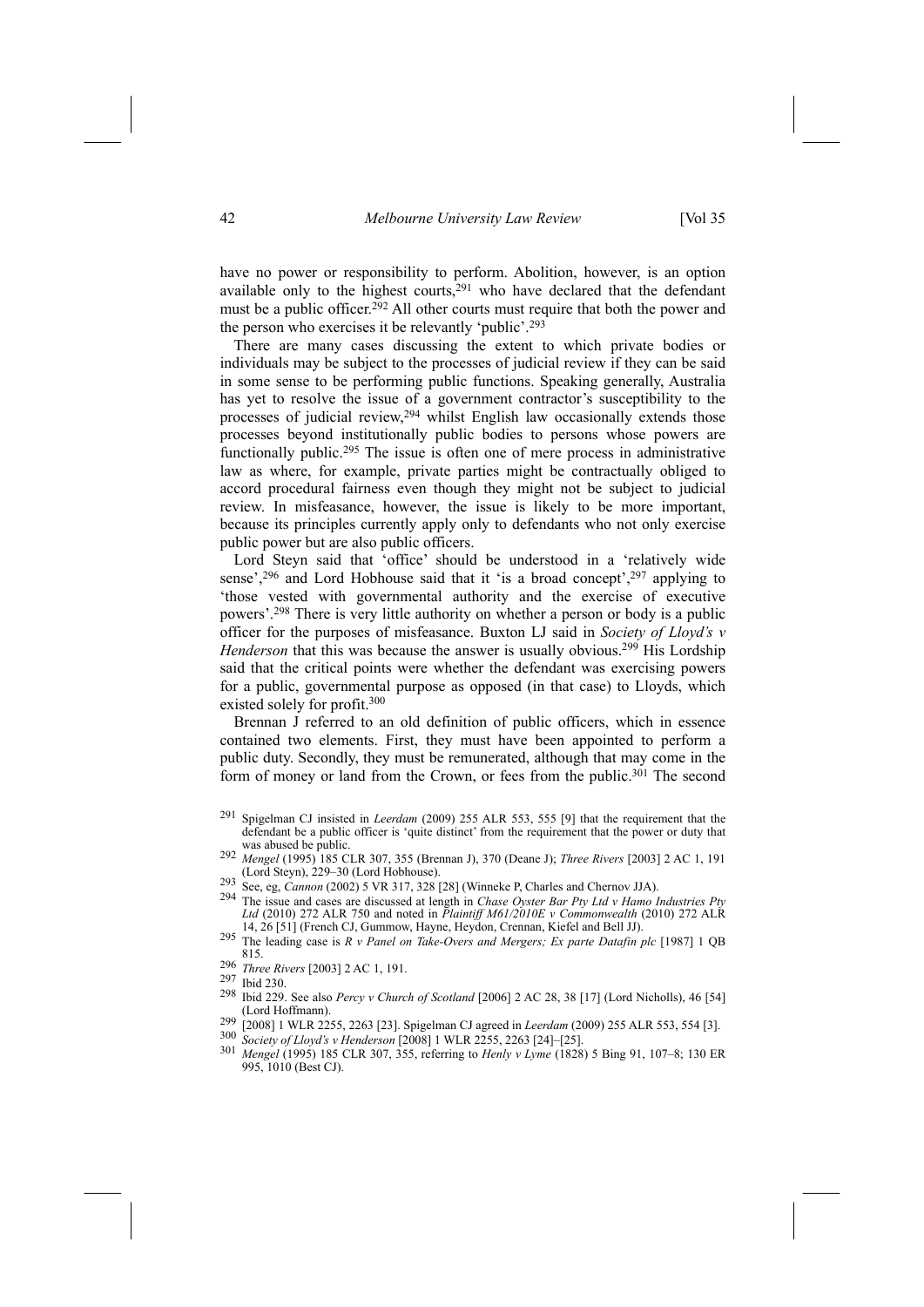element would not apply nowadays;<sup>302</sup> it reflects a bygone era when public offices were treated as property that could be bought and sold,303 an era that had a very different conception of corruption.

Not all public servants fall within the scope of the misfeasance tort, even though their salaries come from public funds, and even though they may be 'officers' for administrative purposes and have to take an oath on appointment. A person might be a public employee but not a public officer.304 There is in fact no single definition of 'public officer' across all contexts.<sup>305</sup>

Lawyers from the private profession increasingly conduct court and tribunal work for government clients, and some concern has been raised as to whether their contractual status should make any difference. It is unlikely that a person whose only powers and responsibilities flow from contract would be treated as a public officer for misfeasance purposes.<sup>306</sup> In Australia, this would appear to be one of two reasons for holding that lawyers drawn from the private sector are not amenable to the misfeasance tort. The other (and more straightforward) reason is that they are unlikely to be exercising specifically public powers or duties. $307$ Hodgson JA concluded that the contractor must not only be carrying out 'some task', but also 'himself or herself hold a public office'.308 In contrast to these Australian decisions, it was suggested that officers working for England's Crown Prosecution Service might be liable in misfeasance,<sup>309</sup> a suggestion distinguished in Australia on the ground that the Crown Prosecution Service is a creature of statute with statutory functions.<sup>310</sup>

The decision of the Full Court of the Federal Court in *Emanuele v Hedley* <sup>311</sup> presents a problem. In brief, the alleged misconduct was criminal entrapment to pay a bribe; an entrapment authorised at very senior levels within the public sector. The Court gave two reasons for saying that it was 'a legal nonsense' to suggest that the Commonwealth itself could commit misfeasance. Its first reason was that the Commonwealth could act only through agents, and its second reason was that the Commonwealth does not itself hold public office.<sup>312</sup> The first reason

- 302 See *R v McCann* [1998] 2 Qd R 56, 72, where Byrne J gave as examples justices of the peace
- 
- 303 Marks v Commonwealth (1964) 111 CLR 549, 567–8 (Windeyer J).<br>304 In R v McCann [1998] 2 Qd R 56, 68, Byrne J listed classes of people who are appointed to exercise functions pertaining to public life but which fell outside the definition of 'public office':<br>engine drivers, porters, fettlers, cleaners, railway clerks and temporary lecturers.
- Byrne J helpfully analysed a large number of cases from a range of contexts and jurisdictions: ibid 67–74.
- <sup>306</sup> *Cannon* (2002) 5 VR 317, 342 [61] (Winneke P, Charles and Chernov JJA); *Leerdam* (2009) 255 ALR 553, 556 [17]–[18] (Spigelman CJ), 562 [51] (Allsop P), 576 [109] (Macfarlan JA); *Stew-*
- <sup>307</sup> *Cannon* gave both reasons, but emphasised the second: (2002) 5 VR 317, 342 [61], 343 [63] (Winneke P, Charles and Chernov JJA). In comparison, *Leerdam* emphasised the first reason: (2009) 255 ALR 553, 556 [17]–[18] (Spigelman CJ), 562 [51] (Allsop P), 576 [109] (Macfarlan JA).<br>
308 Stewart v Ronalds (2009) 76 NSWLR 99, 121 [106].<br>
309 Elguzouli-Daf v Commissioner of Police [1995] QB 335, 347 (Lord Steyn), 352 (Morritt LJ).<br>
310 Cannon (2002) 5 VR 317, 344 [66] (Winneke P, Charles
- 
- 
- 
- 
-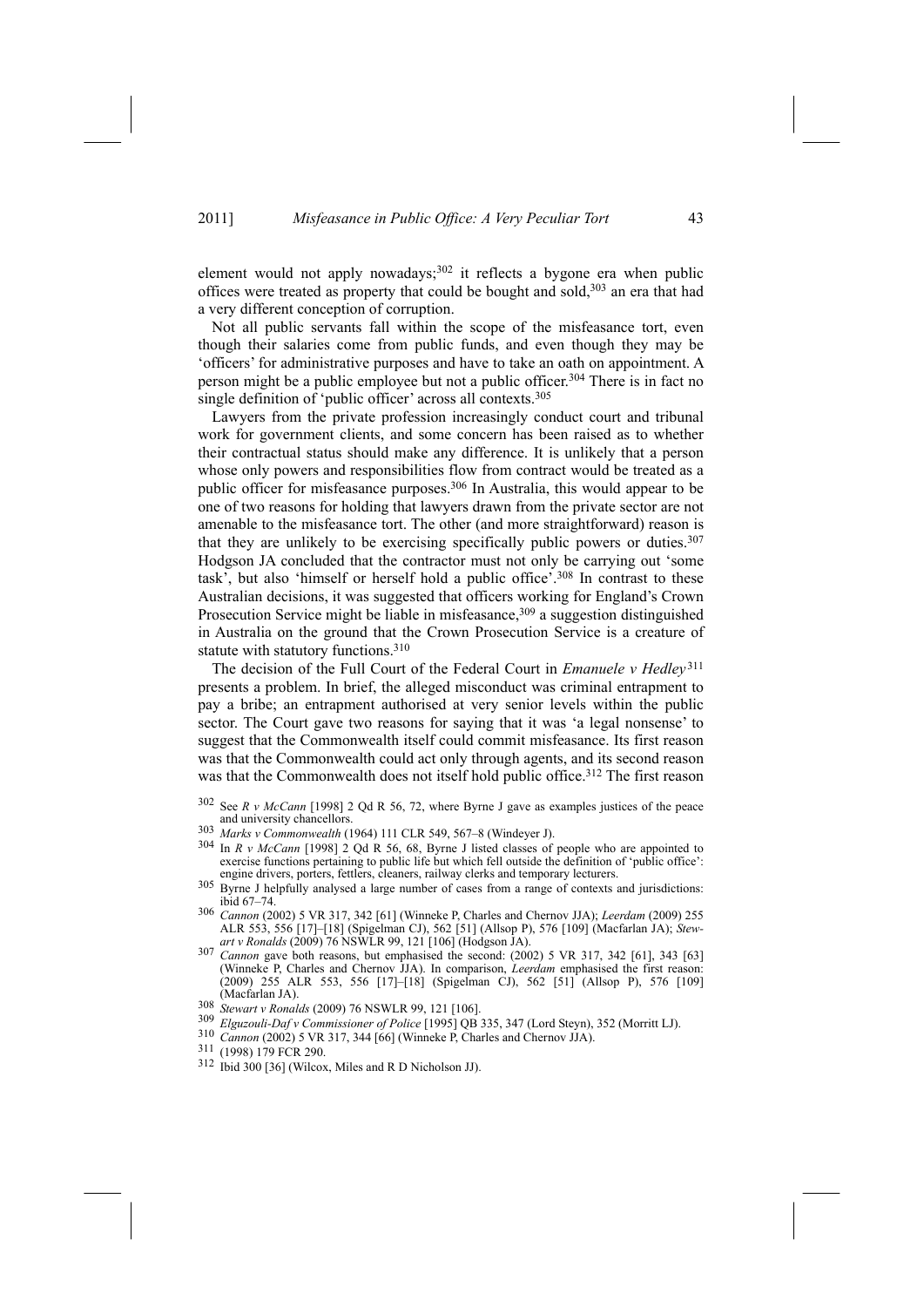would suggest that institutions could only ever be liable vicariously and never as a principal through their agents, a suggestion at odds with decisions of the Privy Council and the House of Lords.<sup>313</sup> It is true that only natural persons have mental states, but it is no 'nonsense' to suggest that a principal has in law the mental states of its agents, or an organisation the mental states of the individuals on its governing body. The second reason puts form over substance. Of course the Commonwealth 'holds' no 'office', but applying that reasoning is to return to a conception that made sense when offices were seen as ways of making money.

It would be preferable to rebadge the tort as abuse of public power (or position, if it were to extend beyond instances of public law invalidity); the deliberate abuse of public power is no less serious if committed by either a public employee who holds no office or a government contractor performing a governmental function. The tort's concern is with conscious maladministration, which is a wrong that can be committed by people high and low in the public sector and by some contractors to the public sector. Any concern about imposing misfeasance liability on low-level staff is misplaced. Low-ranking staff are unlikely to have enough power to abuse. Further, they are even less likely to know whether they are abusing that power, and if they are consciously indifferent about that abuse, they are highly unlikely to be adjudged reckless for having decided to give no further thought to the legal limits to their power.

# XIII VICARIOUS LIABILITY ISSUES: A PUBLIC PURSE FOR A PUBLIC TORT?

Unlike their individual members, companies and public bodies have no minds of their own. That does not prevent public bodies from being directly liable for misfeasance. In the right circumstances, the mental state of their staff can be imputed to the organisations themselves. For example, if all the members of a local government council voted unanimously to cancel a land use development consent, and if they did that entirely out of a sense of revenge and self-interest, and in the knowledge that they were acting illegally, then they will have been guilty of bad faith sufficient for the purposes of misfeasance. However, they will not as individuals have caused the property developer's loss, because only the council itself could cancel the development consent. In such a case, the council will be fixed with the mental state of the individuals comprising its governing body, and will be directly rather than vicariously liable in misfeasance for the harm it caused.<sup>314</sup> In many misfeasance cases, however, only individual staff

<sup>313</sup> *Dunlop v Woollahra Municipal Council* [1982] AC 158, 172 (Lord Diplock for Lords Diplock, Simon, Edmund-Davies, Scarman and Bridge); *Jones v Swansea City Council* [1990] 1 WLR

<sup>1453, 1458–9 (</sup>Lord Lowry); *Three Rivers* [2003] 2 AC 1, 191 (Lord Steyn). 314 The example is drawn from *Jones <sup>v</sup> Swansea City Council* [1990] 1 WLR 54 (Court of Appeal), revd [1990] 1 WLR 1453 (House of Lords). The claim failed for want of proof that a majority of councillors had been improperly motivated. It appears that in the Court of Appeal, the plaintiffs in *Three Rivers* [2003] 2 AC 1, 54 (Hirst LJ) had sought to make the Bank of England directly liable for the conduct of its senior officials. The same position probably applied in the appeal: see at 240 (Lord Hope), 270 (Lord Hutton); but other passages suggest that the Bank's liability may have been alleged to have been vicarious: at 191 (Lord Steyn), 230 (Lord Hobhouse).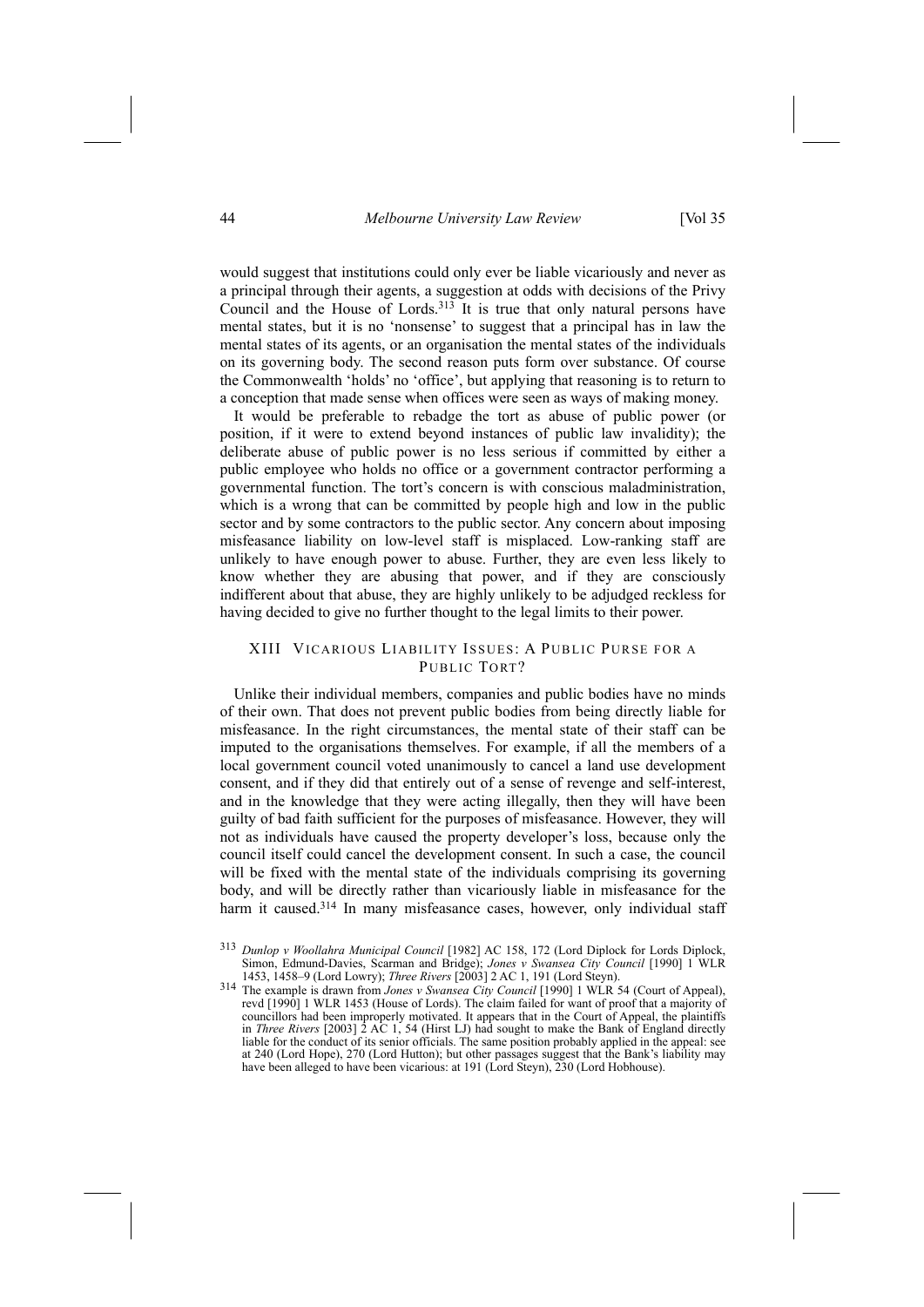members will be directly liable because causal responsibility and the requisite mental states resided only in them. The issue then becomes whether the public bodies for which they worked can be fixed with vicarious liability.315

Two concerns have been raised concerning the possibility of vicarious liability. Because the minimum requisite mental state comes close to dishonesty, and because illegality is required, doubts have arisen as to whether the misconduct of misfeasance tortfeasors can properly be regarded as an incident of their employment. Further, many (if not most) of the individual tortfeasors will have been abusing a statutory or common law function invested directly in them by virtue of their office or position, with the result that they will have been performing discretionary functions free of their employers' control or direction. The common law does not impose vicarious liability on employers where the relevant tort was committed in the exercise of an independent discretion.316 The second concern is more formidable than the first.

There have long been difficulties in formulating the basis of vicarious liability for deliberately illegal conduct committed without the employer's de facto authority or ratification.317 The difficulties increase when the primary tortfeasors act in their own interests and against those of their employers. The courts have recently propounded different tests for resolving claims against schools for their teachers' sexual abuse of students. These tests turned on whether the illegal act bore a sufficiently close connection to the employee's job, or whether the tortious conduct was no more than an unauthorised mode of performing authorised acts.318 Vicarious liability for misfeasance, however, should present fewer problems than in the sexual assault cases. The individual tortfeasors' conduct in cases of targeted malice would usually have been lawful if only their motives had been proper; the acts themselves would have been of a type that those individuals could usually have performed with propriety. The same applies to most other instances of misfeasance. The absence of targeted malice diminishes the tortfeasors' impropriety, but their misbehaviour will usually be of a kind that they could have performed with propriety. And if the test be whether the misconduct was 'closely connected' to the misfeasance tortfeasors' job, then once again, it will usually be easy enough to establish vicarious liability. Indeed, the sort of misconduct alleged in most misfeasance cases *can* only be committed 'on the job'. As a private individual, I can neither cancel a trading bank's licence (as in *Three Rivers*) nor impose regional restrictions on cattle droving (as in *Mengel*).

A more difficult problem arises from the common law's protection of employers from vicarious liability for tortious behaviour that occurs in the

<sup>315</sup> This Part draws on Jim Davis, 'Misfeasance in Public Office, Exemplary Damages and Vicarious Liability' (2010) 64 *AIAL Forum* 59.

<sup>&</sup>lt;sup>317</sup> De facto authority suffices where an employer could not legally have authorised a breach of the law: *James v Commonwealth* (1939) 62 CLR 339, 359–60 (Dixon J); *Mengel* (1995) 185 CLR 307, 347 (Mason CJ, Dawson, Toohey, Gaudron and McHugh JJ). 307, 347 (Mason CJ, Dawson, Toohey, Gaudron and McHugh JJ).<br><sup>318</sup> See Bazley v Curry [1999] 2 SCR 534; Jacobi v Griffiths [1999] 2 SCR 570; Lister v Lesley Hall

*Ltd* [2002] 1 AC 215; *New South Wales v Lepore* (2003) 212 CLR 511.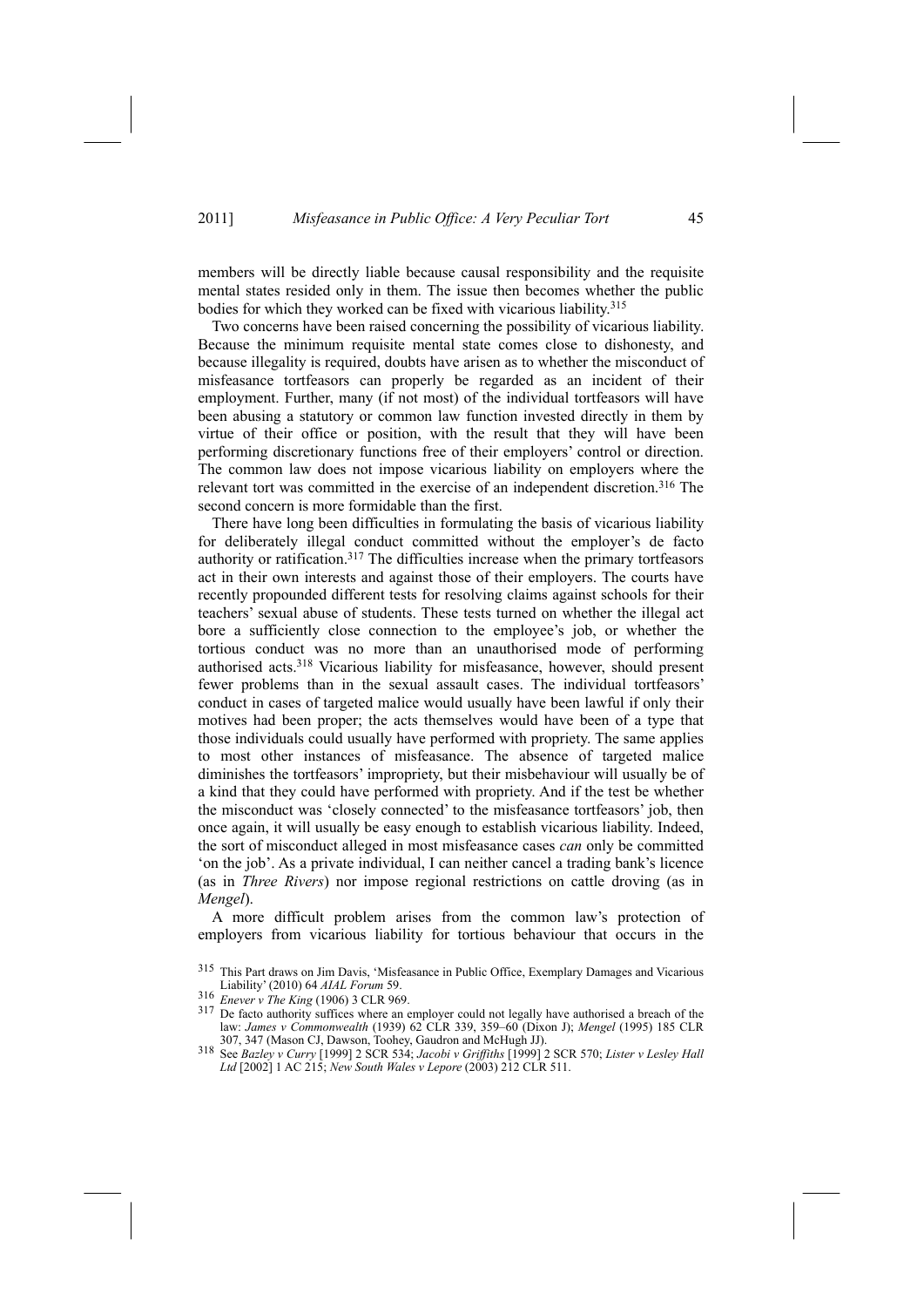exercise of an independent discretion. That protection is difficult to defend in policy terms, and has the potential to be raised in many (if not most) cases against public officers, whose discretionary powers are typically independent.<sup>319</sup> Statute abolished the protection in England,<sup>320</sup> New South Wales,<sup>321</sup> New Zealand,322 and Canada.323 It is unclear whether that protection remains elsewhere in Australia. South Australia used to have an Act that abolished most of the protection,324 and it seems to have been assumed that when that Act was replaced by a more modern and slimmer version that made no mention of the independent discretion rule,<sup>325</sup> the common law rule was not revived.<sup>326</sup>

The English cases appear to have accepted that individual officers will transmit vicarious liability for their misfeasance torts.327 The Commission wanted to abolish misfeasance entirely. It believed that individual liability for misfeasance was inappropriate and (in the *Three Rivers* case), intrusive and distressing. Its preference was that government alone should be liable, and that the criminal offence of misconduct could be used to achieve any necessary disciplinary or denunciation effect on individual miscreants.<sup>328</sup>

The Australian position presents a marked contrast between doctrine and practice. The High Court has not explored the issue,329 but its analysis in *Mengel* of the tort's structure and principles proceeded on the premise that 'ordinarily', individual misfeasance tortfeasors would receive no indemnity or contribution from their employing authorities.330 One must doubt, however, whether that accurately describes the position. There are no official figures, but as far as I am aware, governments have always borne the defence costs in misfeasance claims, and have also paid the bills in those few cases which they have settled or lost.

- 319 See *Little v Commonwealth* (1947) 75 CLR 94, 114 (Dixon J); *Grimwade v Victoria* (1997) 90
- 
- 
- 
- 
- 320 Crown Proceedings Act 1947, 10 & 11 Geo, c 44, s 2(3).<br>
321 Law Reform (Vicarious Liability) Act 1983 (NSW) ss 7–8.<br>
322 Crown Proceedings Act 1950 (NZ) s 6(3).<br>
323 Crown Liability and Proceedings Act, RSC 1985, c Cdiscretion' rule for acts or omissions that only Crown servants (and possibly other public bodies) had authority to perform: *South Australia v Kubicki* (1987) 46 SASR 282; *De Bruyn v South* Australia (1990) 54 SASR 231, 244–5 (Legoe J).<br>
225 Crown Proceedings Act 1992 (SA), replacing Crown Proceedings Act 1972 (SA).<br>
326 Balkin and Davis, above n 19, 752 n 258. There have been several cases since 1992 in whic
- 
- independent discretion rule was not raised, even though the torts pleaded clearly involved the exercise of independent discretions. See, eg, *X v South Australia [No 3]* (2007) 97 SASR 180; *South Australia v Lampard-Trevorrow* (2010) 106 SASR 331. See also *TransAdelaide v Evans*
- (2005) 98 SASR 394, 398 [16] (Doyle CJ). 327 *Racz <sup>v</sup> Home Office* [1994] 2 AC 45 held that there were no special rules governing vicarious liability in misfeasance, making such liability possible. See also *Three Rivers* [2003] 2 AC 1, 191 (Lord Steyn), 230 (Lord Hobhouse). 328 See Law Commission, *Administrative Redress: Public Bodies and the Citizen*, Report No 322
- (2010) 35–7 [3.65]–[3.72]. 329 Indeed, it revoked special leave to appeal on the question of vicarious liability in *Tepko Pty Ltd <sup>v</sup>*
- *Water Board* (2001) 206 CLR 1, 13 [34] (Gleeson CJ, Gummow and Hayne JJ). See also Transcript of Proceedings, *Tepko Pty Ltd v Water Board* (High Court of Australia, No S36 of 2000, Gleeson CJ, Gaudron, McHugh, Gummow, Kirby, Hayne and Callinan JJ, 22 November 2000).
- Gleeson CJ, Gaudron, McHugh, Gummow, Kirby, Hayne and Callinan JJ, 22 November 2000). 330 *Mengel* (1995) 187 CLR 307, 347 (Mason CJ, Dawson, Toohey, Gaudron and McHugh JJ). See also *Rogers v Legal Services Commission (SA)* (1995) 64 SASR 572, 587 (Lander J).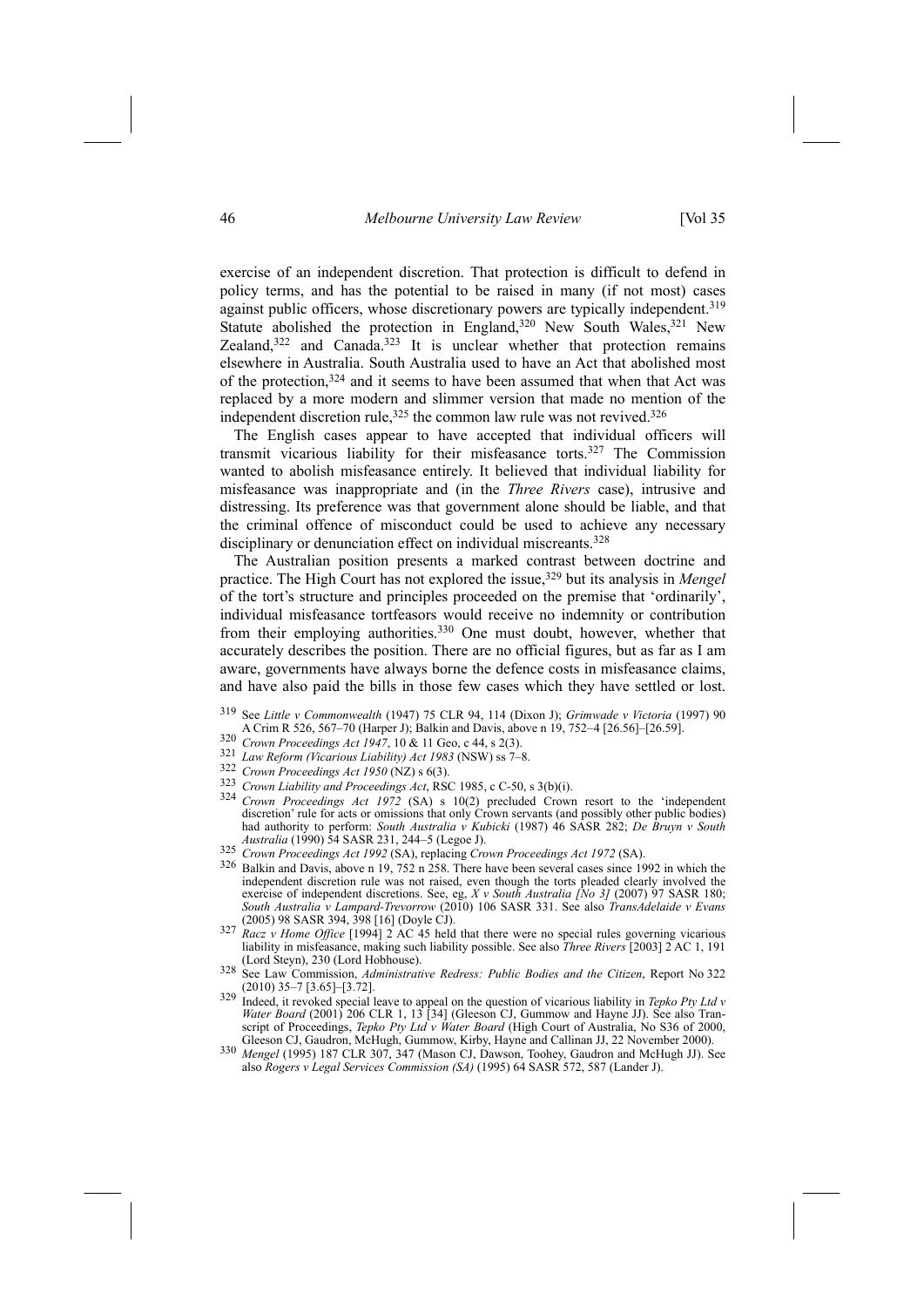Indeed, it would be surprising if the position were otherwise. Few (if any) public servants would have professional indemnity insurance, and one might doubt whether professional indemnity insurance would protect against misfeasance. If the financial burden of misfeasance liability were indeed 'ordinarily' to remain with the individual, the larger claims of recent times would never have been brought. Billions of pounds were claimed in *Three Rivers*. More recently, the Australian government settled two individual claims and a related class action regarding the misfeasance of its pharmaceuticals regulator for a total of roughly \$127 500 000.<sup>331</sup> Those Australian settlements appear to have conformed to the Government's published guidelines, which basically offer the prospect of complete indemnities for public servants who act responsibly, and without 'serious or wilful misconduct or culpable negligence'.332

There appears to be a similar gap between doctrine and practice in the case of police torts. All Australian governments bear sole responsibility to plaintiffs who sue for police torts but, with the exception of the Commonwealth, the police must have been acting honestly or in good faith.<sup>333</sup> In practice, however, governments appear to have conceded vicarious liability for police torts even in circumstances where they might have been able to establish bad faith on the part of individual police officers.334 Perhaps the police associations have wrung this concession from their governments but if so, it would appear to be no more than the concessions wrung by the broader union movement from employers more than a generation earlier. In the mid 1950s, *Lister v Romford Ice & Cold Storage Ltd* ('*Lister*')335 had allowed an employer, whose tort liability to the plaintiff was wholly vicarious, to seek a full indemnity from its employed tortfeasor. However, legislation in some places has overturned *Lister* on the proviso that the employee was not guilty of serious or wilful misconduct.<sup>336</sup> On the same proviso, Australian insurers have no right of subrogation to an employer's rights

- 331 The allegations of misfeasance were outlined in *Pharm-a-Care Laboratories Pty Ltd v Commonwealth [No 3]* (2010) 267 ALR 494 and *Pharm-a-Care Laboratories Pty Ltd v Commonwealth [No 5]* [2010] FCA 1204 (5 November 2010). Both the individual action and the class action received widespread media coverage: see, eg, Samantha Bowers, 'Pan Customers Get \$67m Settlement', *The Australian Financial Review* (Sydney), 26 March 2011, 10, which reported the settlement of the individual action for around \$55 million and the settlement of the class action for \$67.5 million. For the Federal Court's approval of the class action settlement, see *Pharm-a-Care Laboratories Pty Ltd v Commonwealth [No 6]* [2011] FCA 277 (25 March 2011). The Commonwealth paid \$5 million to Vita Life Sciences Ltd in settlement of a separate claim brought in the New South Wales Supreme Court: Vita Life Sciences Ltd, *Vita Life Sciences Limited Annual Report* 2010 (25 March 2011) 2 <http://www.vitalifesciences.com/v2/<br>areports.html>.
- 
- 332 Legal Services Directions 2005 (Cth) app E paras 5–6.<br>333 See Australian Federal Police Act 1979 (Cth) s 64B; Law Reform (Vicarious Liability) Act 1983 (NSW) pt 4; *Police Act 1990* (NSW) s 213; *Police Administration Act 1978* (NT) pt VIIA; *Police Service Administration Act 1990* (Qld) s 10.5; *Police Act 1998* (SA) s 65; *Police Service Act* 2003 (Tas) s 84; *Police Regulation Act 1958* (Vic) s 123; *Police Act 1892* (WA) s 137.<br><sup>334</sup> See *De Reus v Gray* (2003) 9 VR 432, 437–8 [3], [5] (Winneke P); *New South Wales v Ibbett*
- (2006) 229 CLR 638. 335 [1957] AC 555.

<sup>336</sup> *Employees Liability Act 1991* (NSW) ss 3, 5; *Law Reform (Miscellaneous Provisions) Act 1956* (NT) s 22A; *Law Reform (Contributory Negligence and Apportionment of Liability) Act 2001*  $(SA)$  s  $6(9)(c)$ .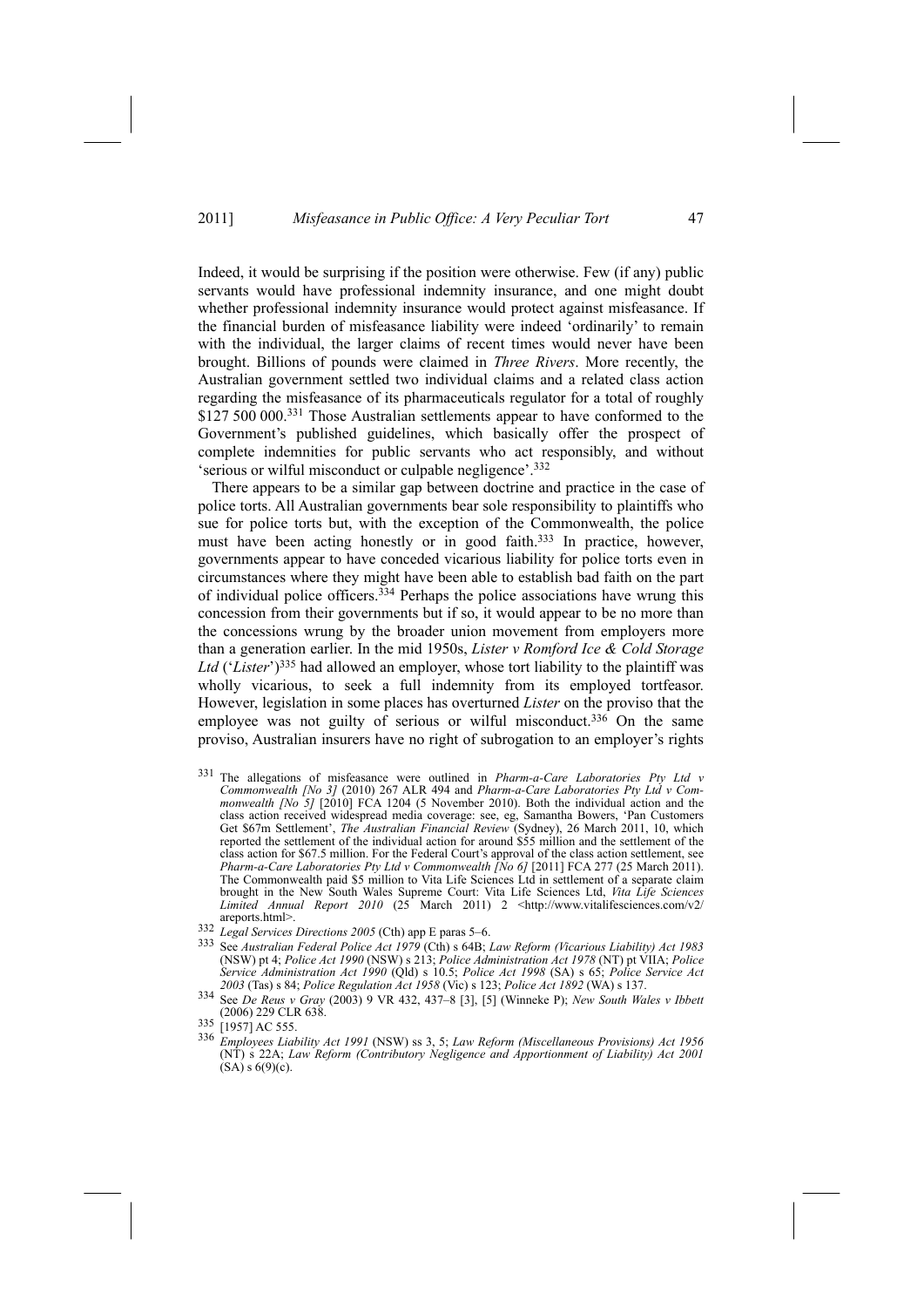against its employee.<sup>337</sup> Whilst gaps clearly remain, it appears that governments are cautious about exploiting them.

These matters are mentioned here not to question the obvious (albeit complex) interdependence of tort and insurance, but to challenge *Mengel*'s assertion that things are (or should be) different for misfeasance — that individual defendants are (or should) 'ordinarily' be unable to obtain indemnities from their governments. It is submitted that the assertion is not just descriptively dubious, but also normatively dubious. Back in 1963, the Privy Council said, in effect, that the misfeasance tort was one part of the judiciary's answer (along with an expansion of judicial review) to the growth of the administrative state.<sup>338</sup> If that is right, then the tort is more about holding the state to account than its individual officers, and if that last proposition is right, then the independent discretion rule should have no place in the tort's operation. If misfeasance is a public tort, its damages should come from the public purse.

# XIV SUGGESTIONS

Articles commonly start with introductions and end with conclusions, but in the case of misfeasance, 'conclusions' might be misleading; the cases have too many loose ends. What follows is a list of suggestions, some more tentative than others, as to how some of the larger issues should be resolved.

This article has not touched on what is perhaps the largest issue, which is whether it might be best to stop calling misfeasance a tort. It would certainly be an attractive law reform option to introduce greater flexibility into the assessment of damages. Small sums could be available for 'vindicatory' purposes where the plaintiffs are secondary or more remote victims and their losses are purely economic, and even then, perhaps only where the state has failed to undertake genuine disciplinary and remedial action of its own.339 Reform along those lines would need to be achieved by legislation, but it would be a risky venture in the current political climate. It could end up granting public authorities the same protections from their primary victims as from their secondary victims, and even apply equally to claims for personal injury and pure economic loss.

On the assumption that misfeasance remains as a tort, one must then ask whether it should continue to be a purely public law tort, available only against public actors. Misfeasance responds to malice, but only when that comes from public actors, the underlying rationale being that public actors are different from private actors, as indeed they usually are. Destructive motivations towards

<sup>337</sup> Insurance Contracts Act 1984 (Cth) s 66. See also Balkin and Davis, above n 19, 824–5 [29.39].<br><sup>338</sup> David v Abdul Cader [1963] 1 WLR 834, 839–40 (Viscount Radcliffe for Viscount Radcliffe, Lords Evershed, Morris an

<sup>339</sup> Harlow, above n 29 argued for a new tort that I suspect would cross the public–private divide. It would apply to conduct that is contumelious, deliberate and outrageous. It would also allow punitive damages in the absence of material loss, because it would reverse the common law's parsimonious attitude to dignitarian loss. A majority ruled against the creation of a separate measure of damages for 'vindicatory' purposes in *Lumba v Secretary of State for the Home Department* [2011] 2 WLR 671, 702 [101] (Lord Dyson SCJ), 739 [237] (Lord Collins SCJ).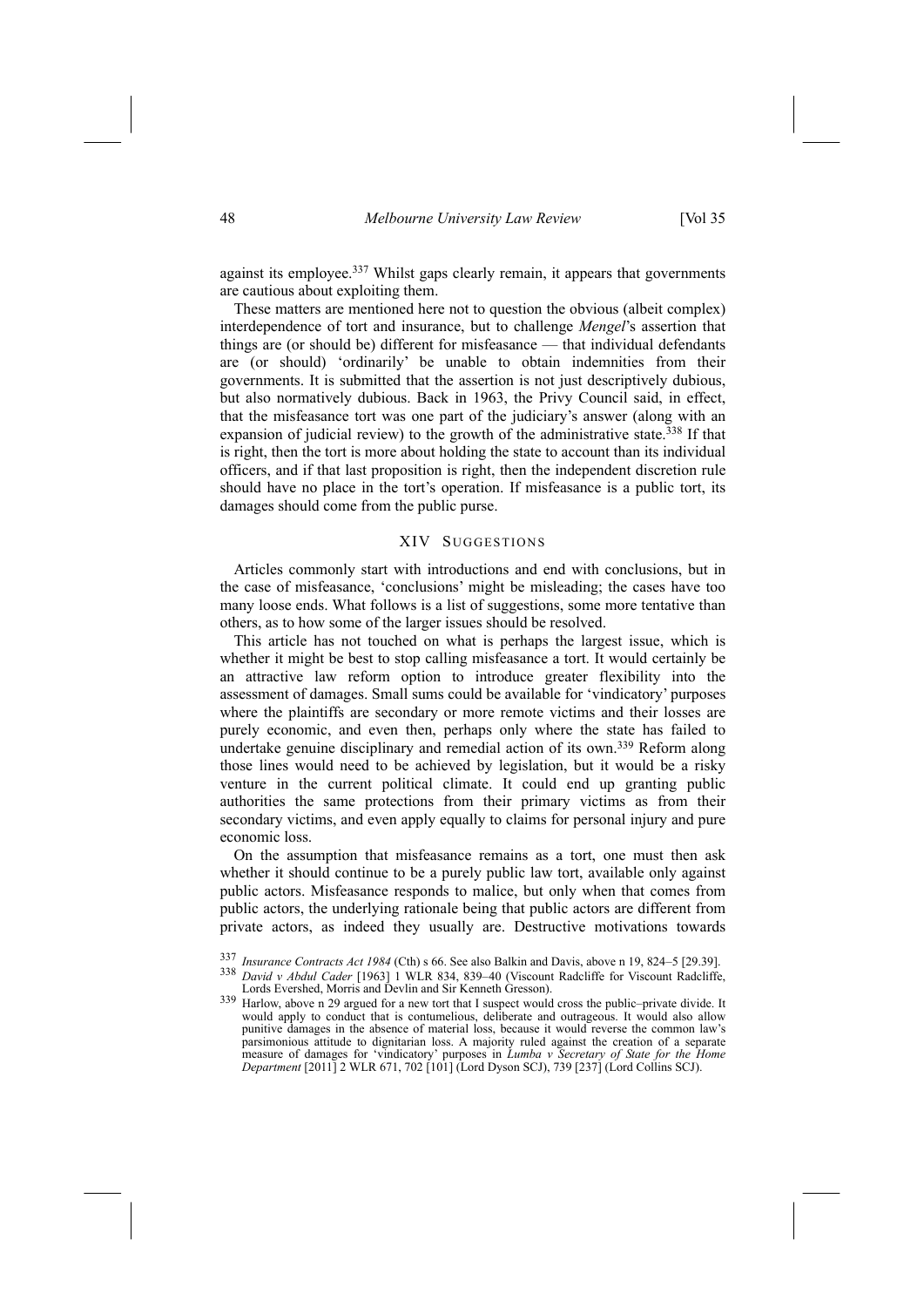competitors are regarded as an inherent part of a free market, and the common law has left their regulation to the legislature. However, it is going too far to say that *only* public actors need to put their personal feelings to one side, because that fails to consider the position of trustees who must also act altruistically. It would nevertheless be a non sequitur to say that one should therefore attempt a merger of the rules for the pecuniary liability of trustees and public officials. In the absence of evidence that trustee liability is radically dysfunctional, the real issue is not whether trustees and public actors must both act altruistically, but the sufficiency of the sanctions against public actors who behave maliciously. Whilst public actors are subject to judicial review and the regular torts, and to a range of disciplinary measures that are not court-based, misfeasance performs valuable compensatory and punitive functions beyond the capacity of other remedies. In virtually all of the cases considered in this article, judicial review would have been a meaningless remedy from the plaintiffs' perspective because they had already suffered irreparable damage. Furthermore, it seems highly likely that the individual tortfeasors in most cases were not subjected to internal disciplinary measures. Ultimately, public power is exercised in our name, and without misfeasance liability, public actors (and their governments) would get away with its deliberate abuse to inflict loss that they know is wrong. Misfeasance therefore has a good claim to existence as a public law tort.

It is suggested that two consequences should flow from an unequivocal acceptance of misfeasance as a public tort. First, there can be no excuse for denying government's vicarious liability for the misfeasance torts of its officials. Indeed, one could make good policy arguments for legislative intervention to impose liability *solely* upon the government except in the case of harm caused deliberately with knowing illegality and for reasons personal to the individual tortfeasor. The state's vicarious liability is needed to make the tort meaningful. The common law's independent discretion rule currently stands in the way of vicarious liability in most places in Australia, but it is a rule that seems not to have been applied in practice in misfeasance cases, and is in any event ripe for repeal in those jurisdictions where that step remains to be taken.

The second consequence flowing from the tort's public law status is perhaps more controversial, but it is nevertheless suggested that the tort should apply as much to government contractors who abuse public power as it does to those who are on the full-time public payroll. The essence of misfeasance is surely that it is a deliberate abuse of public power, and it should be no excuse that a particular defendant is not subject to the internal disciplinary processes of the public service. If anything, that should be seen as an argument *for* liability, because there are fewer alternative remedies against the contractor.

Further, there can be no plausible defence of some of the fine distinctions between public servants who are or are not 'holders' of 'public office'. Those distinctions open up a gap between public power and tort responsibility for its deliberate abuse that may have been justifiable in the days when holding office was a way of making money. Such days have gone, as should the distinctions which went with them in this context. There is a legitimate concern to avoid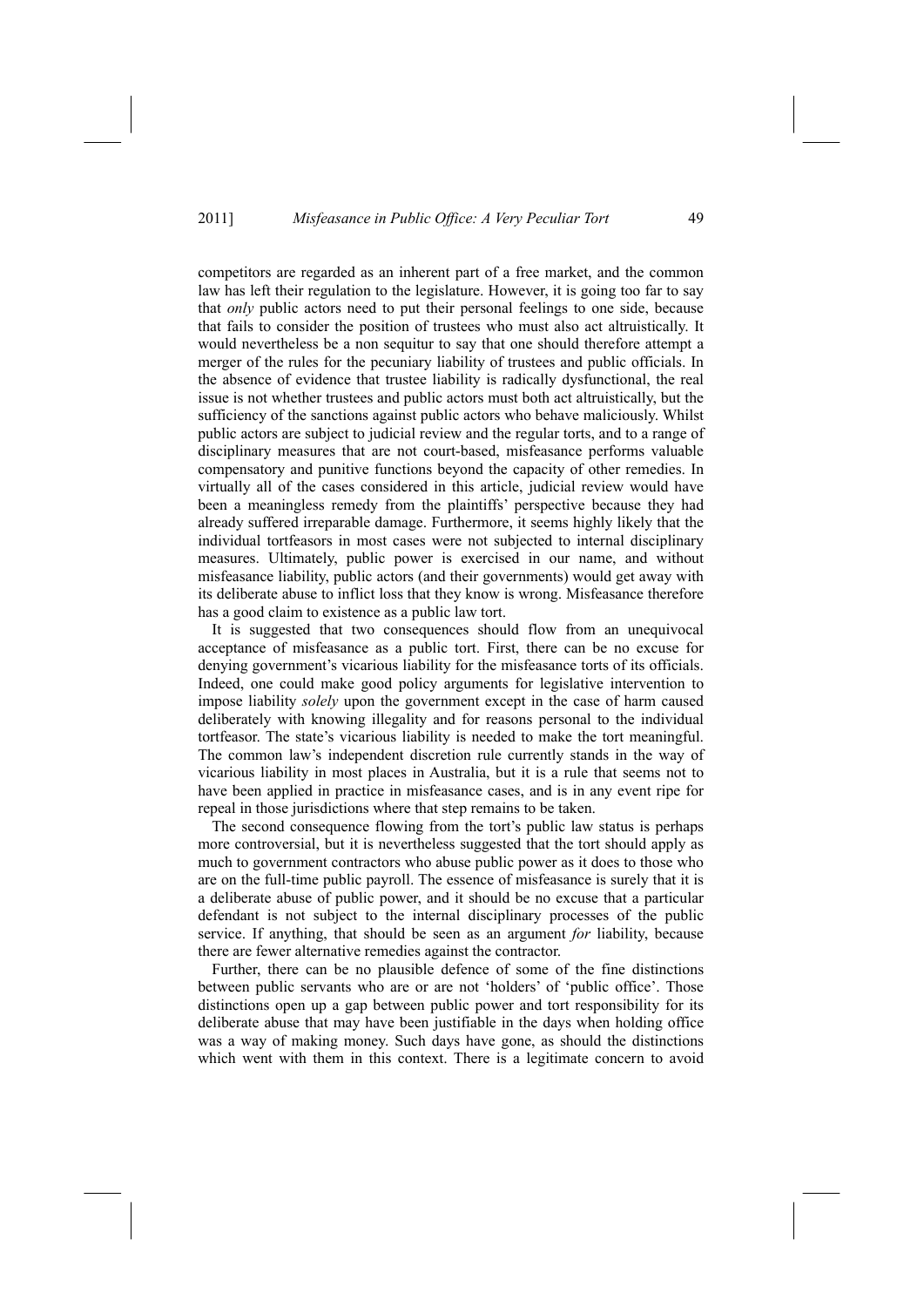imposing liability on low-level public servants who simply cannot be expected to know the law, but the tort's mental elements provide adequate protection. Lowlevel public servants who do not know the legal limits to their power will be liable only if they were reckless in consciously adverting to the risk of illegality and then deciding not to care about that issue. There will be very few low-level public actors who consciously advert to such a risk, and even fewer whose decision not to care could be described as reckless.

Misfeasance is designed to redress deliberate abuse of 'public power', but the cases are in some disarray as to how that might be defined. The tort clearly extends to wilful refusals to perform public duties, but there is an issue as to whether it extends (and if so, how far) beyond the sorts of powers and duties that are judicially reviewable. It is suggested that the tort must travel beyond the reach of judicial review — it can be a useful supplement to judicial review, but that should not be its defining feature. Like its criminal law forebear, the misfeasance tort should apply to abuses of public power340 *or* position. There can be no difference between an elected local government authority that adversely rezones land to get back at its political rivals, and the same authority that determines its leases to those rivals for the same reason.

The great majority of the modern cases have focused their attention on the tort's requisite mental elements, but even in that area, some issues need clarification. The cases have now relaxed the original requirements of deliberate illegality and deliberate harm, introducing the lesser alternative of reckless indifference provided that it, too, was deliberate. The minimum requirement of subjective indifference applies in most places as much to the prospect of harm as to the risk that the action taken will be illegal. However, Australia currently favours plaintiffs in requiring conscious indifference to the illegality issue but not to the prospect of harm, which need only be foreseeable. It is suggested that there is no sound argument for maintaining different mental elements for the illegality and harm components. As an intentional tort, misfeasance should set equally demanding fault standards at both points. Fault might occasionally be negated, however, where defendants bend the rules at the plaintiffs' request.

The cases have yet to decide whether defendants who are guilty of targeted malice should escape liability if they neither knew nor subjectively suspected that they were breaking the law. It is suggested that there should be no misfeasance liability in such cases. A subjective intent to inflict loss is part of the job description for some public officers (police and the managers of immigration detention centres are the most obvious examples), and there is no good reason to make them assume the risk of accidental illegality. I am aware that this entails the prospect of Minister Duplessis defeating a misfeasance claim if Mr Roncarelli were to sue him today, but only if the court were to believe that Minister Duplessis neither knew nor suspected his want of lawful power. Defendants who intentionally harm their plaintiffs should bear at least an evidential burden of proof.

340 Actual or (as in *Odhavji*) assumed.